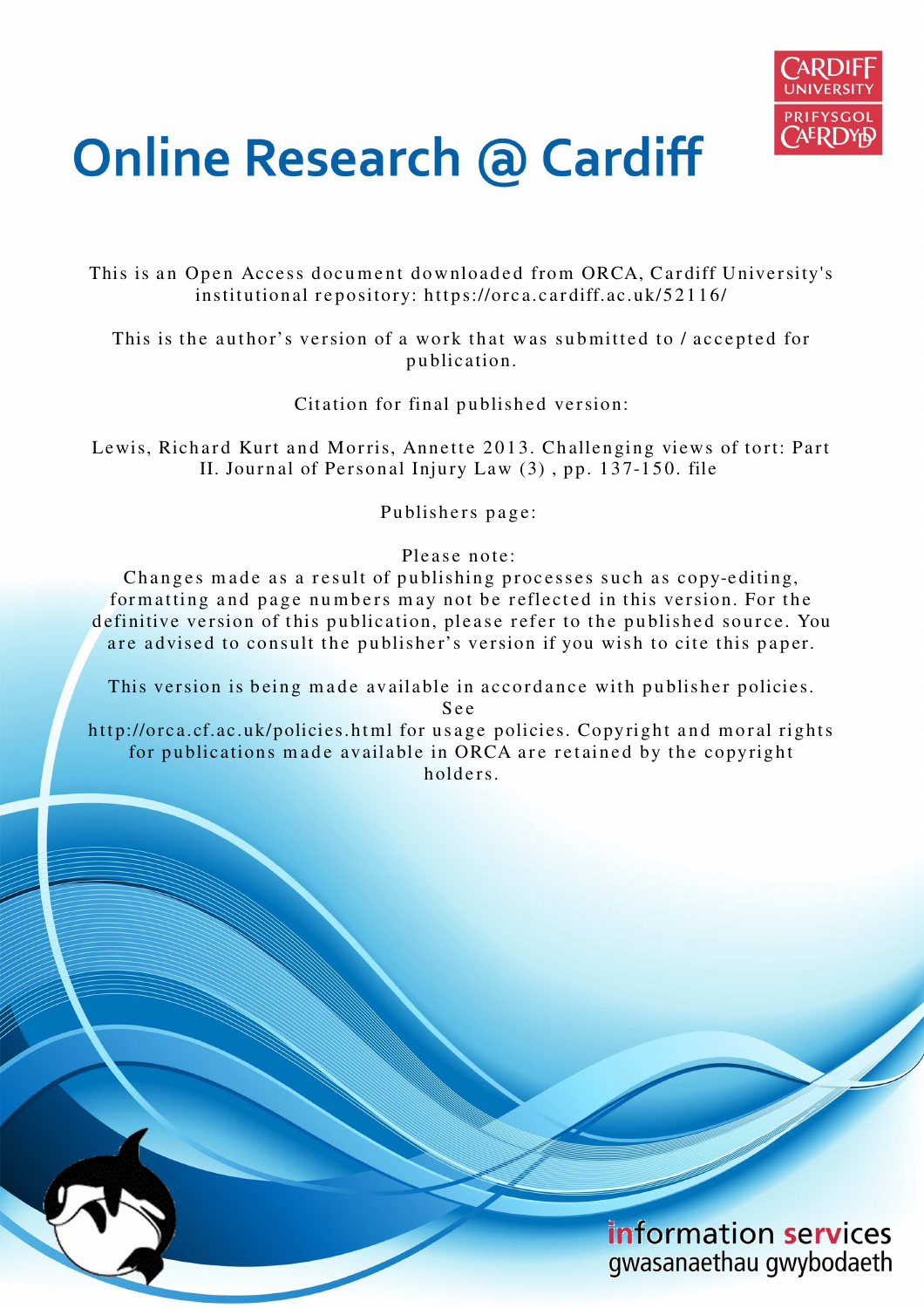## **Challenging Views of Tort<sup>1</sup>**

Richard Lewis and Annette Morris<sup>2</sup>

Tort; Personal injury claims; Accidents; Damages; Compensation culture; Conditional fee agreements; Road traffic; Employer's liability; Clinical negligence; Liability insurance

#### **Abstract**

 $\overline{a}$ 

*This article examines images of how the law of tort is supposed to operate and then it contrasts the reality of personal injury practice. In doing so it challenges accepted views not only about the scope of tort law and what it achieves, but also about the 'compensation culture.'*

\_\_\_\_\_\_\_\_\_\_\_\_\_\_\_\_\_\_\_\_\_\_\_\_\_\_\_\_\_\_\_\_\_\_\_\_\_\_\_\_\_\_\_\_\_\_\_\_\_\_\_\_\_\_\_\_\_\_\_\_\_\_\_\_\_\_

This article challenges many accepted views about how the tort system of personal injury litigation operates. It is written in two parts. In the first part we consider images of tort deriving from traditional portrayals of justice. We set out seven commonly held views about the system and then we contrast what actually happens in practice. We note the rhetoric and the social attitudes derived from long-held views of how the law

<sup>&</sup>lt;sup>1</sup> This is a substantially revised version of an article first published as 'Tort Law Culture in the United Kingdom: Image and Reality in Personal Injury Compensation' (2012) 3 (2) Journal of European Tort Law 1 - 35 ISSN (Print) 1868-9612, DOI: [10.1515/jetl-2012-0230,](http://dx.doi.org/10.1515/jetl-2012-0230) September 2012, and ISSN (Online) 1868-9620 pages 230–264. It appears here with the permission of the JETL editor, Professor Ken Oliphant, and its publisher Walter de Gruyter GmbH Berlin/Boston. The original article was commissioned by the European Centre of Tort Law and Insurance and the Institute for European Tort Law and was presented in Vienna in April 2012 at a plenary session of the 11th Annual Conference on European Tort Law. For further information about those organisations se[e www.ectil.org](http://www.ectil.org/) and [www.etl.oeaw.ac.at.](http://www.etl.oeaw.ac.at./)

<sup>&</sup>lt;sup>2</sup> Professor Richard Lewis and Annette Morris are both at Cardiff Law School, Cardiff University, Museum Avenue, Cardiff CF15 3AX and can be emailed at [LewisRK@Cardiff.ac.uk](mailto:LewisRK@Cardiff.ac.uk) and [MorrisA7@Cardiff.ac.uk](mailto:MorrisA7@Cardiff.ac.uk)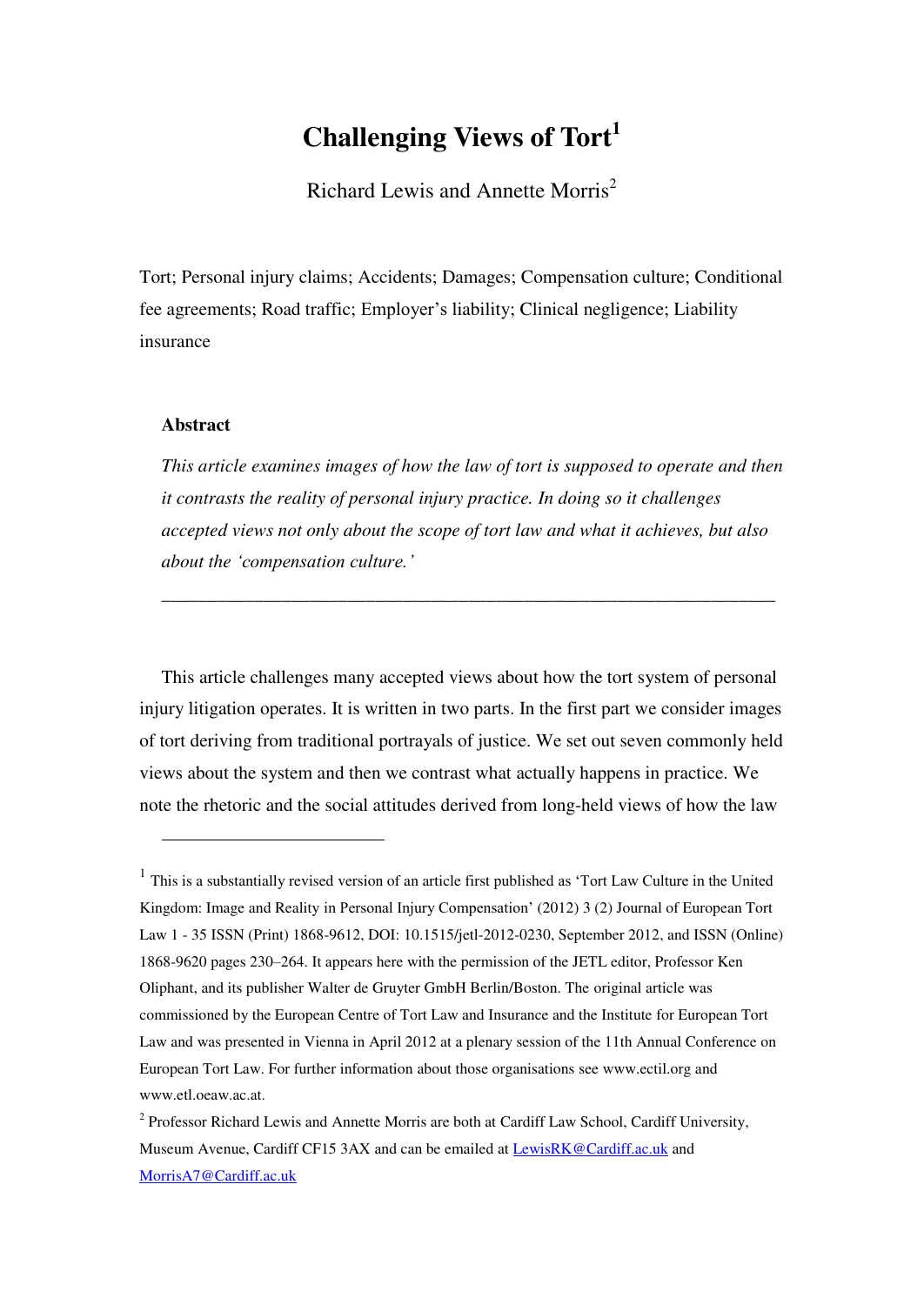is supposed to operate and we then compare the reality. We start by reflecting upon the basic scope of tort principles. Next we consider who brings and defends personal injury cases and what role is played by courts and judges in their resolution. We then consider how the key principle of fault is interpreted in practice and how the operation of insurance affects traditional perceptions of how justice is delivered. Finally, we look at the reasons why damages are awarded and what amounts are paid. Overall, we set out the seven commonly held views of tort and then, by examining the actual practice of personal injury, we undermine and challenge them.

In the second part of this article we look at another set of images which contrast with those set out in the first part. These images portray the tort system in a very critical way, depicting it as a burden that undermines rather than underpins society. It is widely perceived that tort has encouraged a damaging compensation culture. Our propensity to claim is said to have increased to such an extent that we can no longer accept personal responsibility for our misfortunes. The system is thought to be awash with unmeritorious claims which have been prompted by an ambulance-chasing entourage offering to work on a 'no-win no-fee' basis. Exaggeration and fraud are to the fore and non-existent or trivial injuries are compensated. As in the first part of the article, although with less force, we then show how these images have become distorted from reality. In particular, the majority of injured people still do not go on to claim compensation despite being encouraged to do so through widespread 'no-win no-fee' advertising. The exception arises in the context of road traffic accidents where there is a strong culture of claiming. The significant increase in the number of personal injury claims over the last forty years is largely attributable to such accidents. We examine the reasons for this. Whilst the extent of fraudulent claiming has generally been exaggerated, again the complaints have more foundation in the road traffic context. In conclusion, having revealed how traditional and modern portrayals of tort differ from the reality, we show how tort in practice is heavily influenced by institutional arrangements.

#### **A. TORT AND THE TRADITIONAL PORTRAYAL OF JUSTICE**

**1. Tort Law is Universal and Applies to All Accidents and Injuries**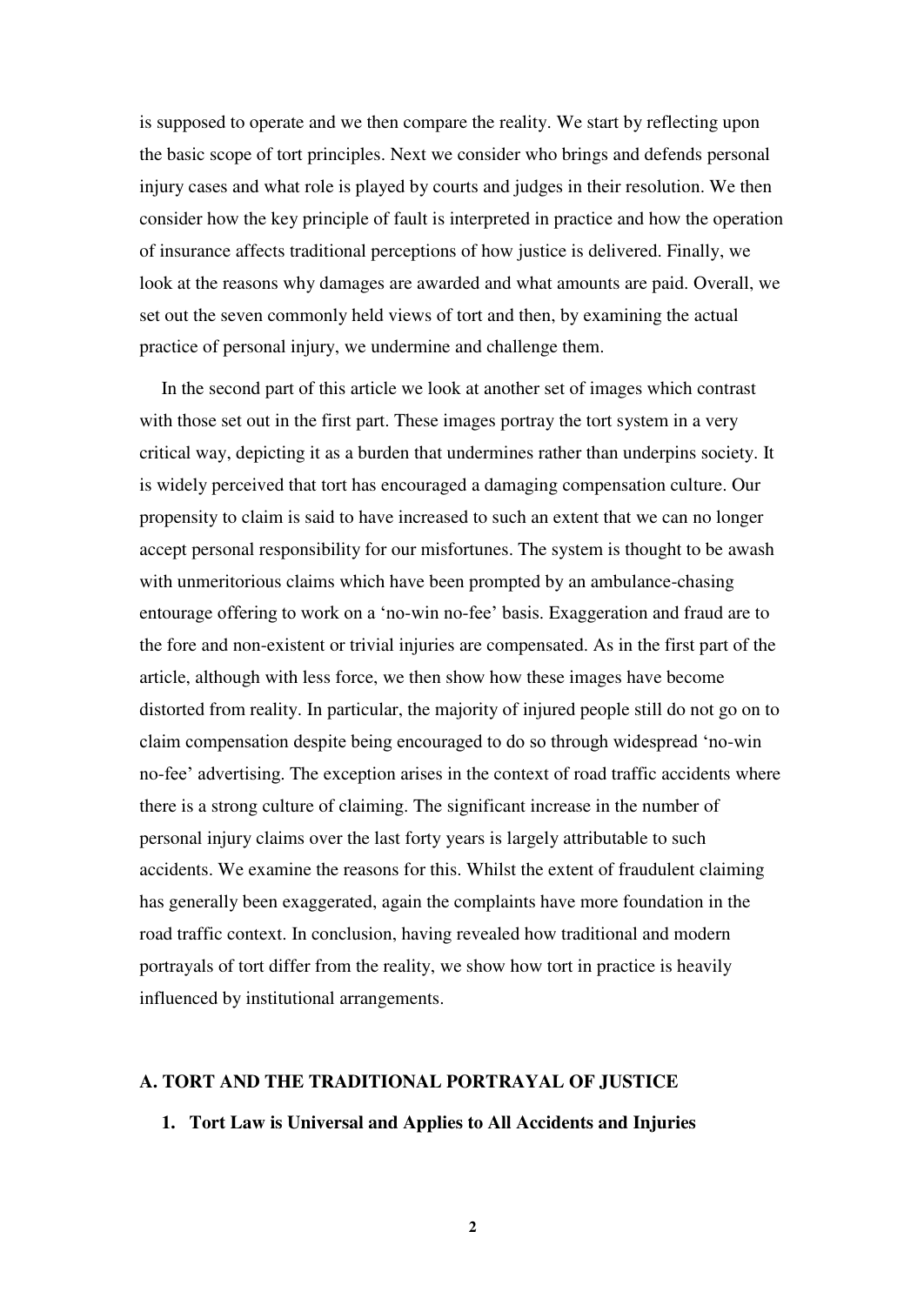A powerful image of the traditional portrayal of justice is that of the universal application of the law to all citizens. All are equally subject to the law and all can equally benefit or be penalised by it. To law students this is reinforced early in their study of tort by the analysis given of the negligence formula. They are told that one of the reasons for the success of that cause of action is that it can potentially apply to all sorts of accidents and injuries. In addition, the formula itself is a relatively simple one. As a result, instructions to juries based upon finding liability using the 'reasonable man' formula were easy to give and understand no matter how complex the situation. Similarly, the 'neighbour' test used by judges to determine whether a duty of care was owed has a superficial simplicity and appears capable of being used in very diverse circumstances.

In reality the actual scope of actions in tort for personal injury is severely limited. Only certain types of injury are likely to attract compensation. This is because the claims brought are much affected by the incidence of compulsory insurance so that the accidents that are compensated closely match the areas where liability insurance is to be found. Road and work accidents predominate largely because those are the two major areas where insurance is compulsory.<sup>3</sup> In 2011 - 12 they constituted  $88\%^4$  of all the claims that were brought for personal injury, with motor accidents comprising  $80\%$  of the total and employer liability  $8\%$ .<sup>5</sup> They dominate the practice of tort even though they constitute, at best, only about a half of all accidents,<sup>6</sup> and some surveys

<sup>&</sup>lt;sup>3</sup> The lack of coherent policy behind compulsory insurance was traced in R. Lewis, 'The Duty to Insure' (2004) 154 *NLJ* 1474 and C. Parsons, 'Employers Liability Insurance - How Secure is the System?' (1999) 28 *ILJ* 109.

<sup>4</sup> Department for Work and Pensions, *Compensation Recovery Unit – Performance Statistics*  [http://www.dwp.gov.uk/other-specialists/compensation-recovery-unit/performance-and](http://www.dwp.gov.uk/other-specialists/compensation-recovery-unit/performance-and-statistics/performance-statistics)[statistics/performance-statistics](http://www.dwp.gov.uk/other-specialists/compensation-recovery-unit/performance-and-statistics/performance-statistics) 

<sup>&</sup>lt;sup>5</sup> id. The Pearson Commission 35 years ago similarly recorded that road and employment claims comprised 88% of all claims. *Report of the Royal Commission on Civil Liability and Compensation for Personal Injury* (1978, cmnd 7054, chairman Lord Pearson) vol 2 table 11. Atiyah suspected that the relative proportion of claims had not changed twenty years later. P. S. Atiyah, *The Damages Lottery* (1997) 99. However, employment claims have since declined considerably falling from 45% of all claims in 1973 to 8% now. By contrast, road accidents have increased considerably, expanding from 41% to 80% of all claims.

 $<sup>6</sup>$  id vol 2 table 57.</sup>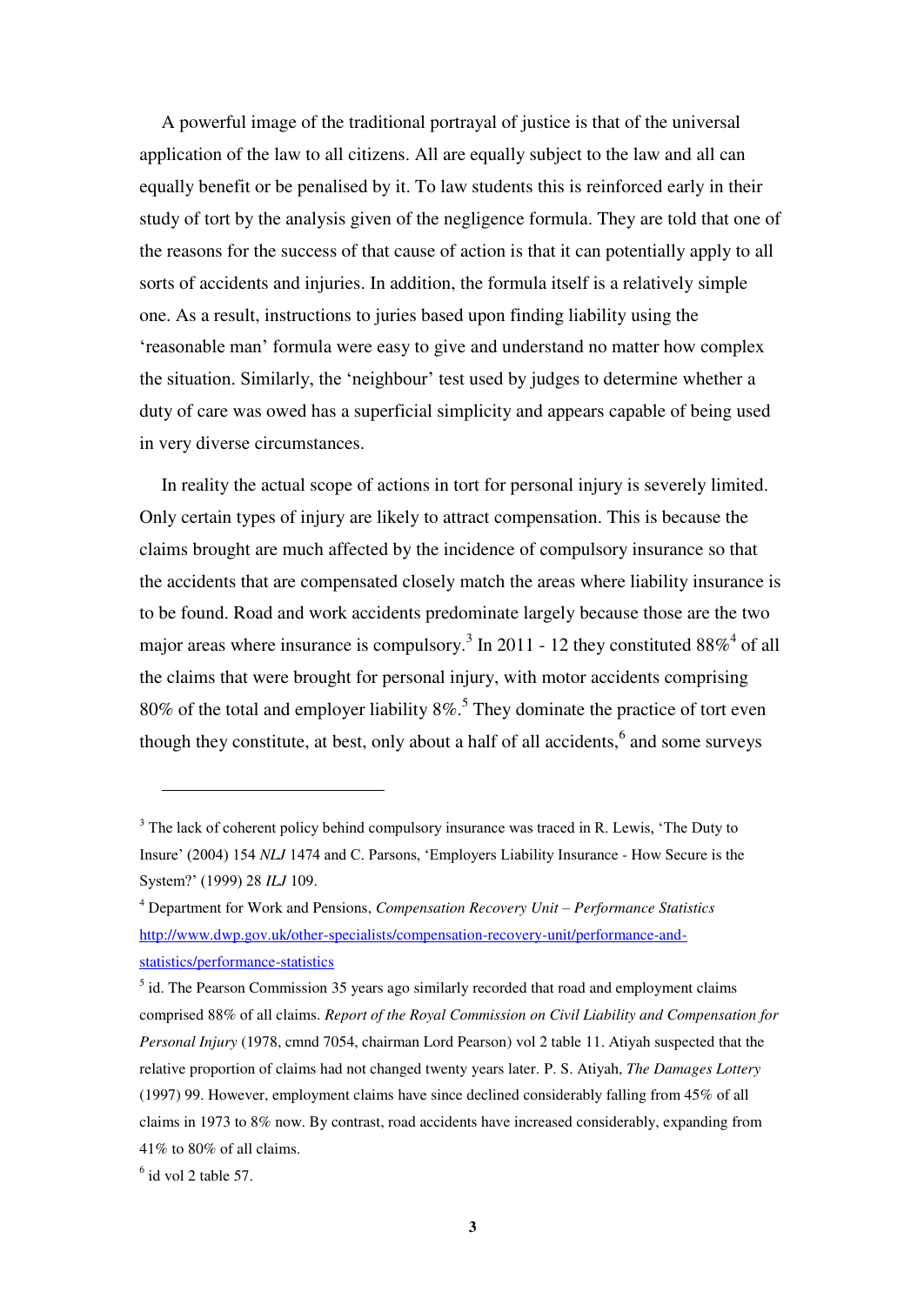suggest that they are much less important than this.<sup>7</sup> More common accidents are those in the home, or suffered in the course of leisure activities or in playing sport, and yet very few of these result in any damages award.<sup>8</sup> It was estimated that there were 7.8 million accidents in the home in 1999 but in only 0.5% of these was there the potential for a successful tort claim. $9$  This is not only because fault is less readily apparent but also because, in the absence of insurance, we are less inclined to think of seeking a remedy in tort. Overall, although work and transport injuries dominate the tort system, they are not representative of accidents in general.

All this means that the place where you are injured is crucial. Accidents in areas not covered by liability insurance are extremely unlikely to be compensated. According to one study conducted over thirty years ago whereas 1 in 4 road accident victims and 1 in 10 work accident victims were compensated in tort, only 1 in 67 injured elsewhere did so.<sup>10</sup> Overall, only one accident victim in 16 who was incapacitated for three days or more was compensated by the tort system. However, if we concern ourselves only with serious injuries, tort was much more important: where an accident caused incapacity for work for six months or more, almost a third of victims received tort damages. However, this increased significance of tort was then severely undermined: the importance of the tort system is reduced tenfold if account is taken of those suffering disablement not from accidents alone, but from all causes, including congenital illness and disease. For a variety of reasons this group is much less able to claim in tort than accident victims, $11$  and common law damages plays an even more limited role in their compensation.

The limited scope of tort compensation can be contrasted with the much wider ambit of the welfare state. Although only a small part of public expenditure upon

<sup>&</sup>lt;sup>7</sup> In Australia they are less than a fifth. H. Luntz and D. Hambly, *Torts: Cases and Commentary* ( $5<sup>th</sup>$  ed 2002) 4.

<sup>8</sup> D. Harris et al, *Compensation and Support for Illness and Injury* (1984) table 2.1.

<sup>9</sup> Datamonitor, *UK Personal Injury Litigation* (2003) 79.

<sup>10</sup> Pearson Commission op. cit., n. 5 vol 1 table 5 and D. R. Hensler et al, *Compensation for Accidental Injuries in the United States* (1991) 122.

<sup>11</sup> J. Stapleton, *Disease and the Compensation Debate* (1986).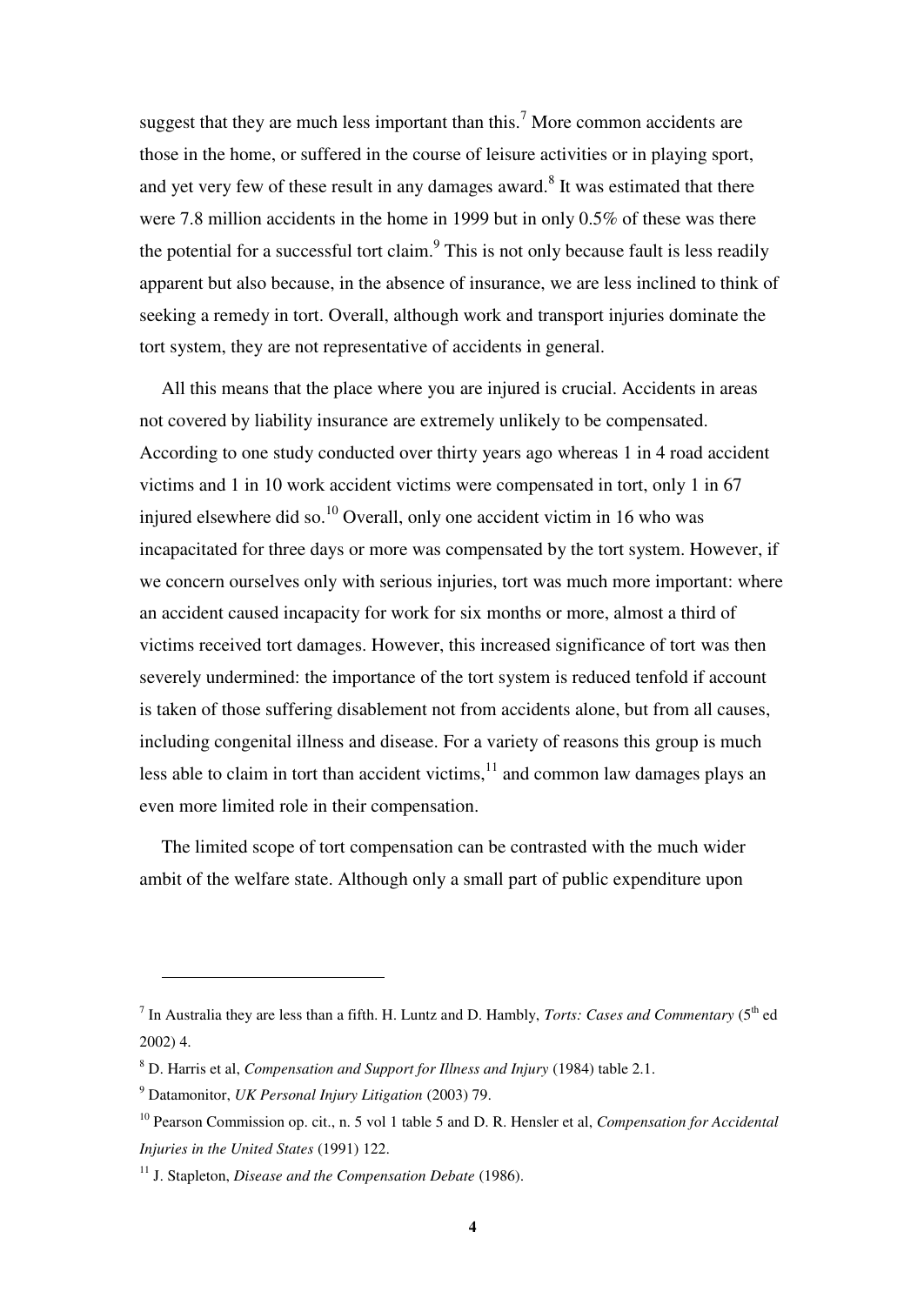welfare is paid to accident victims, $12$  the amount greatly exceeds the total damages paid by the tort system. In reality tort is very much the 'junior partner' of the social security system.<sup>13</sup> The Pearson Commission in 1978 found that seven times as many accident victims received social security payments as opposed to tort damages for their injuries, and the total benefit obtained by them was double the sum of all damages awarded.<sup>14</sup>

These figures must not be taken to imply that the tort and social security systems are mutually exclusive; in fact they are closely linked. The person who succeeds in his damages claim is more likely to be in receipt of a wider range of welfare benefits than the more typical accident victim who is unable to claim in tort.<sup>15</sup> The existence of the welfare state has provided injured people with the basic sustenance needed to undergo the sometimes lengthy process of pursuing a claim for damages at common law. If accident victims had not been able to obtain this immediate support from the benefit system it is unlikely that the action for common law damages - with all its delays, costs and complexity - would have survived long into the twentieth century. For that reason the tort system can be seen as parasitic upon the welfare state. As we shall see, it is similarly dependent upon liability insurance.<sup>16</sup> This is far from the image of tort as an independent 'natural' system of rules of universal application supposedly

<sup>&</sup>lt;sup>12</sup> The Pearson Commission op.cit., n. 5 vol 1 para 87 roughly estimated that in 1978 only about 6% of public expenditure upon welfare was directed towards accident victims. This represented about 2% of total public expenditure at that time (welfare provision then being a third of the total). <sup>13</sup> Id., vol 1 para 1732.

<sup>&</sup>lt;sup>14</sup> Pearson Commission op.cit., n. 5 vol 1 para 1732 and table 4 suggested that in 1977 there were about 215,000 recipients of damages totalling £200 million whereas the social security system paid out £420 million to 1½ million people. By 1988 although more people were receiving tort damages, the relative importance of the schemes remained about the same. Lord Chancellor's Department, *Report of the Review Body on Civil Justice* (1988, cm 394) para 391.

 $15$  In a survey nine out of ten recipients of damages of £20,000 or more also received, on average, three different social security benefits. Law Commission Report No 225 (1994) *Personal Injury Compensation: How Much Is Enough?* Table 901.

<sup>&</sup>lt;sup>16</sup> J. Steele, *Risks and Legal Theory* (2004) 36: "Insurance 'technology'" underlies the whole practice of tort law.' Without insurance, it is probable that tort liability itself could not survive. J. G. Fleming, *The American Tort Process* (1988) 21, and R. Lewis, 'How Important are Insurers in Compensating Claims for Personal Injury in the UK?' (2006) 31 *The Geneva Papers on Risk and Insurance* 323.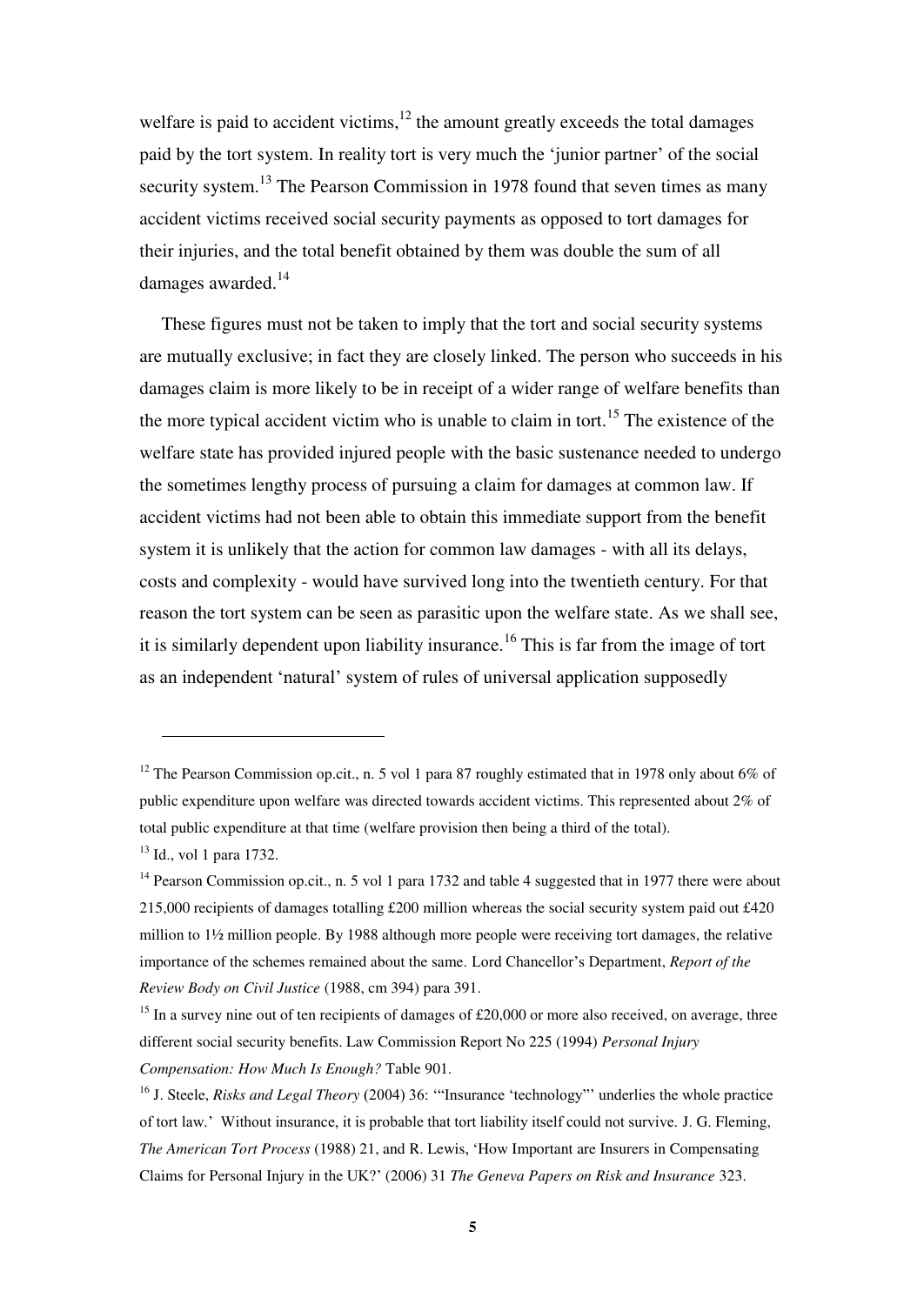forming the foundation of a just society. Tort in practice is limited in its scope, partial in its application and very dependent upon existing systems of welfare and insurance administration.

## **2. Tort Claims for Personal Injury are often Brought and Defended by Individuals**

This image seems largely self-evident insofar as corporations cannot suffer personal injury, only individuals can. Although many claimants will seek to attribute responsibility to their employer or the state or other complex body, the majority will name another individual as liable for their injury. Tort case names are replete with the surnames of individuals; organisations appear much less frequently. This individualism is said to be one of the most distinctive features of tort. When combined with a subjective approach in the assessment of loss and claimant need, this individualism is said to make tort distinct from the provision for injury made by the welfare state. However, this image of tort again needs to be qualified considerably when viewed from the perspective of practice.

#### *Defendants*

 $\overline{a}$ 

Let us first consider those who are the real defendants in the great majority of cases: the insurers. They are the paymasters of the tort system and are responsible for 94% of tort compensation for personal injury.<sup>17</sup> Although not named in the law reports and therefore rarely mentioned in tort textbooks, they are the 'elephant in the living room.<sup>18</sup> That is, they are almost always present and dominate proceedings, and yet judges and jurists rarely discuss this fact.<sup>19</sup> Their reluctance helps create one of the great legal fictions of modern times: that claims are defended by individuals. Although it is true that in the majority of claims it is an individual that is nominally sued, almost all of these people are insured against their liability. Similarly, most employers, companies and organisations who are sued are also insured. Even where local authorities fund damages awards directly, they may still employ private

<sup>&</sup>lt;sup>17</sup> Pearson Commission op.cit., n. 5 vol 2 para 509.

<sup>&</sup>lt;sup>18</sup> R. Lewis, 'Insurers and Personal Injury Litigation: Acknowledging "The Elephant in the Living Room"' [2005] *JPIL* 1.

<sup>19</sup> R. Lewis, 'Insurance and the Tort System' (2005) 25 *Legal Studies* 85.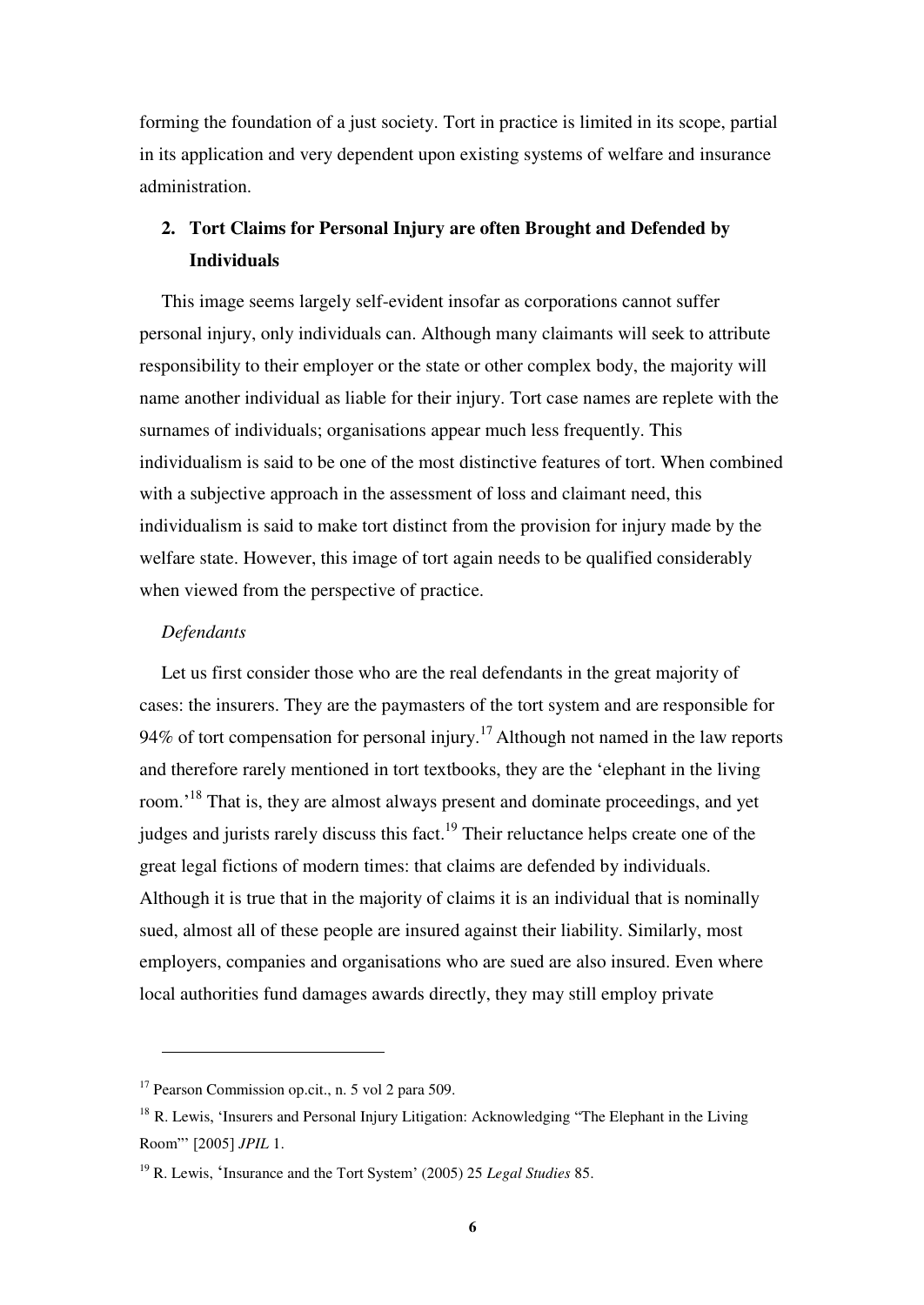insurance company personnel to handle the claims made against them.<sup>20</sup> The result is that in nine out of ten cases the real defendants are insurance companies, with the remainder comprising large self-insured organisations or public bodies such as government departments and health authorities. It is extremely rare indeed for an uninsured individual to be the real defendant.

The important centres of personal injury practice are therefore insurers' buildings, rather than courts of law, or even lawyers' offices. In the last decade the number of such insurance centres has declined because of company mergers and greater specialisation. The work has been concentrated in particular localities. Consolidation in the general liability insurance market has resulted in it being dominated by only eight major companies, although there are more than fifty other smaller firms issuing policies.<sup>21</sup> More than half of the larger general insurers are foreign owned.<sup>22</sup> For motor insurance there were over 350 companies authorised to transact motor insurance, but only 65 companies and 11 Lloyd's syndicates actively did so. The ten largest motor insurers control three quarters of the market.<sup>23</sup> Therefore, when just over a million people suffered personal injury last year and brought their tort claim, they came up against very few real defendants.

Policyholders in practice cede complete control over their case to their insurer and thereafter usually play little or no part in the litigation process. For example, Harry Street, the late Professor of Law at Manchester University and author of *Street on Torts*, revealed that he was once a defendant in a case but only discovered that it had been determined on appeal when he read about it in a newspaper.<sup>24</sup> He had played no

<sup>&</sup>lt;sup>20</sup> S. Halliday, J. Ilan and C. Scott, 'Street-Level Tort Law: The Bureaucratic Justice of Liability Decision-Making" (2012) 75 *MLR* 347 at 356.

<sup>21</sup> C. Parsons, *An Analysis of Current Problems in the UK Liability Insurance Market, Office of Fair Trading Report* (OFT659a, 2003) para 5.6.

<sup>22</sup> IMAS Corporate Finance (on behalf of TheCityUK and UK Trade & Investment), *UK Financial Services: Ownership, Value and M&A Developments* (2012).

<sup>23</sup> Ernst and Young, *Bringing Profitability back from the Brink of Extinction: A Report on the UK Retail Insurance Market* (2011) 17. The Association of British Insurers (ABI) found the percentage to be two thirds in *Response to the Greenaway Review of Compulsory Motor Insurance and Uninsured Driving* (2004) annex B.

<sup>24</sup> D. W. Elliott and H. Street, *Road Accidents* (1968) 209.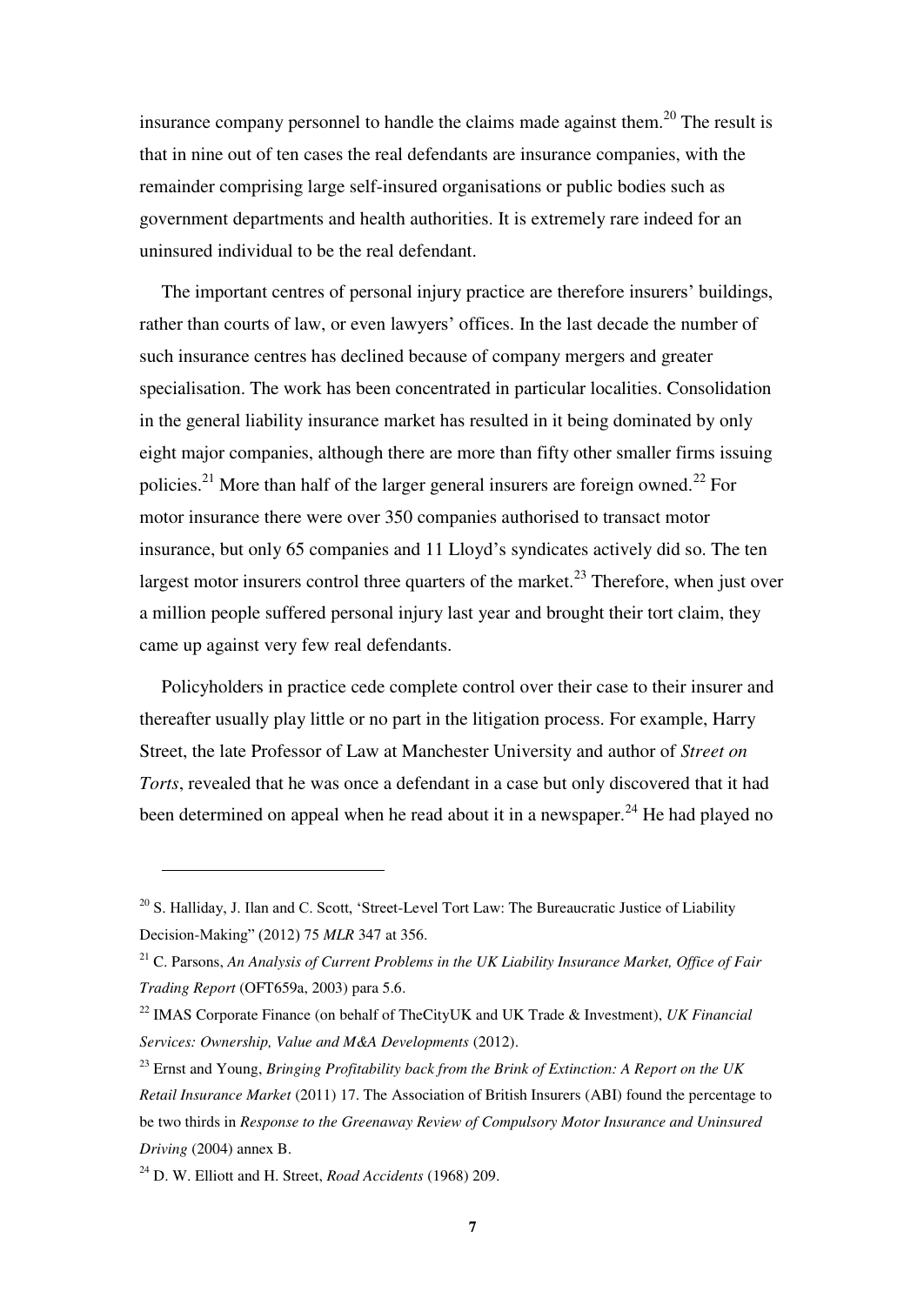part in the proceedings. Insurers in practice determine the litigation tactics that are used and how any defence is to be conducted. This means, for example, that they commonly make admissions without the consent of the insured, $2<sup>5</sup>$  and they can settle cases in spite of objection from the policyholder.<sup>26</sup> Further examples of the insurer's control over a personal injury case are given below.

#### *Claimants*

 $\overline{a}$ 

When we consider claimants, it is axiomatic that the individual named in the lawsuit is the person who has suffered injury. However, bringing a tort action is also very much influenced by the insurance background to the claim. Here we concentrate upon claimants' abilities to appoint their own legal representation in order to bring the claim. We know that most tort defendants are liability insurance policyholders and have no choice in the law firm appointed to defend them; if they wish to take advantage of the indemnity provided by the policy they must accept the representation provided. It might be thought that claimants, in contrast, have complete freedom to choose their own lawyer. However, this is far from the case.

The reason for the limited choice lies in the rapid expansion in recent years of before-the-event (BTE) insurance.<sup>27</sup> This is the claimant's own insurance against future legal costs that he took out before the accident which caused him injury. It is sometimes referred to as legal expenses insurance. Almost 3 in 5 adults now have some form of this insurance.<sup>28</sup> Over 18 million drivers hold it as part of their motor insurance, and 14 million householders as part of their buildings and contents insurance. In total these number about 22 million people.<sup>29</sup> In addition, for example, about 7 million workers are entitled to BTE benefits resulting from their trade union membership, although this is a declining number. This wide penetration of the market

<sup>25</sup> T. Goriely, R. Moorhead and P. Abrams, *More Civil Justice? The Impact of the Woolf Reforms on Pre-Action Behaviour* (2002) 90.

<sup>&</sup>lt;sup>26</sup> However, this very wide discretion given to insurers to conduct the litigation behind the insured's back is subject to some limit as recognised in *Groom v Crocker* [1939] 1 KB 194.

<sup>&</sup>lt;sup>27</sup> R. Lewis, 'Litigation Costs and Before-The-Event Insurance: The Key to Access to Justice?' (2011) 74 *MLR* 272.

<sup>28</sup> FWD Group, *The Market for 'BTE' Legal Expenses Insurance* (2007) para 3.3.

<sup>29</sup> Mintel International Group, *Legal Expenses Insurance* (2008).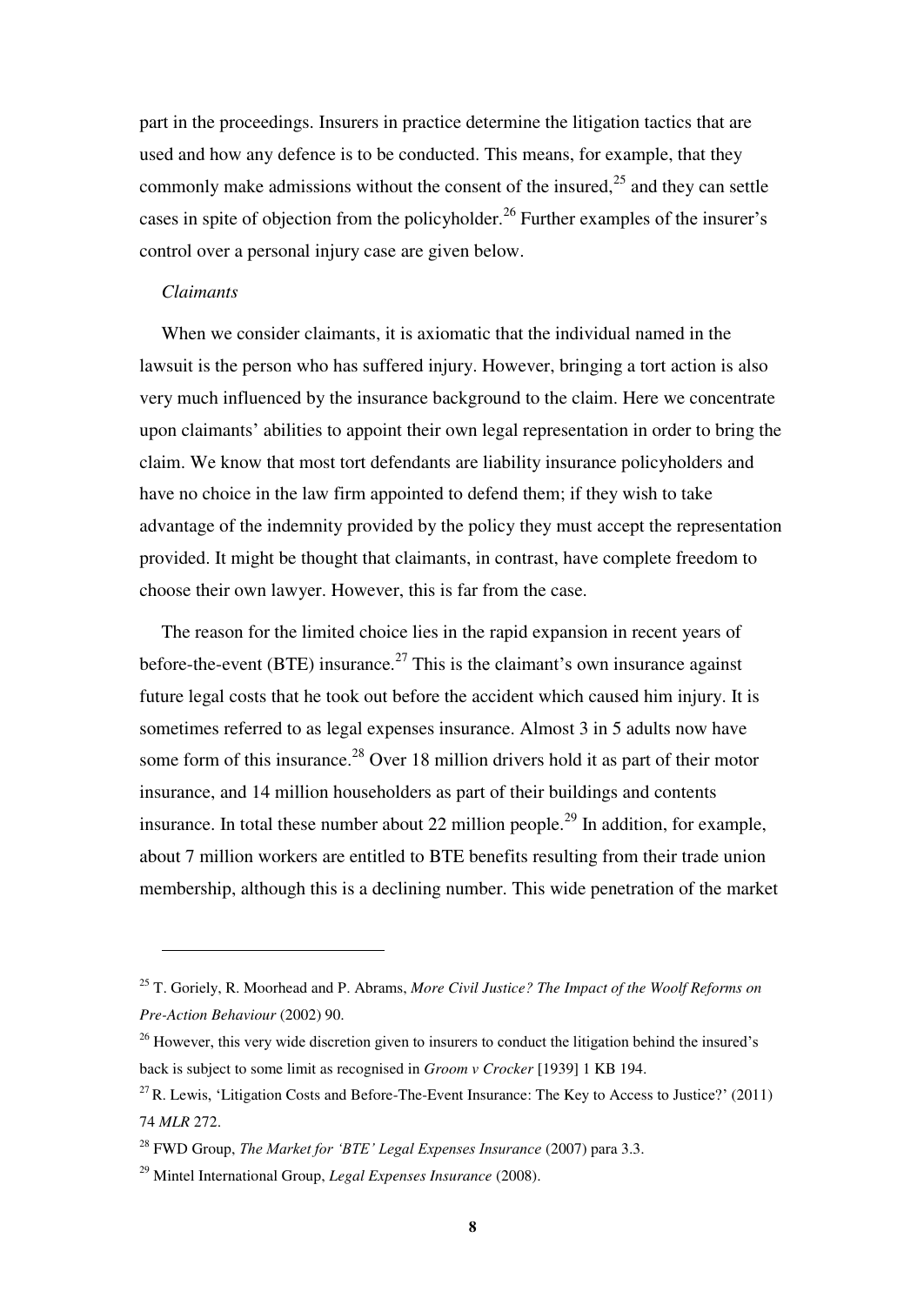has been achieved largely because BTE has been sold as an additional benefit to be included in existing motor liability or household insurance. In effect, there has been a great deal of inertia selling. Few people opt to take out stand alone BTE policies, but they commonly accept legal expenses cover as part of a wider package.

BTE limits the freedom to choose one's own lawyer because claimants are directed by the insurer to use firms which are on the insurer's approved panel.<sup>30</sup> In return for limiting their costs and ensuring that the cases are dealt with efficiently, panel firms are guaranteed a constant flow of work by the insurer. Until recently, firms also paid the insurer a referral fee for each case received. Significant sums have thus been received by insurers, but the referral arrangement may not be of similar benefit to the claimants. The designated low-cost law firm may be located a considerable distance from the injured person's home and resort must then be had to electronic and written communications. In practice, therefore, the firms are not only the choice of the insurer rather than the claimant but they also may not facilitate the personal help and contact that the claimant may need. In spite of this, injured people in practice are pressured into accepting a panel solicitor, $31$  and the claim is thus brought through an insurance sponsored lawyer. Whatever the merits of this arrangement,  $32$  we can see that it is far from the case that claims in tort are either brought or defended by individuals as the traditional view implies.

## **3. Tort Claims are Determined in Court by Judges aided by Lawyers and Juries**

An enduring image of tort law contained in popular views of justice is that of bewigged judge, aided by similarly adorned barristers carefully sifting the evidence to come to a just decision. The judge and barristers are invariably male with the latter

<sup>30</sup>H. Blundell, 'Free to Choose? BTE Legal Expenses Insurance and Freedom of Choice' [2004] *JPIL* 93. The freedom is supported by Directive 87/334, Legal Expenses Directive (1987) OJ L185/77, the Insurance Companies (Legal Expenses Insurance) Regulations 1990 (SI No 1159) and *Brown-Quinn and another v Equity Syndicate Management Limited and Motorplus Limited* [2011] EWHC 2661. <sup>31</sup> P. Abram, *In Sure Hands?* (2002).

 $32$  For a robust defence see M. Harvey, 'Before the Event Legal Expenses Insurance – Why do so Many Seek to Close This Access to Justice Gate?' [2010] *JPIL* 93, and P. Smith, 'Panel Solicitors: the Legal Expense Insurer's Perspective' (2004) 14 (3) *APIL PI Focus* 15.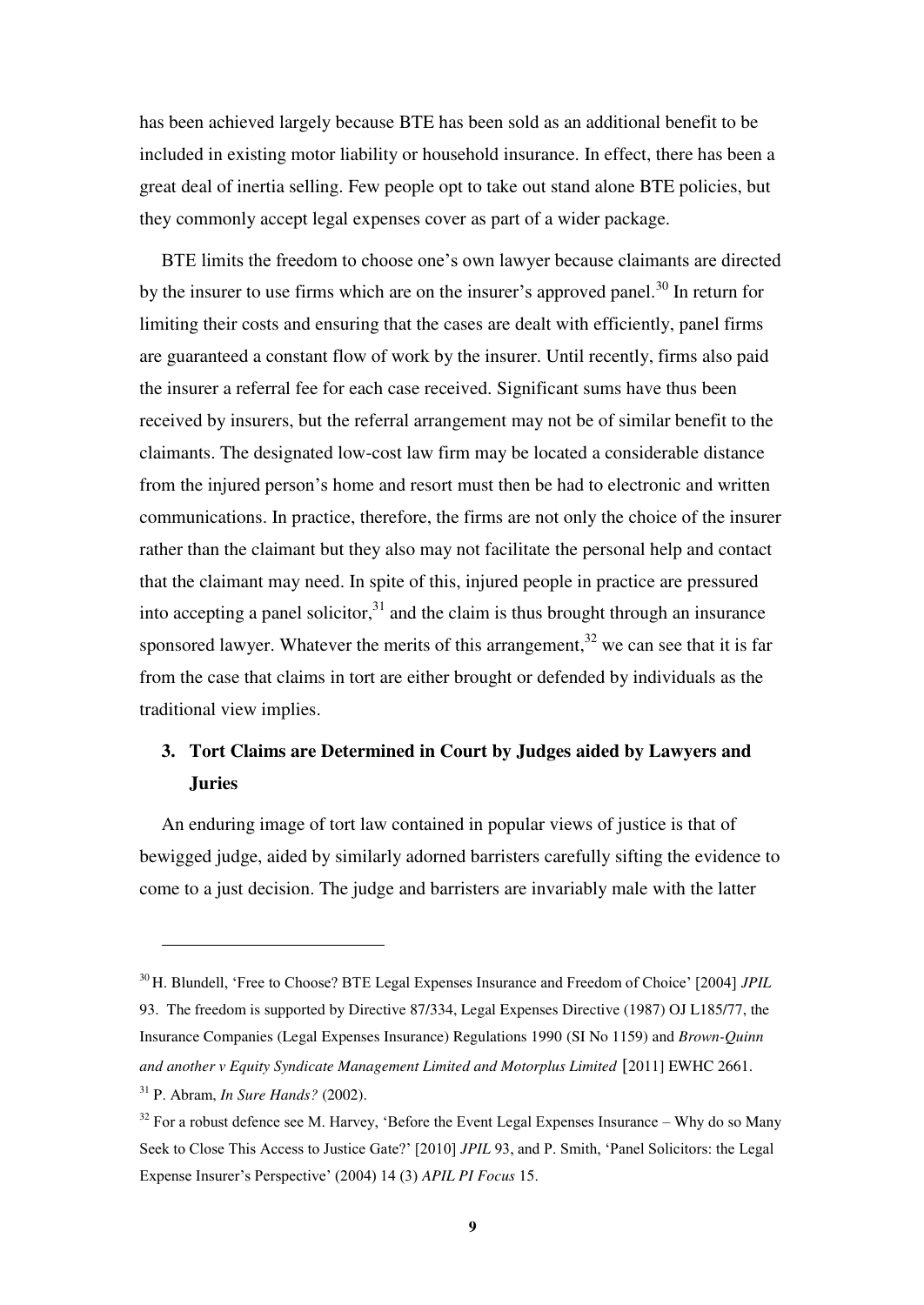distinguished by the finery of their robes. They sit in the formal surroundings of a courtroom, often wood-panelled, which affects in many ways the justice that is delivered.<sup>33</sup> Behind the barristers sit a phalanx of sober suited solicitors. Some people may also conjure up a box of twelve people good and true to form a jury by which their peers are to be judged. The formality is at once respected and feared. Although helping to ensure impartial adjudication untainted by emotional response, the atmosphere is so alien to many claimants that they will do almost anything to avoid it. Fear of having to appear in court and face cross-examination is a major reason for claimants being too ready to accept the very first offer of settlement that is put to them.<sup>34</sup> This also explains why some claims are not even pursued at all. However, it is a fear with little foundation because cases today are never decided by a judge and jury in court. The involvement of these symbols of justice is very limited when we consider how tort cases are actually determined.

We have already seen that the great majority of cases are really defended by insurance companies. The high cost of litigation, when combined with the small size of claims, ensures that it is simply not economic to utilise the legal profession and its accoutrements in the way that the popular imagination conceives. In practice, it is insurers who decide whether a case merits the very exceptional treatment of being taken to a court hearing. A key statistic of the tort system reveals how unusual it is for a court to become involved: 98% of cases are settled before they are even set down for trial, and of the few that do receive a trial date, most are concluded before that formal hearing takes place.<sup>35</sup> In one survey only 5 out of the 762 'ordinary' cases went to trial.<sup>36</sup> In effect, insurers allow trial judges to determine only one per cent of all the claims made. In these rare cases the judge receives no assistance from that other major symbol of popular justice, the jury. Although juries remain an important feature of personal injury litigation in the USA, they were abolished in the UK in all

<sup>33</sup> L. Mulcahy, *Legal Architecture: Justice, Due Process and the Place of Law* (2011).

 $34$  See below n. 53

<sup>35</sup> Pearson Commission op. cit., n. 5 vol 2 table 12, Lord Chancellor op. cit., n. 14.

<sup>36</sup> P. Pleasence, *Personal Injury Litigation in Practice* (1998) 12. Earlier D. Harris et al op. cit., n. 8 suggested that as many as 3% of cases might go to trial. See also P. *Cornes, Coping with Catastrophic Injury* (1993) 20.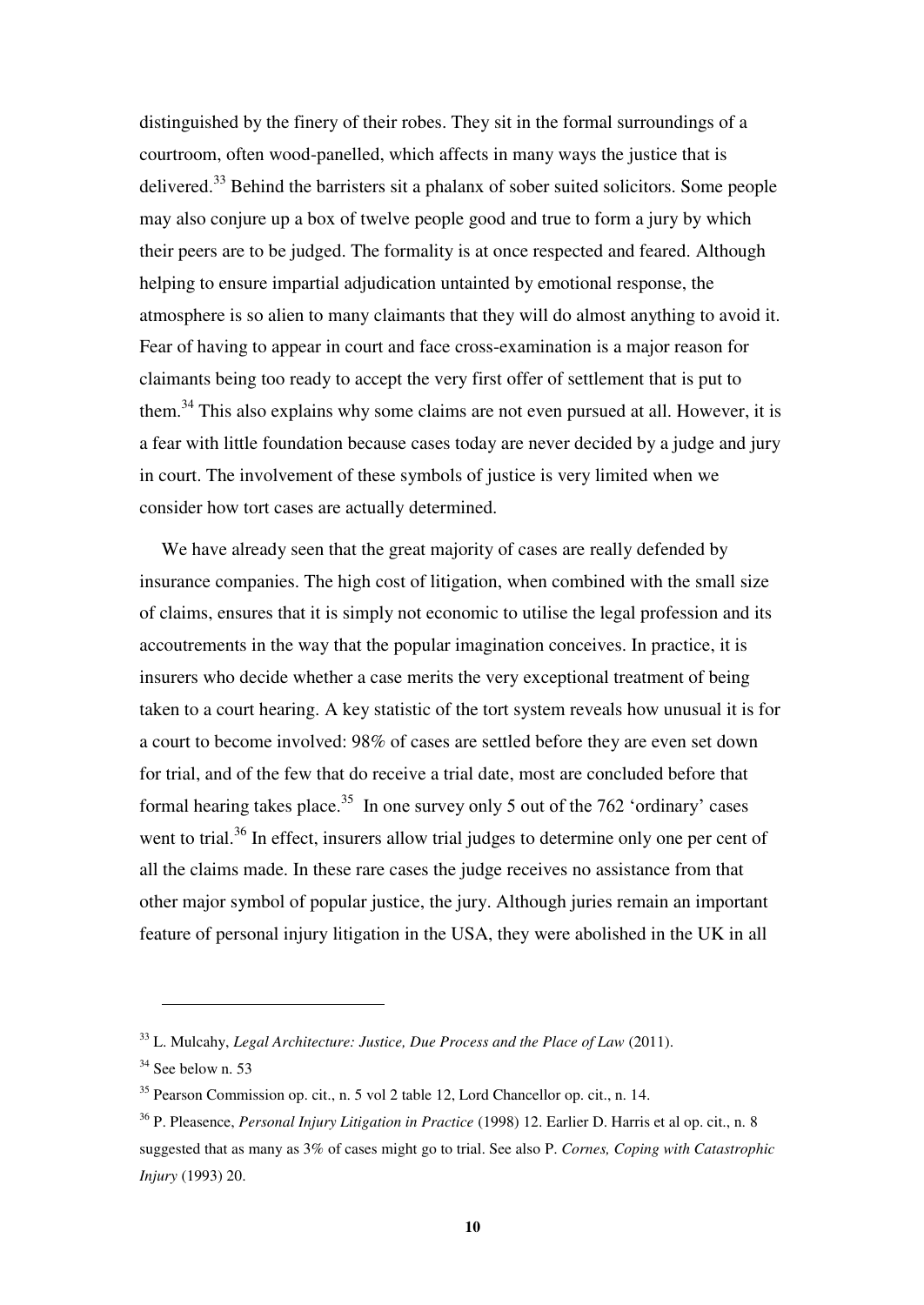but very exceptional cases in 1933 having fallen into disuse many years before. A *Runaway Jury* simply cannot happen in a personal injury case in the UK.<sup>37</sup>

If a case does reach court and is determined by a judge, the decision is unlikely to be challenged further. Few cases are appealed to a higher court. The result is that when the senior judiciary are called upon they are left to adjudicate upon a small fraction of what are, by then, very untypical cases indeed. Whether an appeal court is to be given an opportunity to examine a point of tort law may depend upon the insurer because, if it serves the insurer's purpose for doubt to remain, the claimant can be paid in full and threatened with a costs award if the action is continued.<sup>38</sup> By their control of settlement tactics and which cases are taken to appeal, insurers have shaped tort principles and what happens in practice. This is far from the popular image of how tort law has been created and what effect it has.

If we turn our attention to cases that are settled out of court, as opposed to formally adjudicated, we find that it is still insurers that determine the extent that lawyers and formal procedures become involved. Increasingly they are seeking to settle cases at an early stage without resorting to the issue of court documents. In one survey of major insurers it was estimated that, because of earlier settlement, the number of cases disposed of only after the issue of formal proceedings had declined by a third.<sup>39</sup> Of course, it has always been the case that the great majority of claims are settled informally: over thirty years ago 86% of cases were being settled without formal proceedings, then in the form of a writ, being issued.<sup>40</sup> Now even more cases are being settled at an early stage.

<sup>&</sup>lt;sup>37</sup> John Grisham, *The Runaway Jury* (1996). The residual power to order trial by jury in personal injury cases after the Administration of Justice (Miscellaneous Provisions) Act 1933 was very rarely exercised. After *Ward v James* [1966] 1 QB 273 juries were even more confined.

<sup>38</sup> *Davis v Johnson* [1979] AC 264 at 278 and *Fairchild v Glenhaven Funeral Services Ltd* [2002] 1 AC 32. But see the failed attempt to prevent the House of Lords considering important causation issues in relation to asbestos liability in *Fairchild v Glenhaven Funeral Services Ltd* [2002] 1 AC 32 discussed by K. Oliphant in H. Koziol and B. C. Steininger (eds), *European Tort Law 2002* (2003) 148.  $39$  T. Goriely, et al, op. cit., n. 25, 159.

<sup>40</sup> Pearson Commission op. cit., n. 5 vol 2 table 12. However, in 2013 in a study conducted by the Association of Personal Injury Lawyers (APIL) out of 322 cases involving whiplash only 76% settled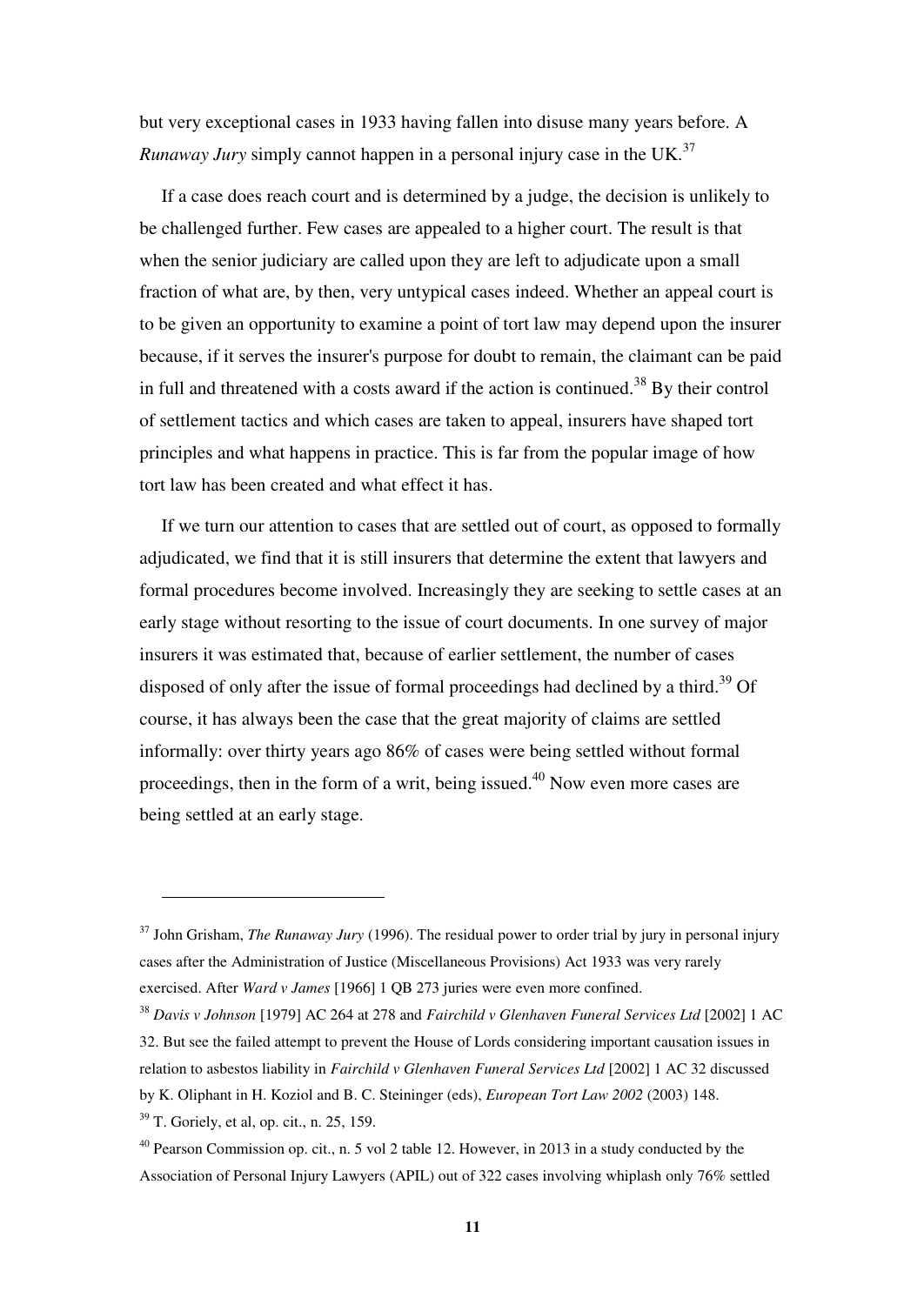Insurers are avoiding not only judges, courts, and court procedures but also lawyers. Defence lawyers are being bypassed. The handling of claims against local authorities for failures in road maintenance is made 'largely in isolation from the input of lawyers.<sup>'41</sup> More work is being done in-house by insurers. In addition, in an effort to increase specialisation and cut costs insurers have tried to ensure that fewer law firms act for them. For example, in 2004 AXA insurance company announced that it had reduced by half the number of law firms defending its cases. Similarly over a period of four years the Zurich insurance company decimated the number of firms representing its policyholders in catastrophic cases: only four firms now defend such cases for this large insurer. Much of the work being done in personal injury law firms is now being carried out by unqualified or partly qualified paralegal personnel. It is feared that, as a result of recent reforms, non-lawyers at claims management firms could be left in charge of even complex personal injury claims.<sup>42</sup> The image of tort law as being regularly administered by highly trained lawyers in a formal environment is thus very far from the reality.

## **4. Tort Liability is Largely Dependent upon Proof of Fault and Findings of Law**

The extent that popular culture requires fault to be established in order for liability to be found is uncertain. It is clear that wrongdoing has been the fundamental force which has justified the continued expansion of the law of tort. However, the notion of responsibility goes far beyond that of fault and this is reflected in the strict liability regimes found in the law of tort. These areas of non-fault liability are usually limited in their practical effect but have widespread popular support especially in the area involving injuries at work. For example, it has been shown that people commonly think that employers should pay for injuries caused to their workforce even in the absence of any fault on their part.<sup>43</sup> However, overall the fault principle plays a major

before issue. Response to the Ministry of Justice Consultation, *Reducing the Number and Costs of Whiplash Claims* (2013) appendix B.

 $41$  S. Halliday et al, op. cit., n. 20, 365.

<sup>42</sup> 'Case Conundrum?' (2011) 161 *N LJ* 1569.

<sup>43</sup> S. Lloyd-Bostock, 'Commonsense Morality and Accident Compensation' in D. P. Farrington et al (eds), *Psychology, Law and Legal Processes* (1979).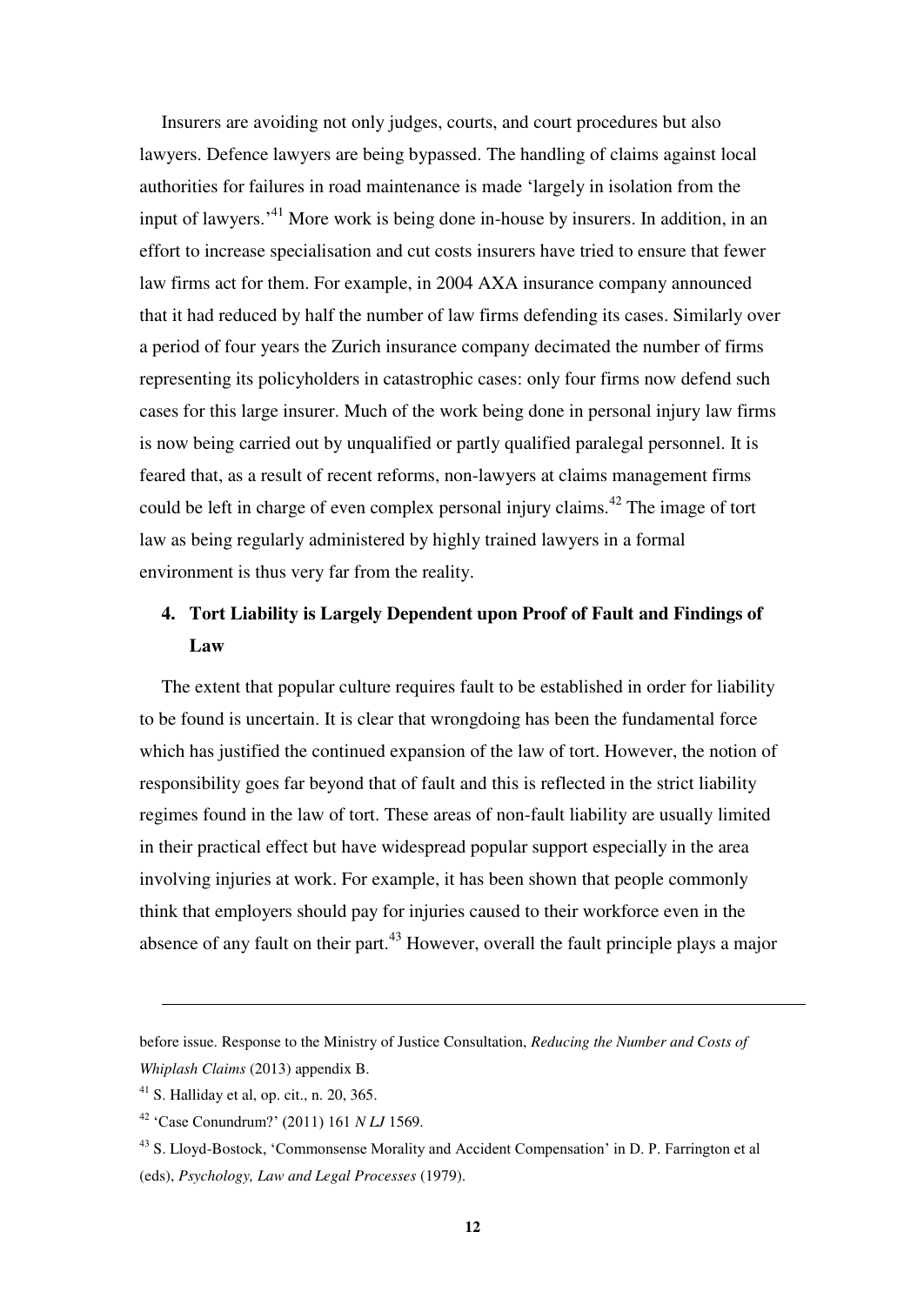role in determining the popular response as to whether compensation should be paid. In the absence of fault, for example, property owners are rarely found liable. The fault principle has a great effect upon students of the law of tort because of the disproportionate emphasis it receives in tort textbooks. Common law negligence is the core element of tort teaching; strict liability, especially if deriving from statute, is a neglected area of study. As a result, the standard response to the inquiry 'is compensation payable?' very often is 'it depends whether fault can be proven.'

However, the hold that fault maintains over the popular and student response to compensation in tort is not reflected in the actual practice of law. Via liability insurance, tort in practice provides a structure for processing mass payments of small amounts of compensation. In processing these routine claims insurers decide which elements of damage they will accept or contest. The key fact here is that it is unusual for them to contest liability: one study revealed that insurers' files 'contained remarkably little discussion of liability,' finding it initially denied in only 20% of cases.<sup>44</sup> Most claims are of low value and not worth contesting and, as a result, insurers make at least some payment in the great majority of them.<sup>45</sup> Only very rarely do they insist upon staging a gladiatorial contest to determine whether a particular defendant was in the wrong. Contrary to the impression gained from tort textbooks, duty of care, causation of damage, and even breach of duty are generally not in dispute in cases processed by the system.

Another element in establishing liability, at least in law student consciousness, is the importance of findings of law. Appeal cases are read one after another in order to distil the essence of what may be required to advise a client correctly and succeed in a claim. However, in practice, reference to the refined discussions of law which take place in the appellate courts rarely features in the everyday work of the personal injury practitioner. In road accident cases it has been shown that driving skills and common sense exercised within the scope of the 'rules of the road' are of much more importance than any legal principle. To emphasise this further, we can say that it is the facts rather than the law that are much more likely to determine the case. One barrister surveyed memorably exaggerated the point: he commented that an excuse for

 $44$  T. Goriely et al, op. cit., n. 25, 103.

<sup>45</sup> Citizens Advice Bureau, *No Win, No Fee, No Chance* (2004) para 4.31.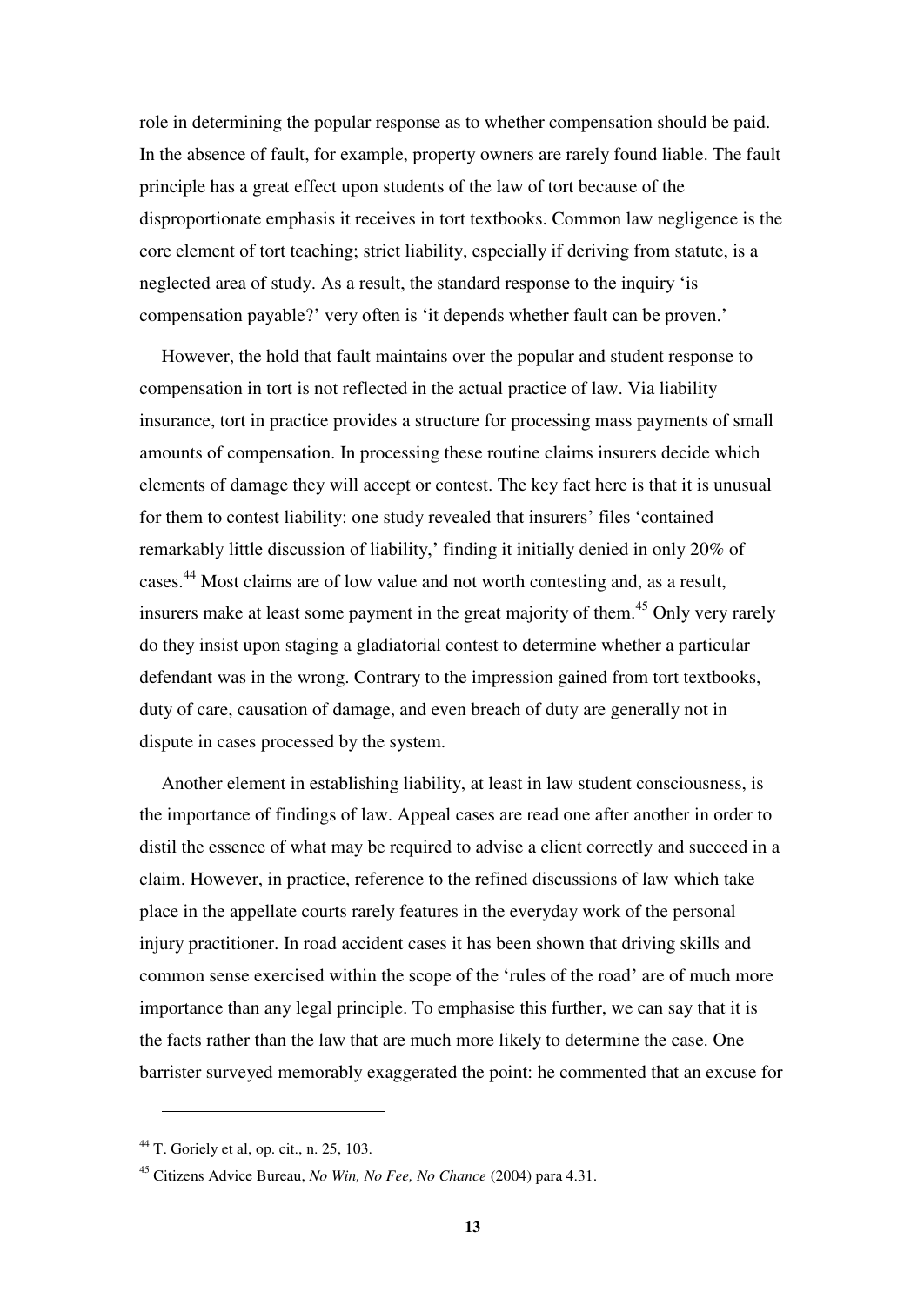not reading the papers for the case in detail in advance of a hearing was that the facts revealed in court would inevitably change.

'You can only say how it looks on the evidence you have got at the initial stage, which is very rarely the picture that will emerge at the trial. There used to be a chap in these chambers whose motto was, "Never mind about the law, it will all be decided on the facts, and never mind the facts because that will all have changed by the time your client comes out of the witness box anyway."<sup>46</sup>

#### **5. Tort Cases Reflect the Justice Requirements of Due Process and Fairness**

As we have already seen the popular image of the delicately balanced scales of justice held by the goddess of justice needs close examination when what happens in the typical tort case is considered. The right to representation and to control the way in which a claim is litigated have already been discussed. Here we consider further the factors that are influential in disposing of a claim and contrast them with the traditional portrayal of justice.

We have seen above that it is the facts found rather than the law in the books that are more important in determining the result of a claim. But how are those facts found? The traditional image is of a rigorous, impartial, and detailed investigation into what happened. In a road accident we might imagine there will be a careful forensic examination of the scene by experts in determining the cause of injury. The effects of speed, weather, the road surface and layout, vehicle design and so on will be carefully weighed. Witness statements from many potential parties will be taken and police reports will be scrutinised. Thereafter this evidence will be subject to cross examination in court to assess its probative value, this being done according to the strict rules of evidence. At each juncture the parties will be able to question and test the views put forward and submit their alternative views within the limits of the rules of civil procedure which aims at providing a fair hearing for all.

The reality is very far from this idealised image. Classic empirical studies reveal that, in practice, it is insurance bureaucracy that largely dictates what facts are accepted, how the litigation proceeds, and whether, when, and for how much, claims

<sup>46</sup> H. Genn, *Hard Bargaining* (1987) 74.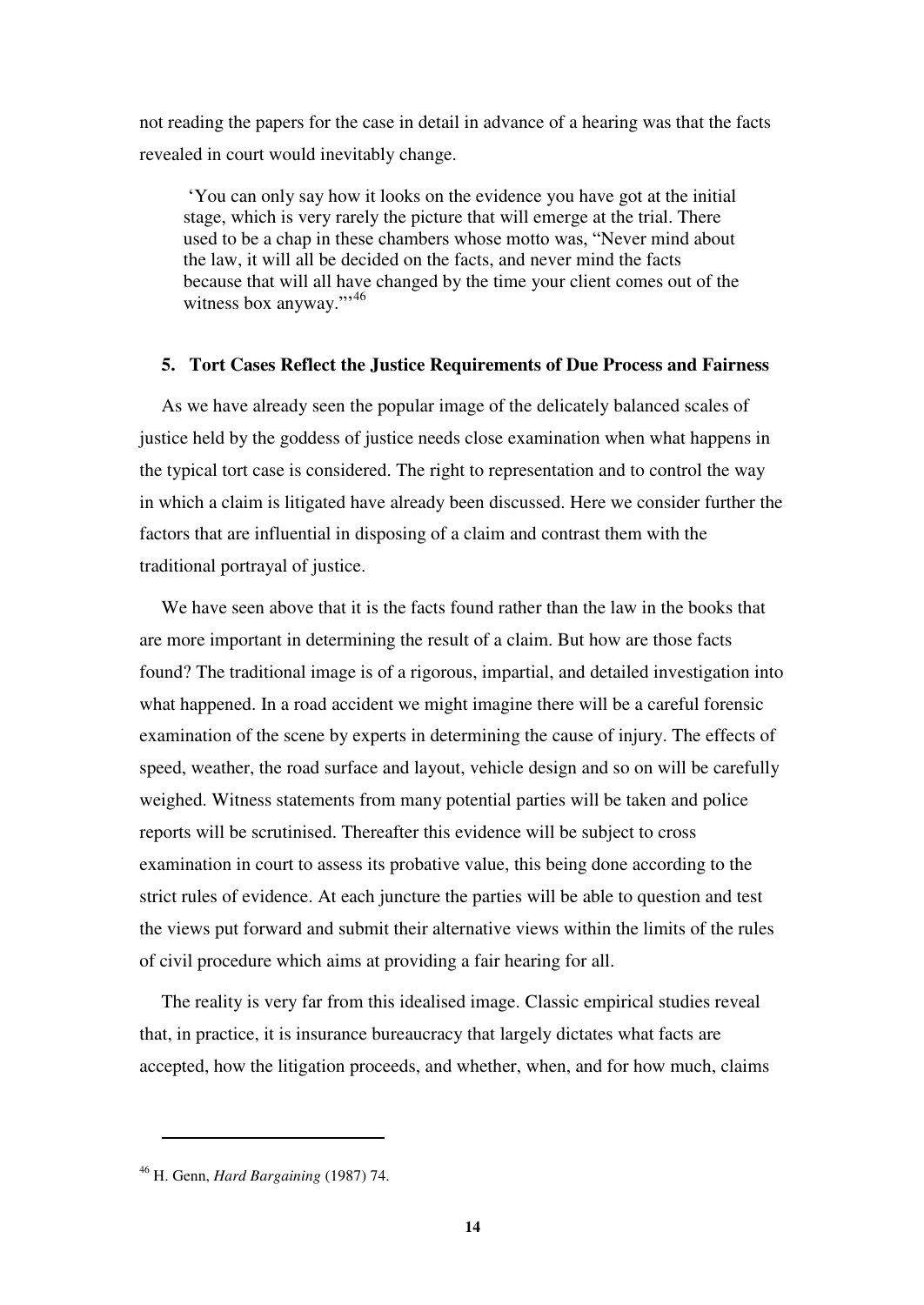are settled.<sup>47</sup> Ross, in particular, found that the rules of tort were transformed when they came to be used in the system in three ways: firstly, they were simplified; secondly, they were made more liberal; and thirdly, they were made more inequitable. Let us explain each of these features in turn, and reflect upon how the facts in most cases are actually found.

In practice, the rule that fault must be proven is too uncertain to apply to the individual circumstances of particular accidents. The rule has to be *simplified* and the facts found easily in order to process the claim. For reasons of cost and administrative efficiency, insurers have been forced to substitute other criteria for the theoretical tort analysis. Mechanical rules of thumb replace any detailed investigation into blame. For example, in practice the driver of the car that runs into the back of another is invariably found to be the one who is negligent. Similarly, the driver of the car emerging from the junction is the one presumed to be at fault for the ensuing collision. There is neither the time nor resources to instruct experts to analyse the scene of each road accident and precisely calculate the series of events leading to the accident: what really happened, what the parties did and might have done, receives little examination. Ross concludes:

'The price paid is reduction of any meaningful consideration of fault and the substitution of mechanical presumption for scientifically based investigation.' <sup>48</sup>

Economic pressures mean that cases are disposed of on the basis of very limited paperwork alone, and this may bear only a limited relationship to what actually occurred. Even if a case gets to court it has been argued that the findings of fact are likely to be so uncertain that you might as well toss a coin to determine the result.<sup>49</sup> Although these generalisations about how the facts are found and how litigation is

<sup>47</sup> See H. Genn id., D. Harris et al op. cit., n. 9 and, in the USA context, H. L. Ross, *Settled Out of Court* (1980). The major findings are supported by more recent empirical studies and, in particular, by T. Goriely et al, op. cit., n. 25. But see the critique of Genn's work in R. Dingwall et al, 'Firm Handling: The Litigation Strategies of Defence Lawyers in Personal Injury Cases' (2000) 20 *Legal Studies* 1.

<sup>&</sup>lt;sup>48</sup> Ross id. 100 discussed in T. Baker, 'Liability Insurance as Tort Regulation: Six Ways that Liability Insurance Shapes Tort Law in Action' in G. Wagner, *Tort Law and Liability Insurance* (2005). See also the influence of bureaucratic as opposed to legal rules in S. Halliday et al, op. cit., n. 20.

 $49$  D. W. Elliott and H. Street op. cit., n. 24, 243.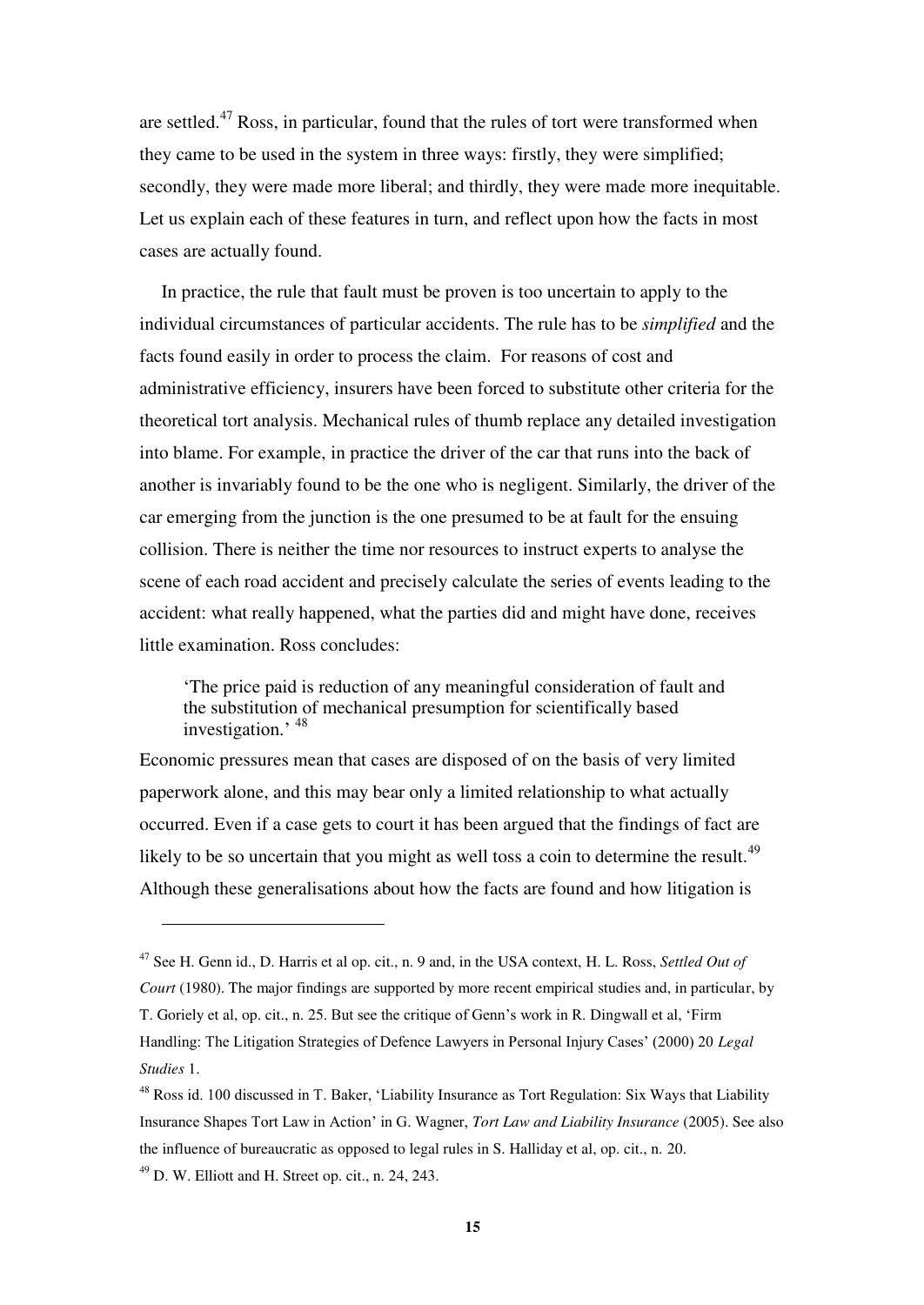conducted do not apply to all insurers for every type of case,  $50$  they reveal that the basis upon which claims are decided is very different from the image of justice which emphasises due process considerations in determining what really happened.

One effect of these pressures upon insurers to dispose of cases efficiently is that the system is very much more *liberal* than it may appear. Ross revealed that many more claims succeeded than the strict rules of tort - emphasising the need to prove fault would allow. Often insurers pay something for claims which, if they were to be fully investigated, would be without legal foundation. As a result

'… wherever there is insurance there is … a closer approximation to the objectives of social insurance in fact than the doctrines of tort law would lead one to suppose.' 51

However, Ross also found that this liberality is but part of a system which overall is weighted in favour of insurers and results in much *inequality*. Indeed the case often used to illustrate the general inequalities in the legal system involves a 'one-shotter' accident victim suing a 'repeat player' insurer.<sup>52</sup> Delay, uncertainty, financial need and other pressures cause claimants to accept sums much lower than a judge would award. The eagerness of claimants and their solicitors to get something from the system is reflected in the fact that, in the past, in two out of three cases they accepted the very first formal offer made to them by the 'risk neutral' insurer.<sup>53</sup> Those claimants who can withstand the pressures of litigation do better than those who cannot, with the result that those from a higher social class or wealthier background are more likely to succeed.<sup>54</sup> Those who suffer most are the severely injured. Although in the greatest need, they will find their high value claim scrutinised in

 $\overline{a}$ 

<sup>54</sup> L. Ross op. cit., n. 47.

 $50$  R. Dingwall et al, op. cit., n. 47.

<sup>51</sup> F. V. Harper and F. G. James, *The Law of Torts* (1956) s 13.7.

<sup>52</sup> The seminal article is M. Galanter, 'Why the "Haves" Come out Ahead' (1974) 9 *Law and Society Rev* 95. However, Dingwall et al op. cit., n. 47 emphasise that not all defendants in personal injury cases are 'repeat players' and they should not be treated as a homogenous group. Other limits of the article were examined in an anniversary special issue in (1999) 33 *Law and Society Rev* 795.

<sup>53</sup> D. Harris et al, op. cit., n. 8 table 3.3. Although a more recent study discloses more bargaining, almost a third of cases still settled after only one offer, and two thirds settled after two. T. Goriely et al op. cit., n. 25, 154. C. Leech reports that her firm accepted only a quarter of the first offers made in 540 settled cases. 'Better in than out' [2005] *Law Society Gazette* 10 (January 6).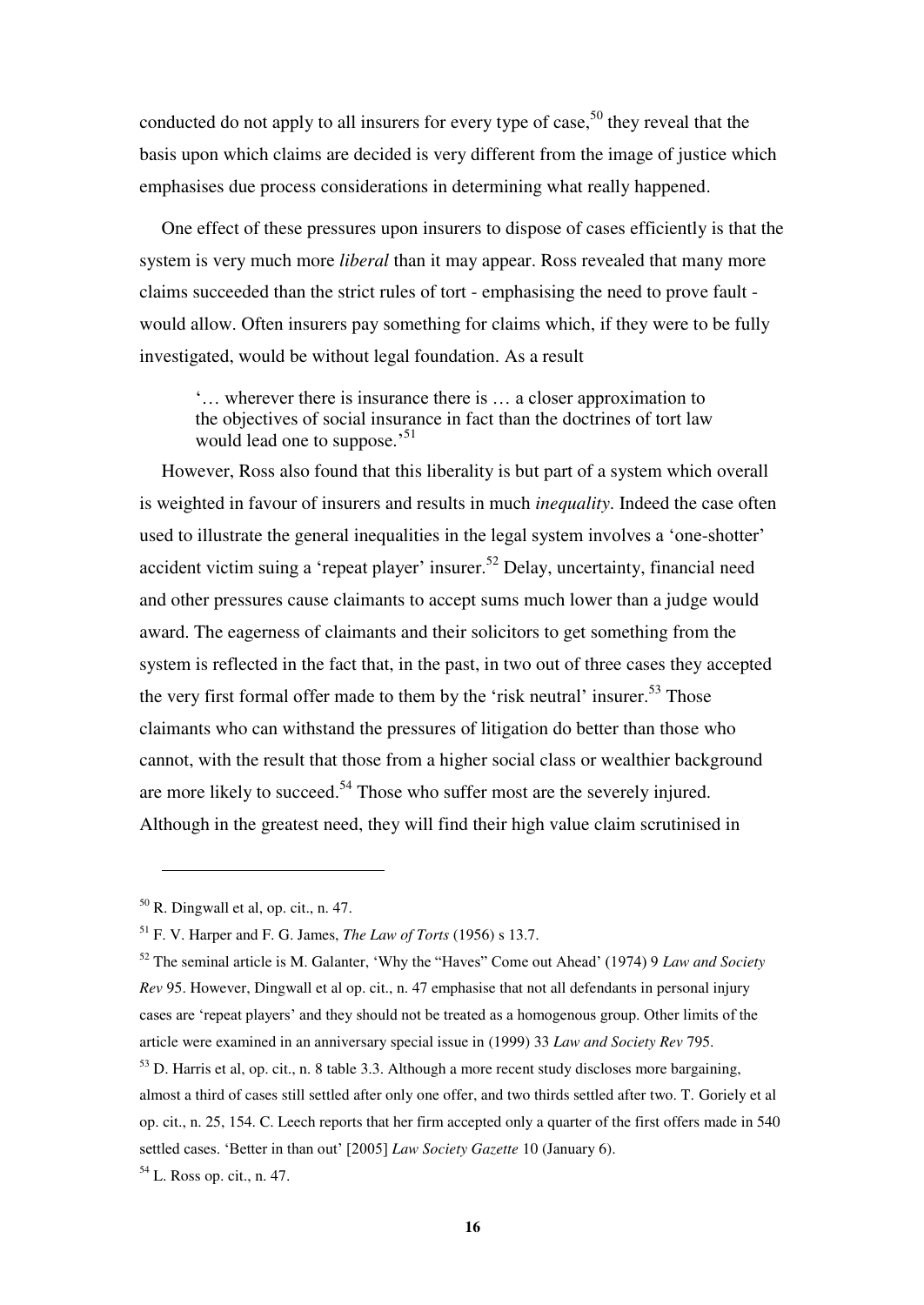detail and processed very differently from the average case which typically involves but a minor upset and little, if any, financial loss. Those seriously injured are much less likely to receive 'full' compensation than those suffering minor injury. By contrast, the great majority of claimants quickly recover from their minor injury and, for a variety of reasons, are likely to emerge over-compensated for their pecuniary  $loss.<sup>55</sup>$ 

The overall result of the settlement system is that rough and ready justice is dispensed, much influenced by insurance company personnel and procedures, and driven by the needs of the insurance industry and the cost of the legal process. The system produces arbitrary results that bear only a limited relationship to the portrayal of justice contained in the traditional tort textbook.

#### **6. Tort Focuses upon Compensating Financial Loss and Serious Injuries**

One image of tort is of a caring system that compensates those who are especially needy when they are suddenly struck down by misfortune. Following a serious injury, the claimant may become very short of money. He may be unable to work. Sooner or later, depending upon his work status, any support from his employer will be withdrawn and he may lose his job. Savings, if any, will run out and reliance only upon the meagre resources provided by the welfare state could prove difficult. He may be unable to support his family, the mortgage may not be paid and the home may then come under threat. The claimant's loved ones indirectly may then be among the sufferers. In addition, the claimant's injury may need continuing care. Certain medical equipment and rehabilitation treatment may not easily be obtained from the National Health Service. The cost of providing it privately can be very high. Without financial assistance, nursing support may be reduced to a minimum, recovery may be delayed, and pain increased. To relieve these concerns about money there is the tort system. One image of tort is that it is a system which provides direct financial support which is much needed by recipients of compensation who are seriously injured. Who could possibly question this basic humanitarian function of tort law and deny its efficacy?

<sup>55</sup> D. Dewees, D. Duff and M. Trebilcock, *Exploring the Domain of Accident Law: Taking the Facts Seriously* (1996) 19. P. A. Bell and J. O'Connell, *Accidental Justice: The Dilemmas of Tort Law* (1997) 63.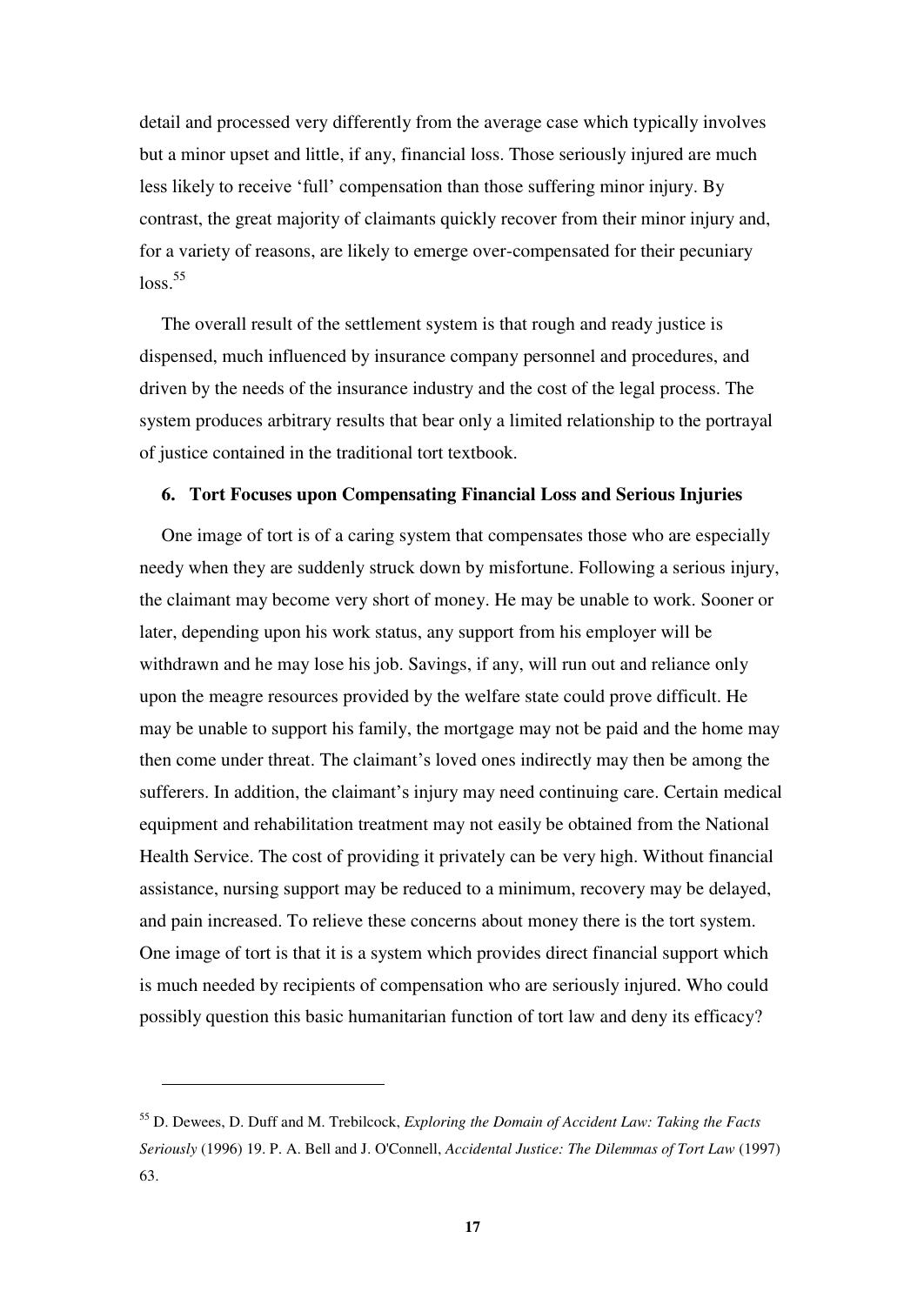Unfortunately the truth of the matter is again far removed from the picture that has just been painted. Firstly, it is not the case that damages in tort are predominately awarded to those who have been seriously injured. The great majority of claimants suffer only very minor injury, although it is true that those seriously injured receive a substantial portion of the total damages awarded. Secondly, financial loss comprises but a small part of the overall damages bill. Instead it is non-pecuniary loss that accounts for a disproportionate amount of damages. Pain and suffering and loss of amenity comprised two thirds of the total awarded thirty years ago,  $56$  and it has remained at about that level.<sup>57</sup>

The extraordinary importance given to pain and suffering, as opposed to financial loss, reflects the fact that most awards are for minor injury and involve relatively small sums. The average payment is less than  $£5,000<sup>58</sup>$  which is approximately two month's average salary. In these minor cases claimants suffer very little, if any, loss of earnings and rarely incur medical costs. Future financial loss occurs in only 7% of cases and amounts to less than 9% of the total damages bill.<sup>59</sup> Over half of all claims

<sup>56</sup> Pearson Commission op. cit., n. 5 vol 2 table 107.

<sup>57</sup> For example, the Health and Safety Executive estimated that the cost of including pain and suffering would increase payroll costs from 1% to 2.5% in an integrated compensation scheme for work injury. Greenstreet Berman, *Changing Business Behaviour - Would Bearing the True Cost of Poor Health and Safety Performance Make a Difference?* (2002). In the USA pain and suffering has been found to constitute 84% of damages for non-fatal injury resulting from medical malpractice. J. Hersch, J. O'Connell. and W. Kip Viscusi, 'An Empirical Assessment of Early Offer Reform for Medical Malpractice' (2007) 36 J Legal Studies S231, S239-44.

<sup>&</sup>lt;sup>58</sup> The median figure was £2,500 in the survey of 81,000 cases receiving legal aid and closed in 1996-97 in P. Pleasence, op. cit., n. 36, fig 3.17. P. Fenn and N. Rickman, *Costs of Low Value Liability Claims 1997-2002* record average damages of only £3,000 for employers' liability accident claims. In a survey of conditional fee claimants in 2011 half of them received less than £5,000. Insight Delivery Consultancy, *No Win No Fee Usage in the UK* appendix 5 of the Access to Justice Action Group, *Comments on Reforming Civil Litigation Funding*

<http://www.accesstojusticeactiongroup.co.uk/home/wp-content/uploads/2011/05/NWNF-research.pdf>

<sup>&</sup>lt;sup>59</sup> Pearson Commission op. cit., n. 5 vol 2 para 44 and table 107. However, ten years ago the ABI estimated that 46% of the value of claims between £100,000 and £250,000 comprised future loss. Lord Chancellor's Department, *Courts Bill: Regulatory Impact Assessment* (2002) table 8.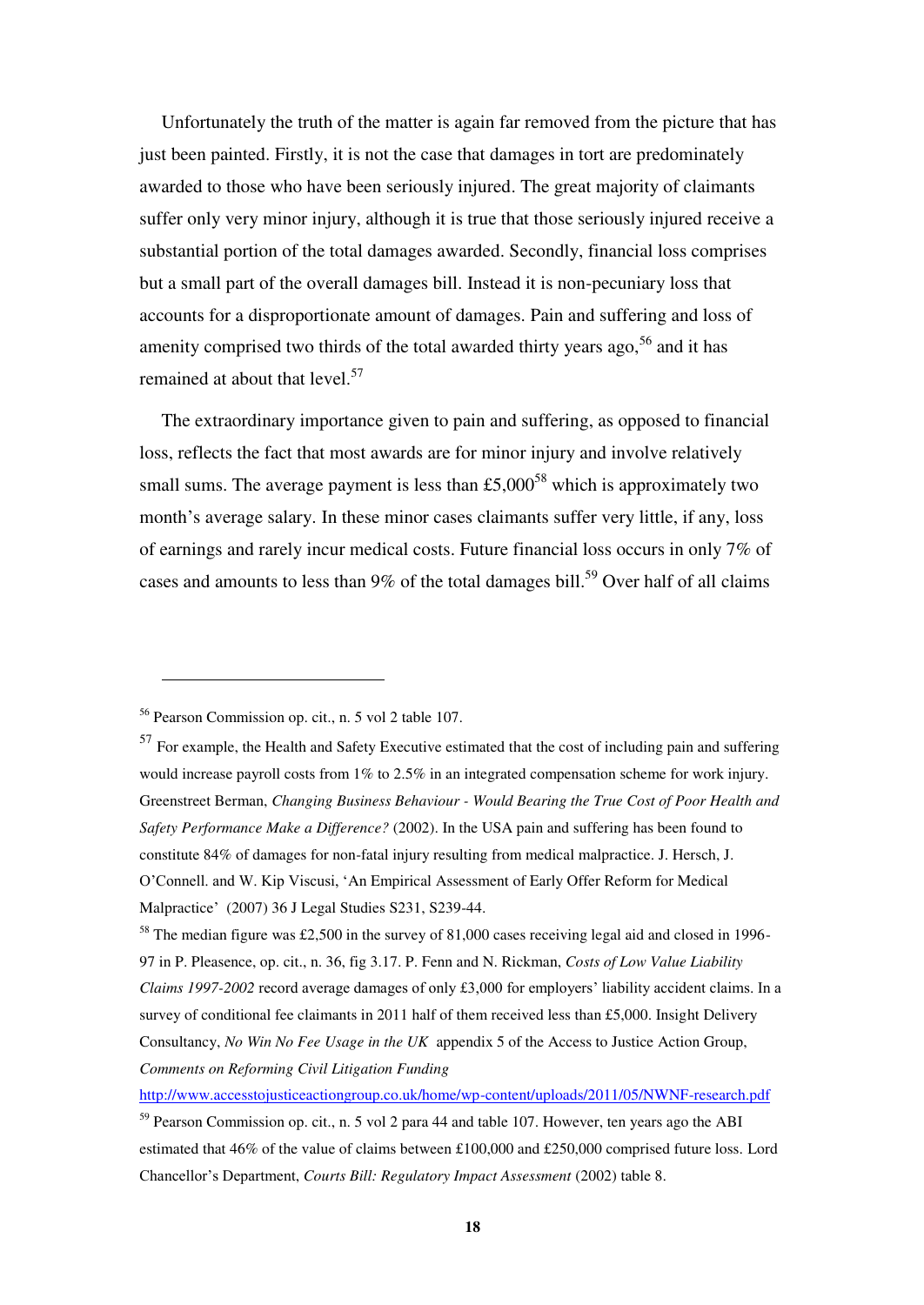are made by those who have suffered a whiplash injury in a road accident.<sup>60</sup> Although the effects of whiplash in some cases can be very disabling, for the majority the pain and discomfort is temporary. Claimants are often left with symptoms which are difficult to disprove.  $61$ 

In practice, therefore, the claimants in tort who suffer catastrophic effects as a result of their accident are very unusual. Instead nearly all suffer very minor injuries and soon make a full recovery. They are not left with any continuing ill effects. In most cases the accident does not even result in a claim for social security benefit.<sup>62</sup> It is these minor injury cases which account for the extraordinarily high costs of the system compared to the damages it pays out. $^{63}$  But the essential point to note here is that the image of the tort system as caring for the immediate financial needs of mostly severely injured people in society is far from the reality.

#### **7. Tort Awards Full Compensation for Losses Suffered**

Although most injuries compensated by tort are minor, a few are much more serious and account for a substantial amount of the damages paid. In 2002 insurers estimated that only 1% of all cases in the tort system resulted in a payment of £100,000 or more. However, these few cases were responsible for 32% of the total

 $60$  For 2011-12 the Compensation Recovery Unit recorded 540,000 such claims out of a total which just exceeded a million. Para 1.10 of the Impact Assessment of Consultation Paper CP 3/2013 *The Damages Act 1996: The Discount Rate.* Whiplash injury accounts for 70% of all road traffic claims. Ministry of Justice, Consultation Paper CP17/2012 *Reducing the Number and Costs of Whiplash Claims* para 18.

<sup>&</sup>lt;sup>61</sup> Ministry of Justice, Consultation Paper CP17/2012 para 6.

<sup>62</sup> The Compensation Recovery Unit issues a nil certificate in 70 per cent of cases. R. Lewis, *Deducting Benefits from Damages for Personal Injury* (1999) para 14.05.

 $63$  The Pearson Commission op. cit., n. 5 vol 1 para 256 estimated that the cost of operating the tort system amounted to 85% of the value of tort payments distributed to claimants. The Lord Chancellor's *Civil Justice Review* (Cm 394, 1988) para 432 estimated that the cost of the tort system consumed 125% to 175% of damages awarded in the County Court. Lord Justice Jackson also found evidence of disproportionately high costs in his *Review of Civil Litigation Costs: Final Report* (January 2010). Data collected for one survey showed that for 280 cases which had come before the District Court the claimant costs alone amounted to £1-80p for every £1 of damages paid. On average, costs exceeded damages for cases settled up to £15,000 in the 'fast track' procedure.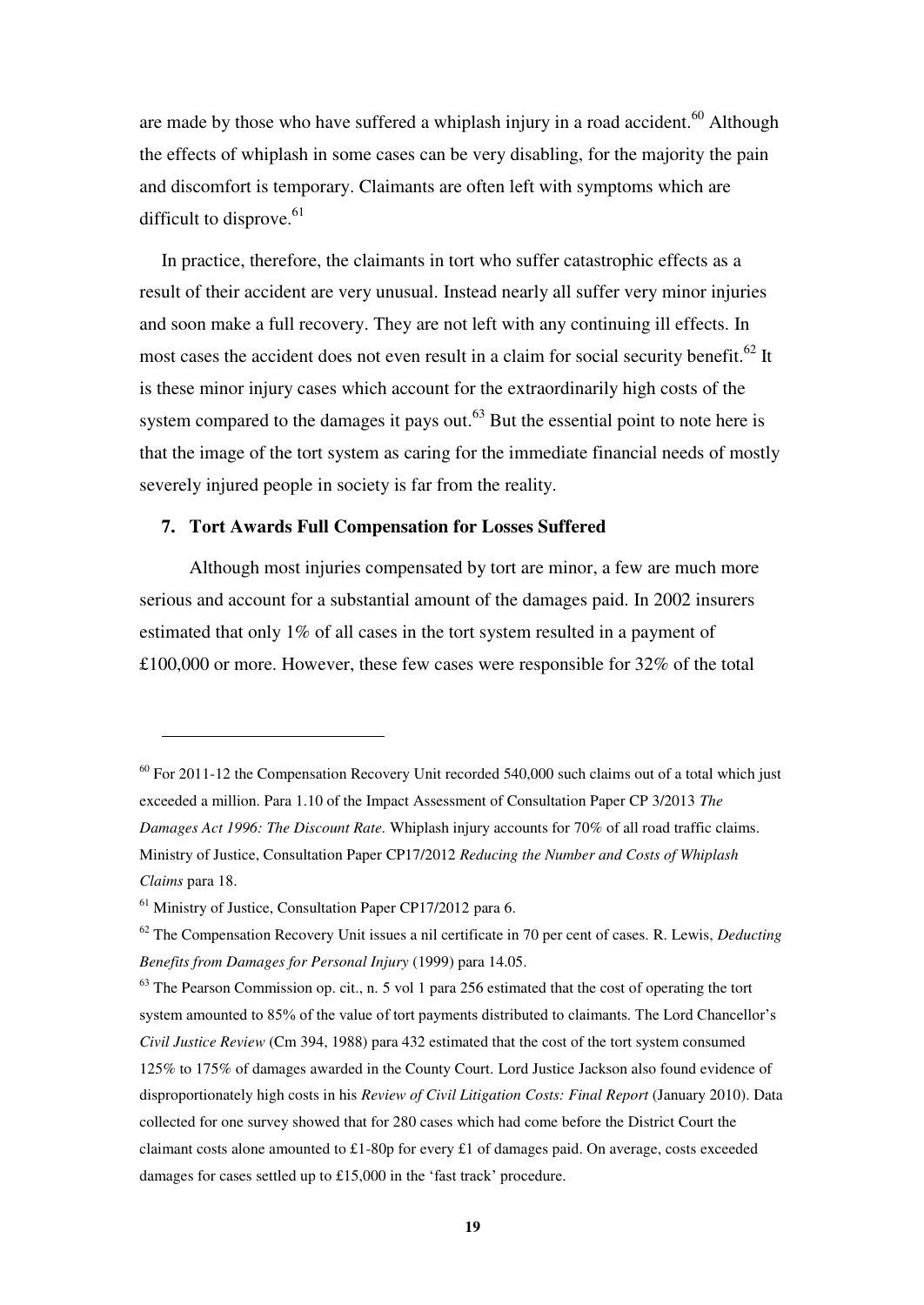damages paid out by the system. $64$  It is these serious injuries that are more likely to come to public attention, partly because they are more likely to go to court and be reported in newspapers. These accounts in the press are often written so as to suggest that the damages award is akin to a very large pools win. They may even give rise to feelings of envy because of the amount of the 'windfall.' Perhaps this response is understandable in the case of a reader who has suffered a disability and is unable to claim in tort. However, it is less easy to excuse inducing jealousy in other people. What is rarely explored by the press is the suffering and loss of the victim and how his day-to-day life has dramatically changed. The newspapers only rarely couple the compensation paid with details of the problems faced by those who have suffered, for example, spinal injury or brain damage. Instead the impression that is often left is that these tragic victims are exceptionally well cared for by society and that many of them are among the growing number of new millionaires.

It is certainly true that the recipients of tort damages are much better treated than the majority of accident victims for the latter are left to rely upon their own resources as supplemented by the safety net of the welfare state.<sup>65</sup> However, it is misleading to suggest that victims of serious injury will have all their needs met by the tort system. Compensation has traditionally been awarded in the form of a lump sum and the experience of past decades has proven that, for those who need long term care and support, it will prove insufficient. There are many reasons for this.

One major factor causing erosion of the lump sum is that, in effect, too much allowance is made for the return on investment of the damages. A discount rate is used to allow for the fact that the claimant will receive compensation earlier than he would have had done so, for example, if he had been required to work for the wages now lost. The discount recognises that investment income can be obtained from this accelerated receipt of money. However, the discount used to calculate the damages has consistently been wrongly set; the rate has never reflected the true rate of return

<sup>64</sup> Lord Chancellor's Department, *Courts Bill: Regulatory Impact Assessment* (November, 2002) table 1.

<sup>&</sup>lt;sup>65</sup> Even where an accident causes incapacity for work for six months or more only a third of victims receive tort damages. Pearson Commission op. cit., n.56 vol 1 table 5.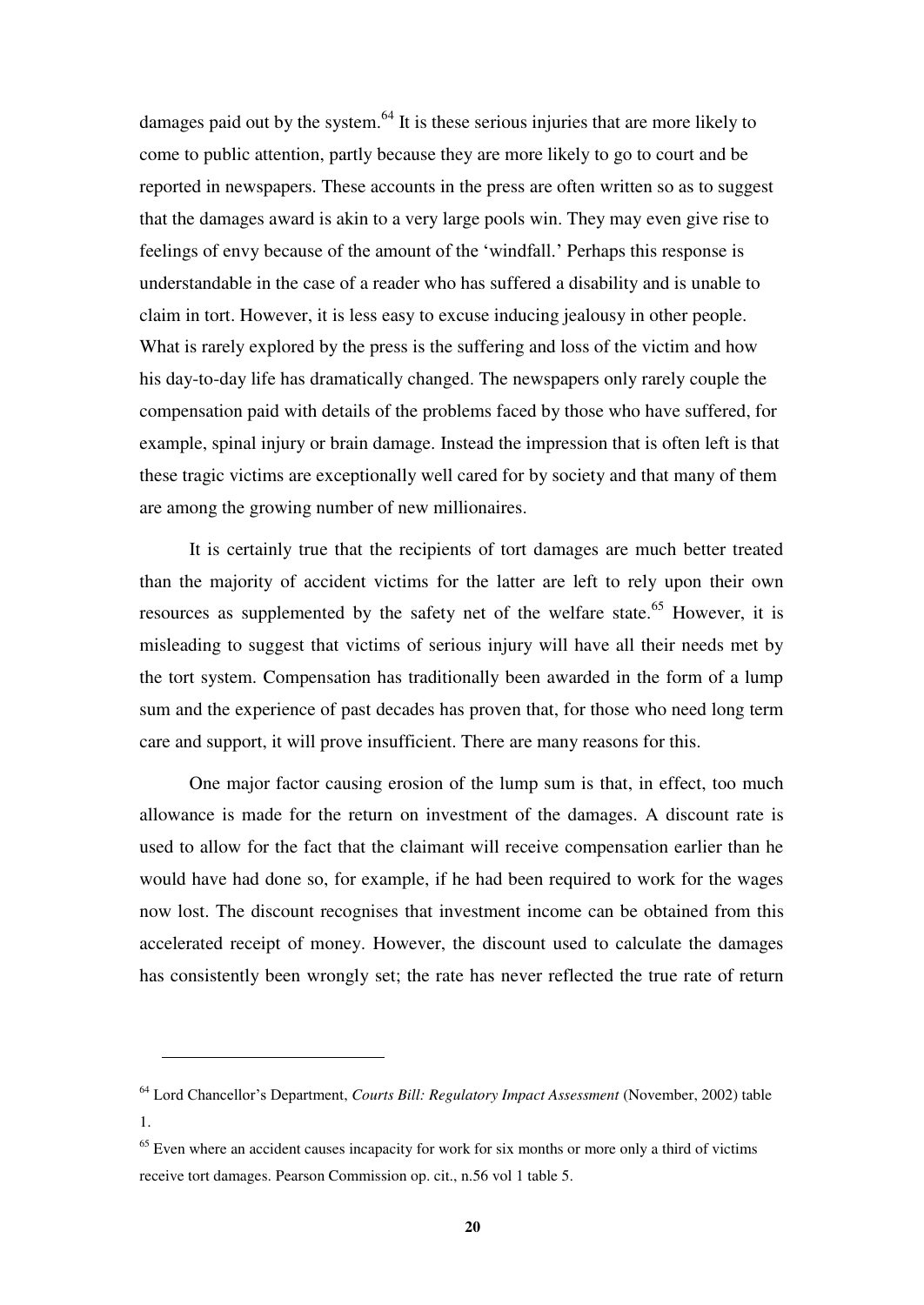that the claimant can actually achieve.<sup>66</sup> At present a claimant is expected to achieve a real rate of return above inflation and after taxation of 2.5%. With inflation at 3% and taxation costs at a further 1%, the claimant must obtain a return of 6.5% at a time when the best secure savings rate is far below that figure. It is inevitable that any lump sum awarded will be eroded much more quickly than the court presumed.

Nor have courts made enough allowance for the substantial increase in life expectancy that we can now expect. In contrast, too much allowance has been given for the prospective potential earning capacity of the disabled person.<sup>67</sup> All this is likely to result in the money proving insufficient in the long term. A final reason for under-compensation is that the lump sum is likely to be agreed out of court and, because of the uncertainties of litigation, will reflect a substantial discount from what a judge would award. A sum less than the actual loss suffered is thus what is normally paid. It is true that there has been a sharp increase in the cost of damages awards in the last decade.<sup>68</sup> However, overall it remains the case that for a variety of reasons, claimants obtaining lump sum damages are still very unlikely to receive 'full' compensation and in practice are not returned to the position they were in before the accident.<sup>69</sup> Most serious injuries are very much under-compensated.

<sup>66</sup> The introduction to the Government Actuary's Department, *Actuarial Tables For Use In Personal Injury And Fatal Accident Cases* (5<sup>th</sup> ed 2004) para 15 notes that the set discount rate has never been within 0.5% of the correct rate of return. The resulting substantial under-compensation is illustrated in the introduction to R de Wilde et al, *Facts and Figures* (13<sup>th</sup> ed 2008 - 9) and A. Lewis, 'Discount Rates' [2012] *JPIL* 40. The Ministry of Justice is presently investigating reform. See its Consultation Papers CP12/2012 and CP3/2013.

<sup>67</sup> R. Lewis, R. McNabb and V. Wass, 'Court Awards of Damages for Loss of Future Earnings: An Empirical Study and an Alternative Method of Calculation' (2002) 29 *J Law & Society* 406.

<sup>68</sup> R. Lewis, A. Morris and K. Oliphant, 'Tort Personal Injury Statistics: Is There a Compensation Culture in the UK?' (2006) 14 *Torts Law Journal* 158 and [2006] *JPIL* 87. The reasons include the rise in the real value of earnings; a reduction in the discount rate from the extraordinary 4.5% level which was used for thirty years until 1998; and the increase in awards for non-pecuniary loss as discussed in R. Lewis, 'Increasing the Price of Pain' (2001) 64 *MLR* 100.

<sup>&</sup>lt;sup>69</sup> Those receiving periodical payments are much better treated. R. Lewis, 'The Indexation of Periodical Payments in Tort: The Future Assured?' (2010) 30 *Legal Studies* 391, and R. Lewis, 'The Politics and Economics of Tort: Judicially Imposed Periodical Payments of Damages' (2006) 69 *MLR* 418.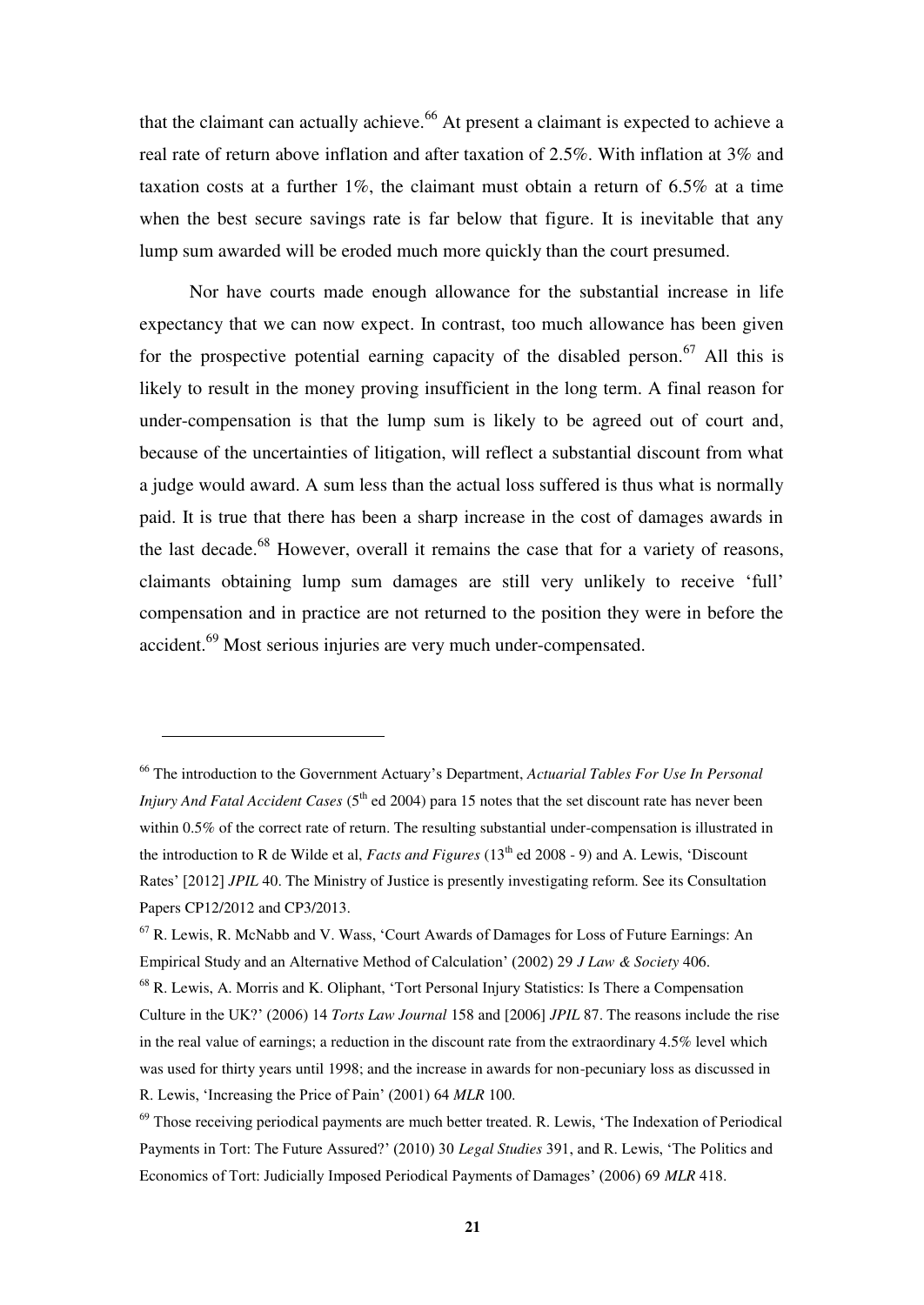## **B. TORT AND THE MODERN PORTRAYAL OF A COMPENSATION CULTURE**

#### **1. The 'Compensation Culture'**

 $\overline{a}$ 

Competing with the idealised, and often misleading, images of tort law considered above is the widespread perception that tort has contributed to a damaging 'compensation culture'. <sup>70</sup> Our propensity to claim is thought to have increased to such an extent that we are now seeking personal injury compensation on a routine basis regardless of fault. The media regales us with entertaining but worrying tales of claims for pure accidents and for trivial injuries. Spurious and fraudulent claims are thought to be commonplace though complaints are also levelled at legitimate claims. Increased claiming is thought to represent a decline in stoicism and personal responsibility. As such, claimants are depicted not as the victims of wrongdoing but as 'scroungers' and 'self-pitying milksops'.<sup>71</sup> For some, this state of affairs is thought to stem from longer-term developments within tort law, namely the expansion of tortious liability and the dilution of the fault principle to which the British are culturally tied.<sup>72</sup> Concerns about the compensation culture are more frequently associated, however, with shorter-term developments within the tort system since the 1990s: the emergence of widespread claims advertising and direct marketing; the introduction of 'no-win no-fee' agreements; and the practice of paying for the referral of claims.

 $70$  Compensation culture generally is considered by R. Lewis, A. Morris and K. Oliphant, op. cit., n. 68, K. Williams, 'State of Fear: Britain's "Compensation Culture" Reviewed' (2005) 25 *Legal Studies* 499, R. Mullender, 'Negligence Law and Blame Culture: A Critical Response to a Possible Problem' (2006) 22 *Professional Negligence* 2, A. Morris, 'Spiralling or Stabilising? The Compensation Culture and our Propensity to Claim Damages for Personal Injury' (2007) 70 *MLR* 349 and J. Hand, 'The Compensation Culture: Cliché or Cause for Concern?' (2010) 37 *J Law & Society* 569. <sup>71</sup> P. Toynbee, 'A compensation culture makes victims of us all', *The Guardian*, 21 April 1999. <sup>72</sup> P. S. Atiyah op. cit., n. 5 , F. Furedi, *Courting Mistrust: The Hidden Growth of the Culture of Litigation in Britain* (1999), D. Lloyd, 'The Compensation Culture: A New Legal Paternalism?' in E. Lee (ed), *Compensation Crazy: Do We Blame and Claim Too Much?* (2002), C. Harlow, *State Liability: Tort Liability and Beyond* (2004).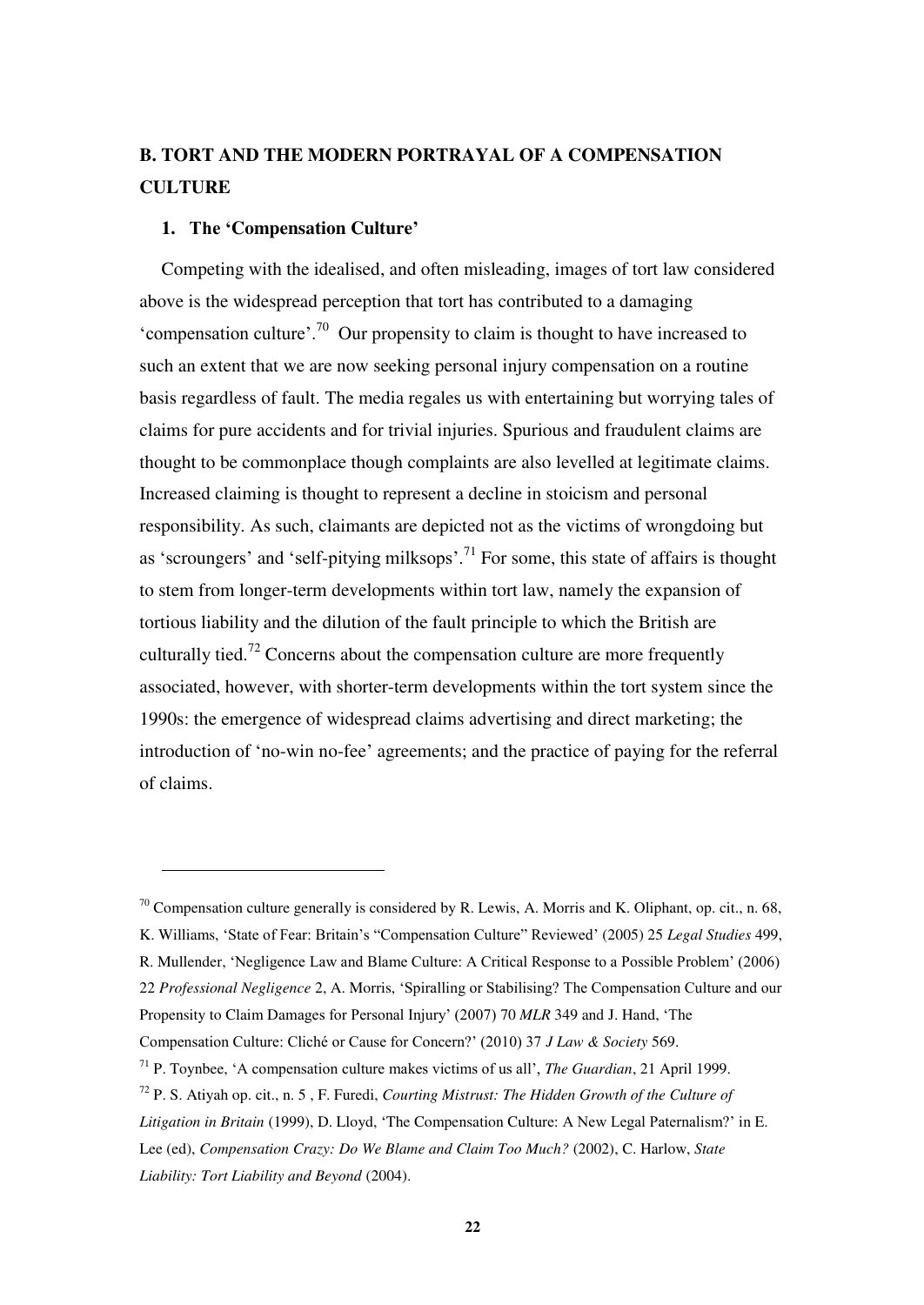In the 1970s personal injury claims were handled by general practice solicitors who waited passively for clients' instructions. By the late 1990s, however, personal injury had become a specialist area of practice and lawyers were advertising for work.<sup>73</sup> Seeing the potential in the market, claims management companies (CMCs) emerged.<sup>74</sup> CMCs realised that they could make money by recruiting clients and selling them on to lawyers. They engaged in mass claims advertising on television, on the radio, in newspapers and on billboards. They also made direct approaches to people on the streets, in housing estates and outside schools.<sup>75</sup> Some even offered financial inducements to claim. Solicitors' conduct rules which prevented them from paying CMCs for the referral of claims were flouted on a regular basis and so the ban on such payments was lifted in 2004.<sup>76</sup> In response to concerns about unethical practices, the government began to regulate the operation of CMCs in  $2007$ .<sup>77</sup> Whilst such companies can no longer make direct approaches in person, they have adapted by sending unsolicited text messages and making unsolicited phone calls.<sup>78</sup> There are now 2,500 CMCs registered for personal injury work, and over three-quarters of the population have reported being contacted about a claim.<sup>79</sup> Lawyers commonly paid between £600 and £800 for each referral, and although this practice has now been

l

<sup>73</sup> R. Abel, *English Lawyers between Market and State: The Politics of Professionalism* (2003) and H. Kritzer, 'The Fracturing Legal Profession: The Case of Plaintiffs' Personal Injury Lawyers' (2001) 8 *International Journal of the Legal Profession* 225.

<sup>74</sup> Boleat Consulting, *The Claims Standards Council* (December 2005).

<sup>75</sup> National Association of Citizens Advice Bureaux, *Door to Door: CAB Clients' Experiences of Doorstep Selling* (2002).

<sup>76</sup> P. Rohan, 'Law Society Votes to Allow Referral Fees', *LS Gazette* (9 January 2004). Vanilla Research, *Referral Arrangements Research* (2010), Charles River Associates, *Cost Benefit Analysis of Policy Options Related to Referral Fees in Legal Services* (2010), Legal Services Board, *Referral Fees, Referral Arrangements and Fee Sharing: Decision Document* (2011) and A. Higgins, 'Referral Fees – The Business of Access to Justice' (2012) 32 *Legal Studies* 109.

 $77$  The Compensation Act 2006 s 4 and the Compensation (Claims Management Services) Regulations 2006 (SI No 3322).

<sup>78</sup> M. Boleat, (2010), Ministry of Justice, *Claims Management Regulation Annual Report 2010/2011* 

<sup>(2011).</sup> Lord Young raised concerns about the inadequacy of claims management regulation in *Common Sense Common Safety* (2010).

<sup>79</sup> ABI, *News Release 29/12*, 19 June 2012.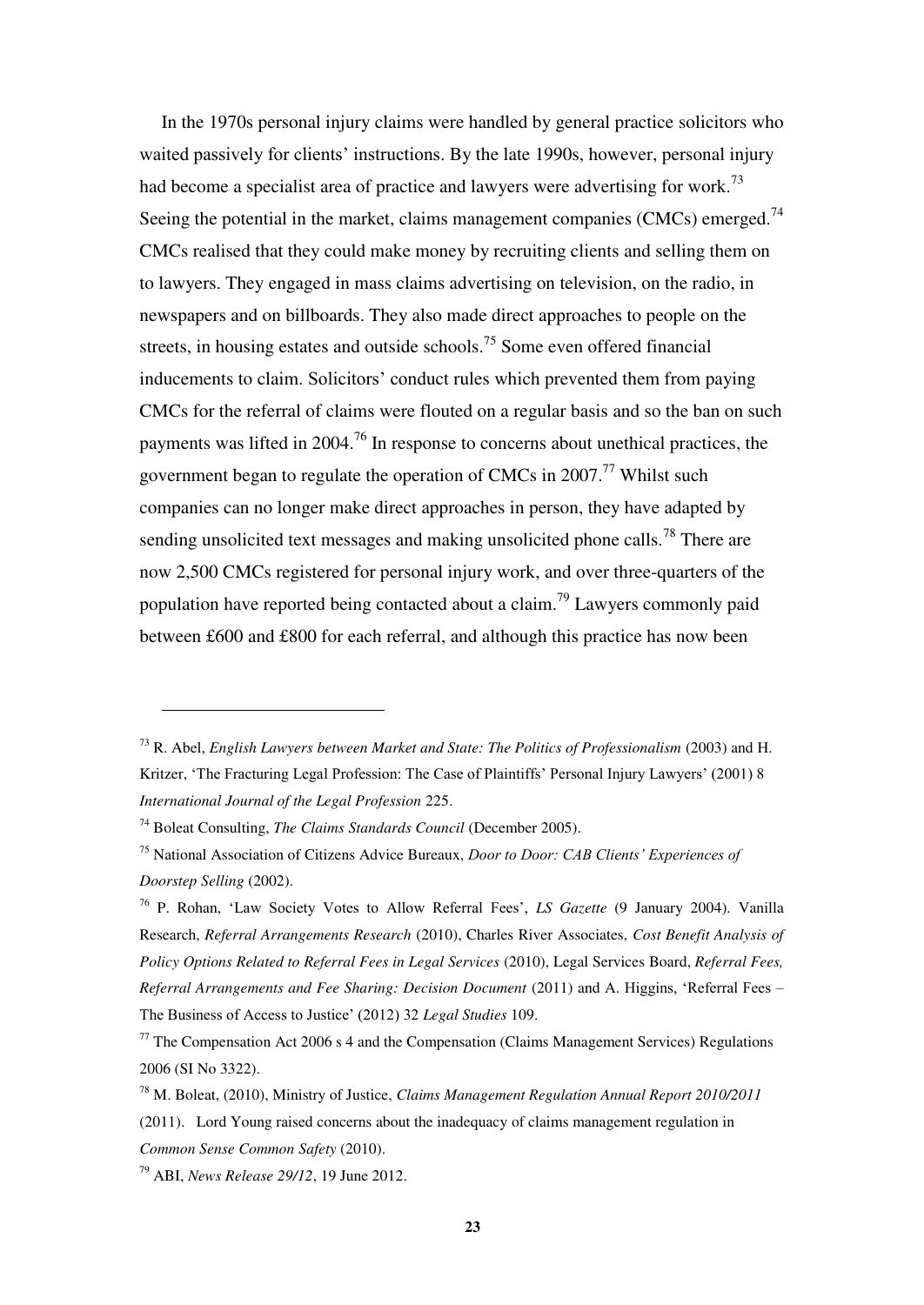banned, there are reservations as to whether the ban will be effective. $80$  Overall, the market in claims has become big business.

This growth in claims advertising, CMCs and payments for referrals was fuelled by the privatisation of funding for personal injury claims in 2000. Legal aid was largely abolished and the use of conditional fee agreements (CFAs) was expanded. <sup>81</sup> Under these agreements claimant lawyers could secure an increase in their fees in each case that they won. They could recover up to double their costs if they were successful but nothing at all if they lost.<sup>82</sup> Claimants themselves were encouraged to litigate under these 'no-win no-fee' deals because the only financial risk to which they were exposed was liability for the defendant's costs if the case was lost. Even though in most cases this risk was only a remote one, further protection was at hand: for a suitable premium, insurance could be arranged so as to relieve the claimant of any concern over funding his claim. Damages could thus be sought at no financial risk to the claimant. It is widely perceived that this gave claimants every reason to 'have a go'. <sup>83</sup> As such, tort is thought to have become a moral hazard.

The unrestrained culture of claiming thought to have stemmed from these developments has led to widespread concerns that tort has become a burden which is undermining rather than underpinning society. Organisations, businesses, public bodies and individuals are said to have become increasingly risk averse for fear of

 $80$  R. Jackson, op. cit., n. 56 para 3.18, and the Consultation Response of the Ministry of Justice, *Extension of the Road Traffic Accident Personal Injury Scheme: Proposals on Fixed Recoverable Costs* (2013) para 25. The Legal Aid, Sentencing and Punishment of Offenders Act 2012 s. 56 prevents payments for referrals.

<sup>&</sup>lt;sup>81</sup> The Access to Justice Act 1999 s 27 and s 29. R. Moorhead, 'Conditional Fee Agreements, Legal Aid and Access to Justice' (1999) 33 *University of British Columbia Law Review* 471, R. Abel, 'An American Hamburger Stand in St Paul's Cathedral: Replacing Legal Aid with Conditional Fees in English Personal Injury Litigation' (2001) 51 *DePaul Law Review* 253.

 $82$  In practice in nine out of ten personal injury cases the uplift in fees was limited by industry wide agreements. In road traffic accidents it was generally restricted to 12.5%, in employment accident cases to 25% and in employment disease cases to 27.5%. V. G. Wignall (ed) *Conditional Fees, A Guide to CFAs and Litigation Funding* (2008).

<sup>&</sup>lt;sup>83</sup> In response to such concerns the Legal Aid, Sentencing and Punishment of Offenders Act 2012 s. 44 makes claimants liable to pay the uplift in fees out of their damages. However, they can still initiate a claim without incurring any expense.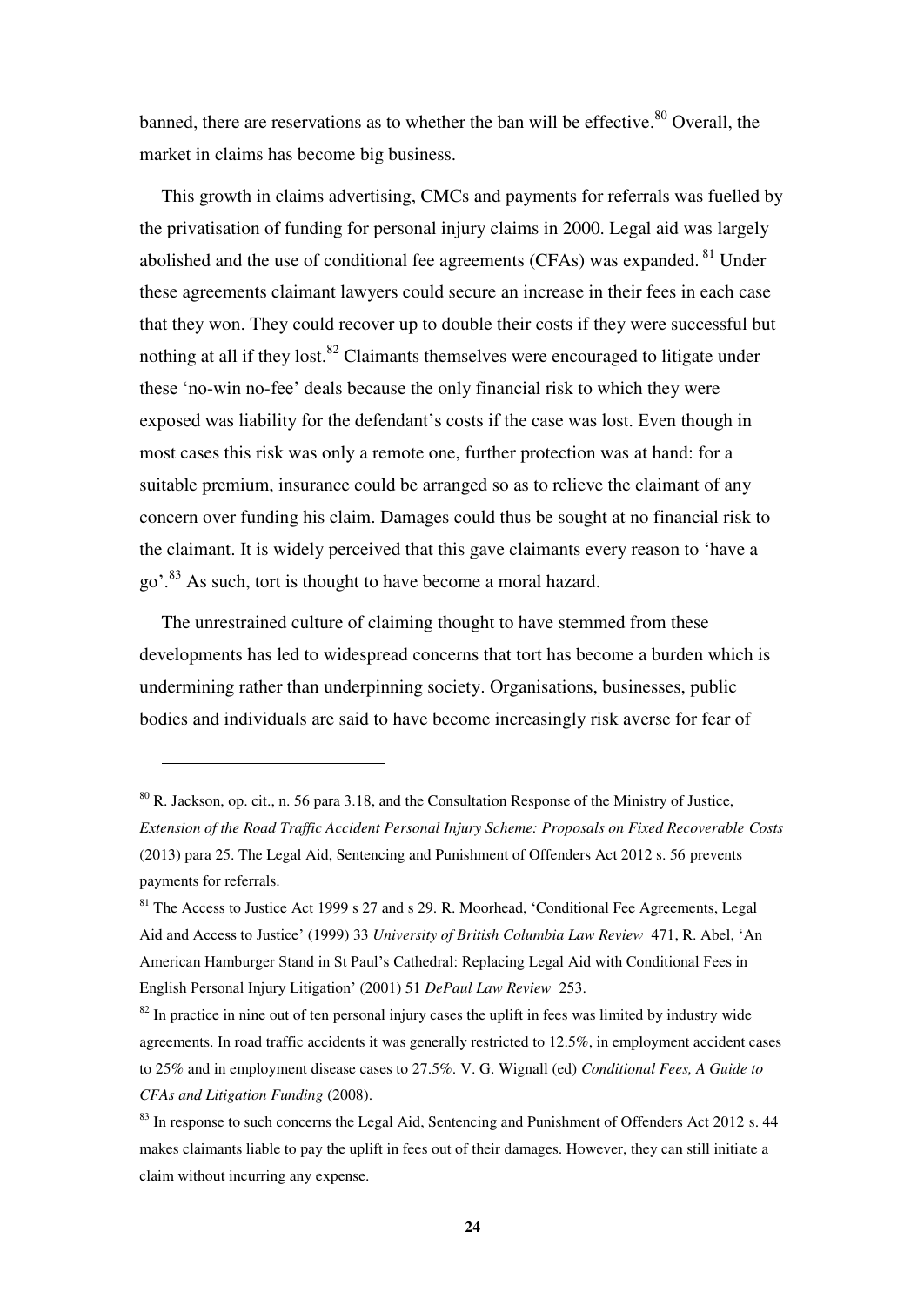being sued. The papers carry stories of councils felling trees, teachers refusing to take children on school trips, and volunteering in decline. Mounting claims are also thought to have affected the availability and affordability of liability insurance. The compensation culture is said to be 'plundering the UK economy' and 'cutting a swathe through public service budgets'.<sup>84</sup> As such, in stark contrast to the traditional portrayal, the modern image of tort is very critical. In common with the traditional portrayal, however, we can point to a dissonance between perceptions of tort in culture and the reality in practice.



#### **2. Trends in Our Propensity to Claim Personal Injury Compensation**

#### *Overview*

 $\overline{a}$ 

Whilst historical data are in short supply, those which are available support the view that there over the long-term there has been a very substantial increase in the number of personal injury claims. They appear to have arisen four-fold since the 1970s. In 1973 the Pearson Commission estimated that there were about 250,000 claims.<sup>85</sup> In 1988 it was thought that claims had grown to around 340,000.<sup>86</sup> However,

<sup>84</sup> 'Dead budgies and muddy boots cost us a fortune', *The Times* 15 July 2003.

<sup>85</sup> Pearson Commission op. cit., n. 5 vol 2 para 59.

<sup>86</sup> *Civil Justice Review* op. cit., n. 14 para 391. This estimate is given with no indication of the facts upon which it is based and seems not to be derived from the research from Inbucon Management Consultants, *Civil Justice Review: Study of Personal Injury Litigation* (1986).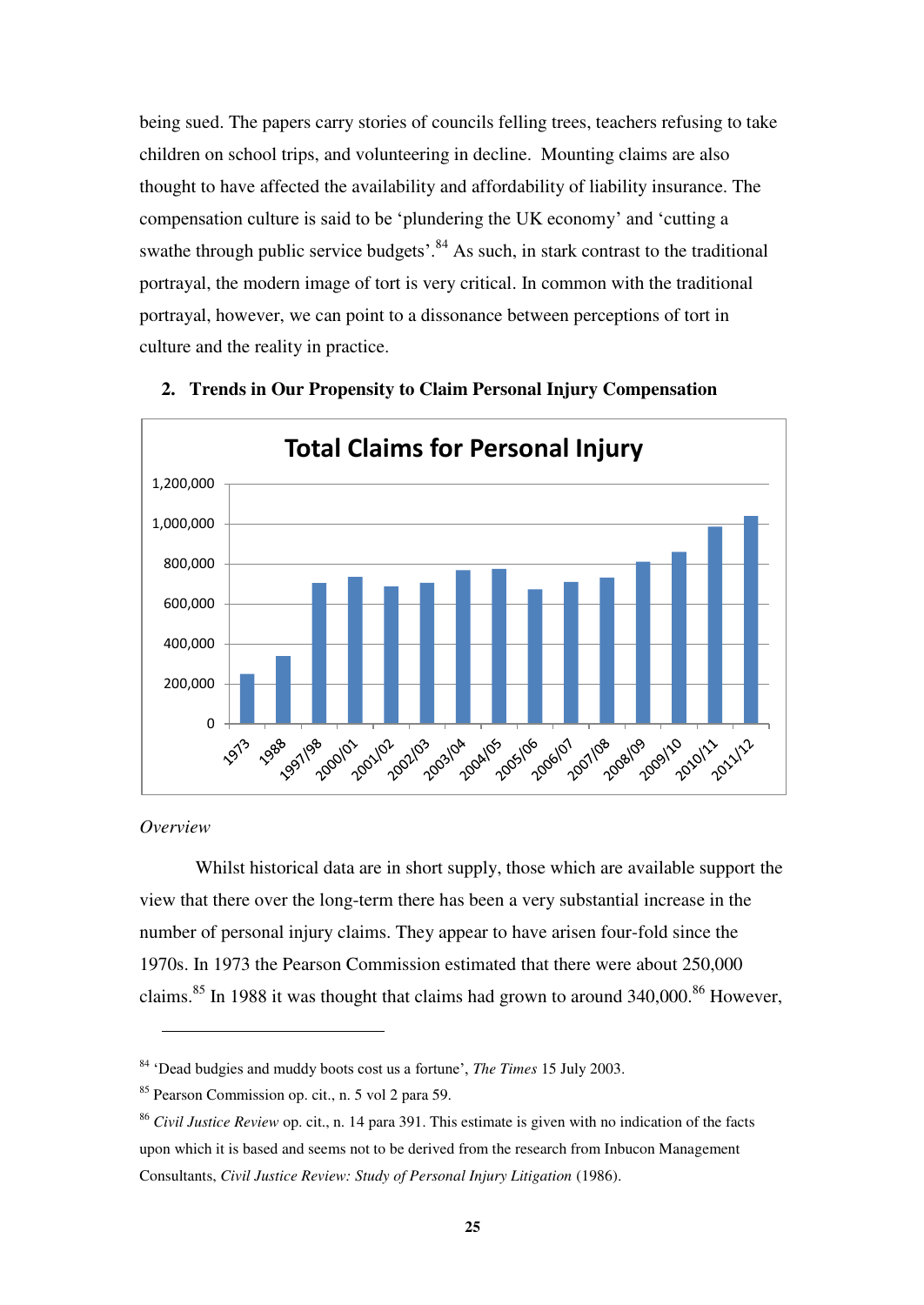by 2012 claims had multiplied to over a million.<sup>87</sup> The exponential increase in the annual claim rate is such that today an action is brought for every 60 people in the UK. To arrive at this figure we no longer need to rely on estimates. This because we have detailed statistics compiled by the Compensation Recovery Unit (CRU). This organisation was set up by government in 1989 in order to recover from damages any social security benefit that the claimant receives as a result of his injury. Reliable data is generated on the number of claims, no matter whether successful or unsuccessful, settled or disposed of by a court hearing. Unfortunately, CRU's data has only been publicly available since 2000,<sup>88</sup> and as a result it is not possible to track the effect of the increase in claims advertising throughout the 1990s.

However, the figures we now have are of especial value in one particular respect: they seem to show that the removal of legal aid and the expansion of CFAs had no immediate effect on the number of claims brought. Indeed it is clear that between 2000 and 2006 when the media, politicians and representative groups were bemoaning our ever increasing propensity to sue, claims remained relatively stable. In fact between 2003 and 2005 there was actually a decline in the number of accident claims, as opposed to those for disease. It is true that since 2006 claims have increased year on year but it would be misleading to talk about a general increase in our propensity to claim because, as we shall see, different types of injury have different claim patterns.

#### *Clinical Negligence*

 $87$  The Compensation Recovery Unit op. cit., n. 5 records 1,041,150 claims. The reliability of the figures is discussed in R. Lewis, A. Morris and K. Oliphant op. cit., n. 68.

<sup>88</sup> However, data for 1997-98 derived from an internal memorandum of the Department of Social Security were uncovered by R. Lewis during his research for *Deducting Benefits from Damages for Personal Injury* (1999) chapter 14.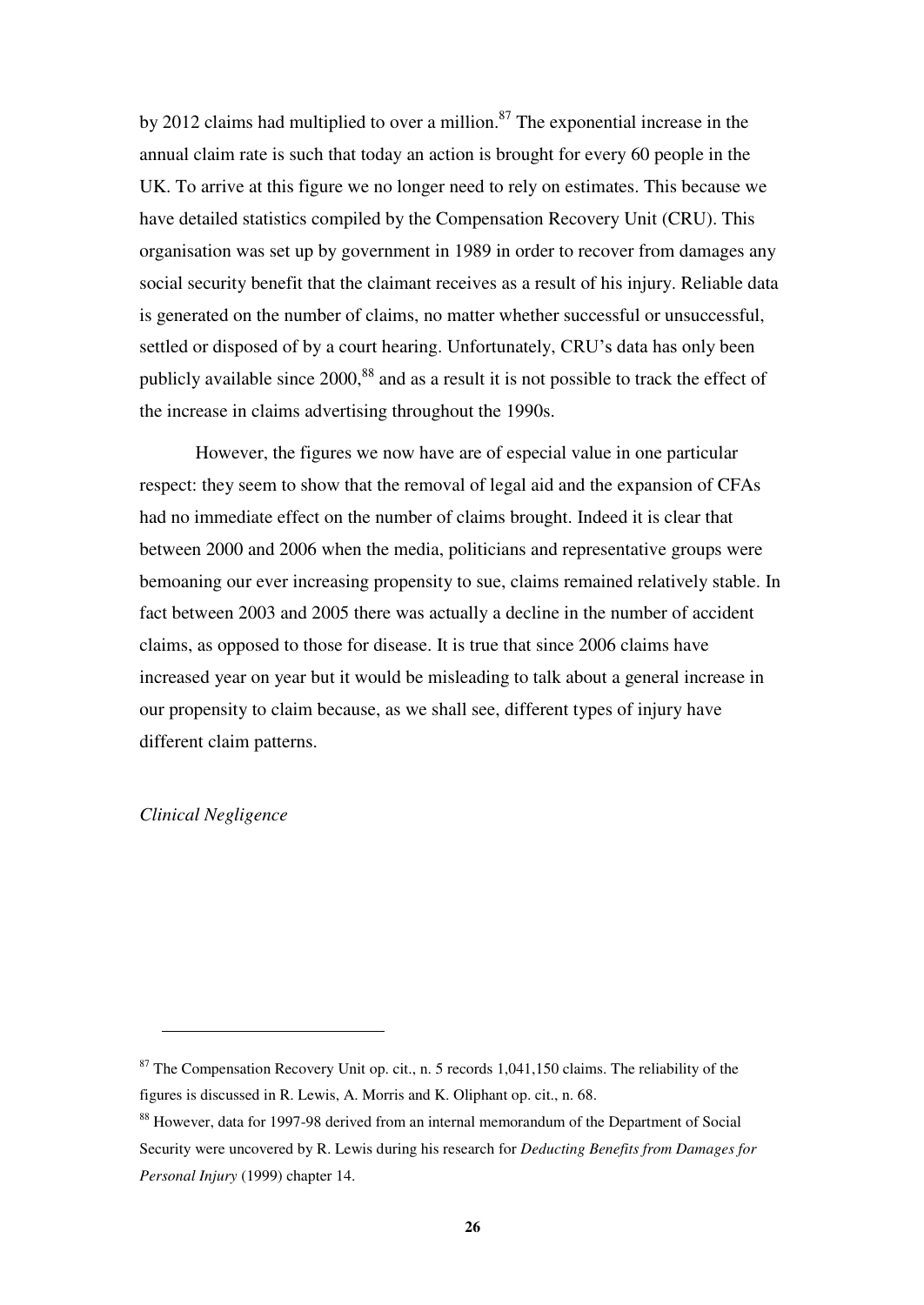

From 2000 until 2010 the number of clinical negligence claims fluctuated at around 10,000 a year but did not increase overall. However, claims had significantly increased from 1973 when the Pearson Commission estimated that there were only about 700. In the past two years claims have markedly increased by almost a third to over 13,000, and are now 87% more than they were seven years ago. Despite this they continue to constitute only 1% of all personal injury claims. Moreover, there appears to be a strong culture of not claiming in this context. The Department of Health has suggested that there are in the region of 850,000 'adverse events' annually in the National Health Service, half of which may be avoidable.<sup>89</sup> Whilst a crude measure, this suggests that only 2% of people with grounds for complaint go on to pursue a claim.

*Public Liability* 

<sup>89</sup> Department of Health, *An Organisation with a Memory: Report of an Expert Group on Learning from Adverse Events in the NHS* (2000). T. Baker, *The Medical Malpractice Myth* (2005) chapter 2 reviews several USA studies all finding a substantial failure to claim.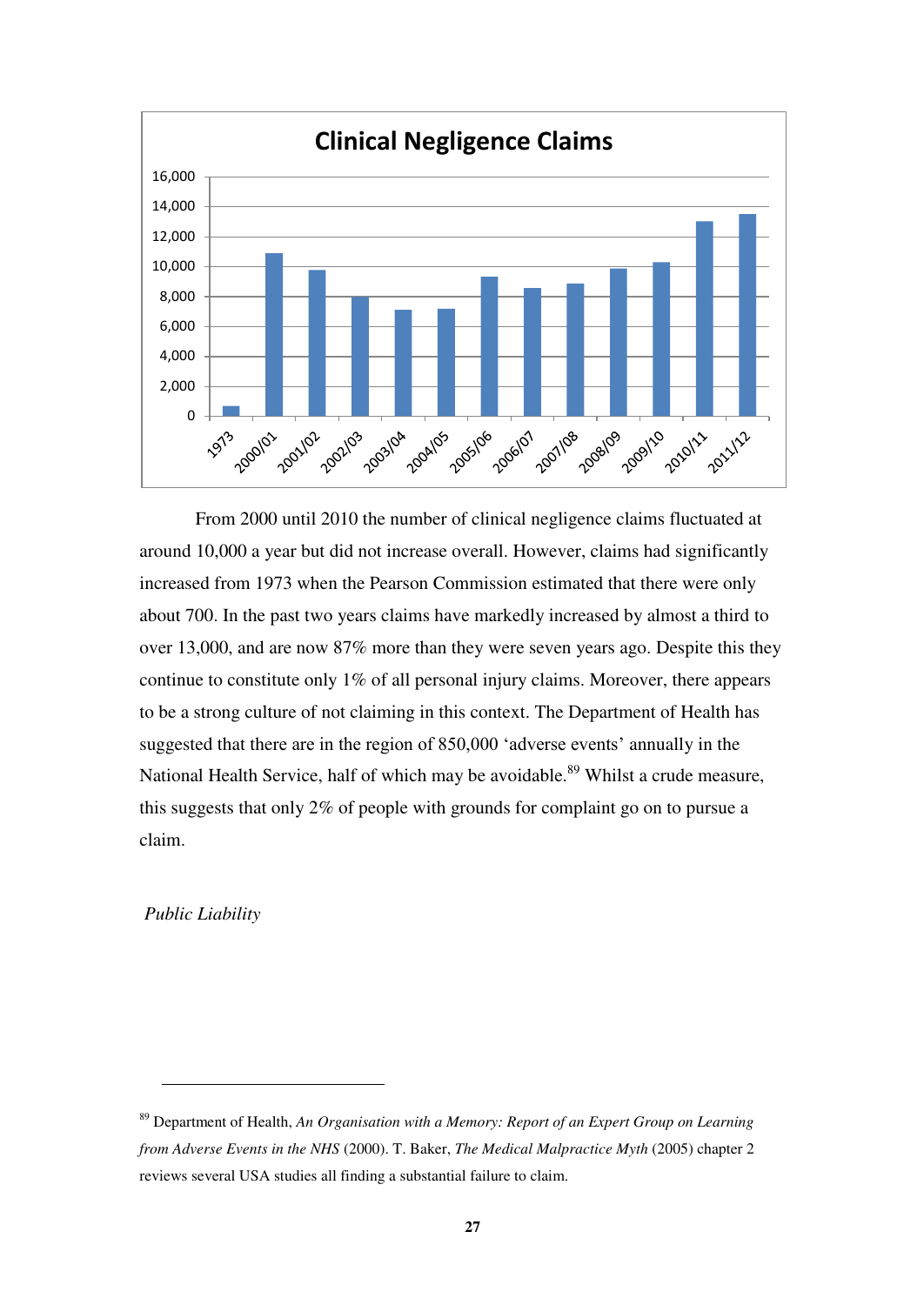

The Pearson Commission did not estimate the number of public liability claims in 1973 though, at most, they stood at 28,000. Again, in the long term, there has been a very significant increase in claims. There are now around 100,000, being about 10% of the total. However, in the short-term, although numbers have fluctuated, there has been no substantial increase. It is difficult to capture data on the potential number of claims in this context as compared with the actual number of claims. However, in 2002 there were over 5 million home and leisure accidents that caused a serious enough injury to warrant a visit to hospital.<sup>90</sup> Whilst it is impossible to estimate the number of such accidents involving an element of negligence, it is clear that the number of accidents occurring in public spaces is very much larger than the number of public liability claims.

#### *Employers' Liability (Accident and Disease)*

 $90$  This includes approximately 520,000 accidents on an urban road, street or pavement (excluding RTAs), 58,000 accidents in a shopping area, 22,500 accidents in business or leisure public buildings, 244,500 accidents in school, 38,000 in public playgrounds and 44,000 accidents in public houses. These estimates are derived from the Home Accident Surveillance System (HASS) and Leisure Accident Surveillance System (LASS) run by the Department of Industry, both of which closed in 2003. The data are now available from the Royal Society for the Prevention of Accidents: <http://www.hassandlass.org.uk/query/reports.htm>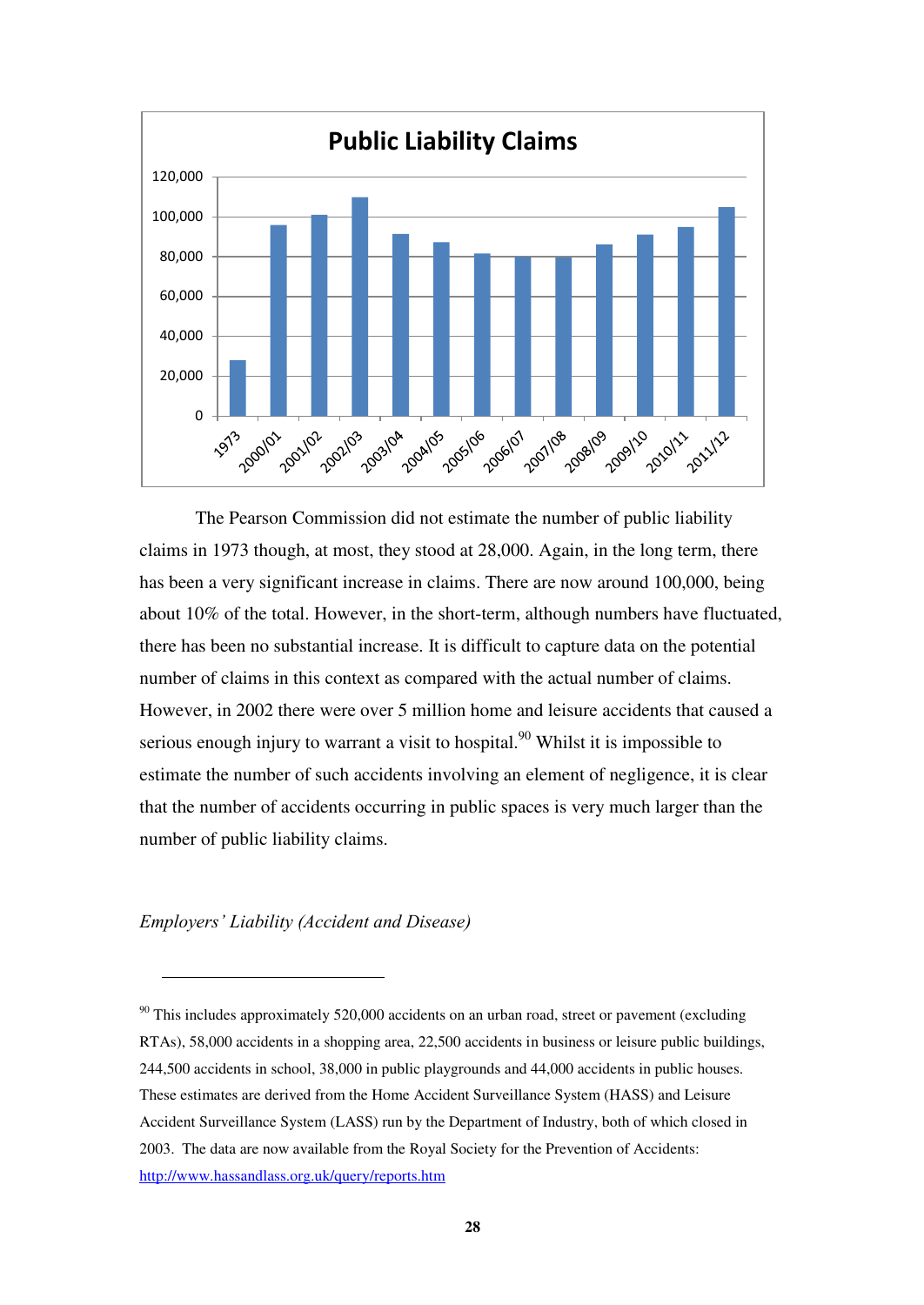

Between 2000 and 2005 the number of employers' liability claims fluctuated considerably, reaching 291,000 in 2004. This was largely due to the establishment in 1999 of temporary special schemes of compensation for coalmining diseases.<sup>91</sup> These schemes closed in 2004 and since then the annual number of employers' liability claims has fallen by two thirds to less than 90,000. Whilst there was a 7% increase in 2011-12, there are still fewer claims made today than in 1973. They now account for only 8% of all claims whereas in 1973 they represented 45%. Arguably this accords with increased health and safety at work. However, according to the Health and Safety Executive there were over 115,000 injuries resulting in 3 or more days off work as reported by employers in 2010-11. In addition, 1.2 million working people were said to be suffering from a work-related illness, half a million arising that same year.<sup>92</sup> On the basis of these statistics the Trades Union Congress estimates that only 1 in 10 people injured at work go on to claim compensation. $93$ 

 $91$  The claims of miners in respect of, firstly, respiratory disease, and secondly, the use of vibrating tools led to settlement schemes which were called 'the biggest personal injury schemes in British legal history and possibly the world.' From 1999–2004 about 760,000 claims were registered. Department of Trade and Industry, *Coal Health Claims* <http://www.dti.gov.uk/coalhealth/01.htm> <sup>92</sup> <http://www.hse.gov.uk/statistics/>

<sup>93</sup> S. Pickvance, 'A Little Compensation' (2005) *Hazards,*  [www.hazards.org/compensation/alittlecompensation.pdf.](http://www.hazards.org/compensation/alittlecompensation.pdf)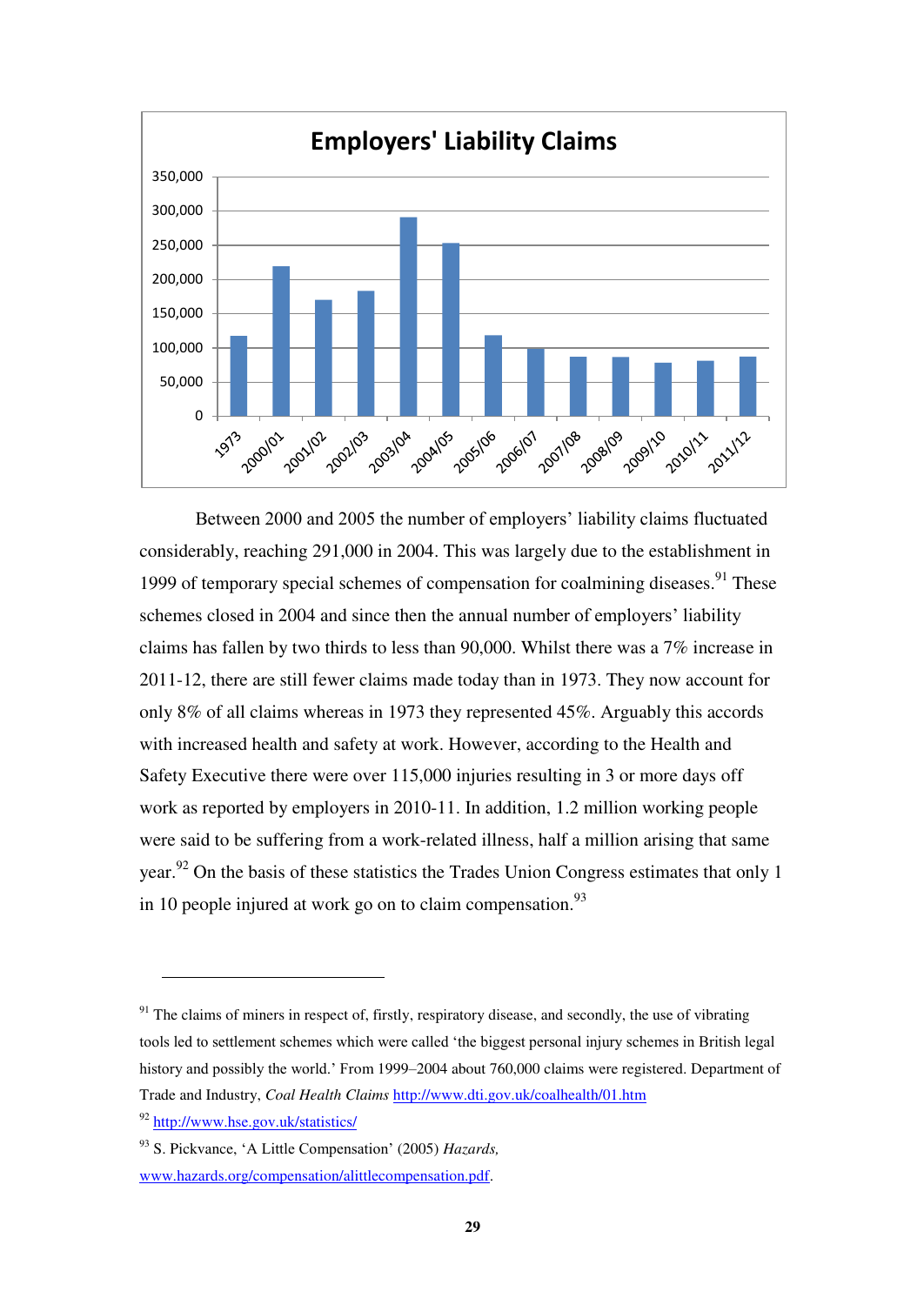#### **3. The Dissonance between the Modern Image of Tort and Reality**

A dissonance has arisen between the modern image of tort and reality in several respects. Firstly, whilst there has been a moderate long term increase in the number of clinical negligence and public liability claims, this increase has not been sustained in the employers' liability context where claims are less than they were forty years ago. Secondly, the perception that claims advertising, 'no-win no-fee' agreements and payments for referrals have led to increasing numbers of claims since the late 1990s is misplaced. In view of the number of accidents that could lead to claims, the culture of claiming in the UK is relatively weak in the clinical, employment and public context. Thirdly, the notion that we are more willing to claim for trivial injuries than in the past is unsupported by evidence. Although it is true that the majority of claims involve minor injuries with a value of less than £5,000, this has long been the case. Fourthly, concerns that spurious claims are commonplace are exaggerated. Inevitably there are fraudulent claims within the system. There have been particular concerns in respect of public liability claims. In a 2004 survey 68% of councils reported an increase in the number of tenuous and fraudulent claims for compensation.<sup>94</sup> Such evidence is anecdotal, however, and the extent of such claims remains unclear. Public liability claims have not increased substantially since 2000 and this implies that developments within the tort system itself have not led to widespread spurious claiming.

In light of this, it is difficult to support complaints that tort in recent years has become a burden as a result of increasing numbers of claims, as opposed to the increasing cost of claims.<sup>95</sup> Indeed a government review found that complaints about the availability and affordability of employers' liability insurance had been exaggerated in the media. Increases in premiums were largely due to non-tort related factors, including the under-pricing of insurance, a fall in investment income and the

<sup>94</sup> Local Government Association, *Suing the Council – Helping the Citizen or Harming the Community*  (2004). Contrast findings that claims against councils for failures in highway maintenance have not significantly increased in S. Halliday, J. Ilan and C. Scott, 'The Public Management of Liability Risks' (2012) 31 *OJLS* 527, 536.

<sup>&</sup>lt;sup>95</sup> For references see A. Morris, 'The Compensation Culture and the Politics of Tort' in T. T. Arvind and J. Steele (eds), *Tort and the Legislature: Common Law, Statute and the Dynamics of Legal Change*  (2012).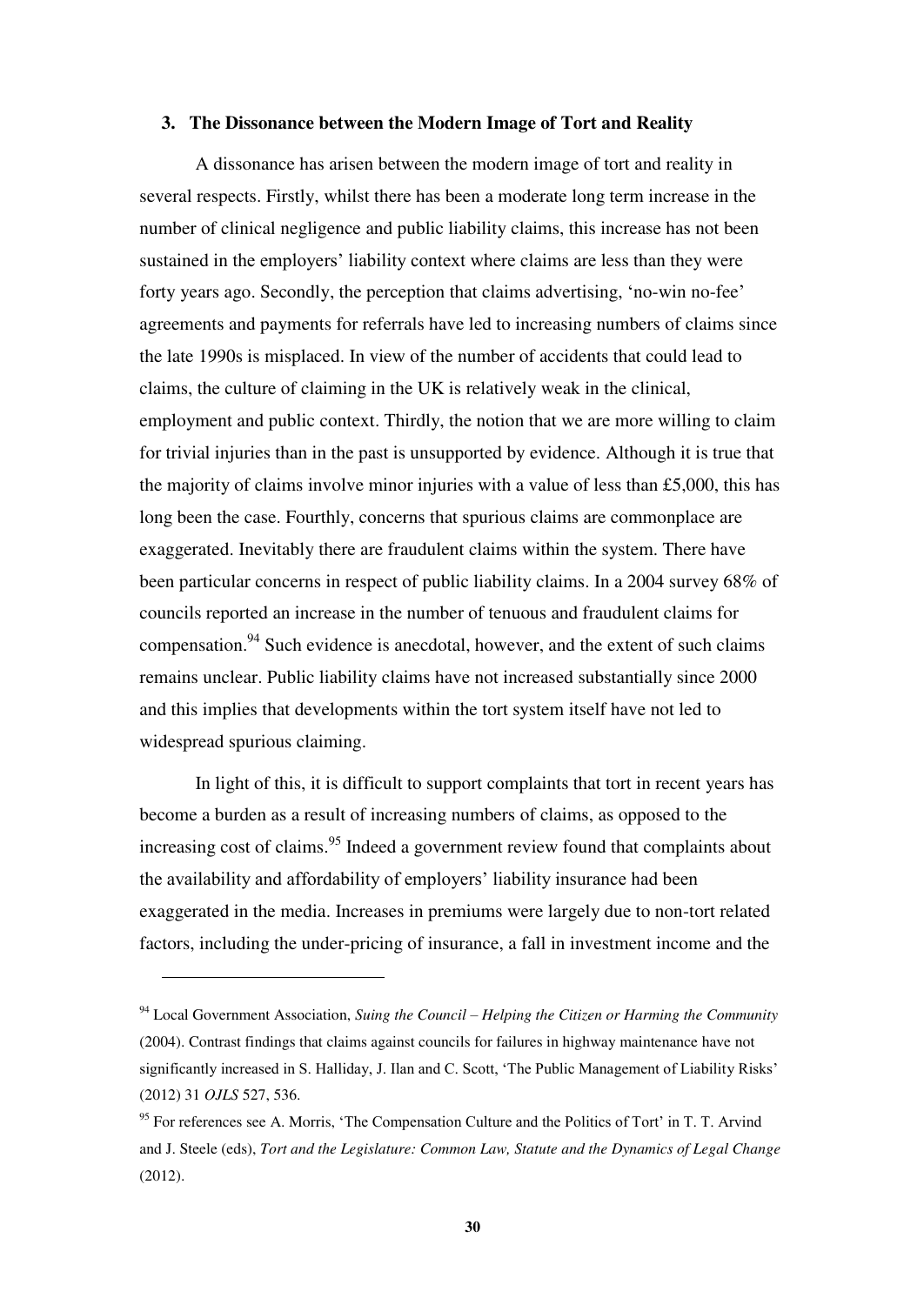increasing cost of reinsurance following the terrorist attacks in September  $2001$ .<sup>96</sup> In addition, the extent of risk aversion appears to have been exaggerated and stems to a large extent from perceptions surrounding tort practice rather than tort practice itself.<sup>97</sup> Finally, complaints that claiming represents a decline in personal responsibility choose to privilege anecdotal critical accounts: long-term increases in claiming could equally be presented as a desirable increase in access to justice and defendant accountability.

The fact that recent developments within the tort system have not increased levels of claiming is certainly surprising. Felstiner *et al* explain that claims are socially constructed through a process of naming, blaming and claiming.<sup>98</sup> In accordance with this process an individual transforms an unperceived injurious experience into a perceived injurious experience (names); attributes that injurious experience to the fault of another individual or entity (blames); and then voices that grievance to the person or entity believed to be responsible (claims). The authors stress that each stage of the transformation is 'subjective, unstable, reactive, complicated and incomplete'. Individuals name, blame and claim by perceiving, interpreting and reacting to circumstances and events in particular ways and a wide variety of factors will affect an individual's response to injury.<sup>99</sup> Moreover, to move through this naming, blaming and claiming process, the injured must be able and willing to do so, which will not always be the case. Individuals may name but not blame or blame but not claim. Levels of claiming, therefore, depend on the prevalence of external factors (which affect our ability and willingness to transform injuries into

<sup>96</sup> Department for Work and Pensions, *Review of Employers' Liability Compulsory Insurance, First Stage Report* (2003).

<sup>97</sup> This was the main finding of the Better Regulation Task Force, *Better Routes to Redress* (2004) p. 3. For example, Bury St Edmunds won a 'Flowers in Bloom' award despite reports that its council was taking down its' hanging baskets for fear of being sued: K. Williams, 'Politics, the Media and Refining the Notion of Fault: Section 1 of the Compensation Act 2006' [2006] *JPIL* 347.

<sup>&</sup>lt;sup>98</sup> W. Felstiner, R. Abel and A. Sarat, 'The Emergence and Transformation of Disputes: Naming, Blaming and Claiming' (1981) 15 *Law & Soc Rev* 631.

<sup>&</sup>lt;sup>99</sup> M. Galanter, 'Reading the Landscape of Disputes: What We Know and Don't Know (and Think We Know) About Our Allegedly Contentious and Litigious Society' (1983) 31 *UCLA Law Rev* 4, 61.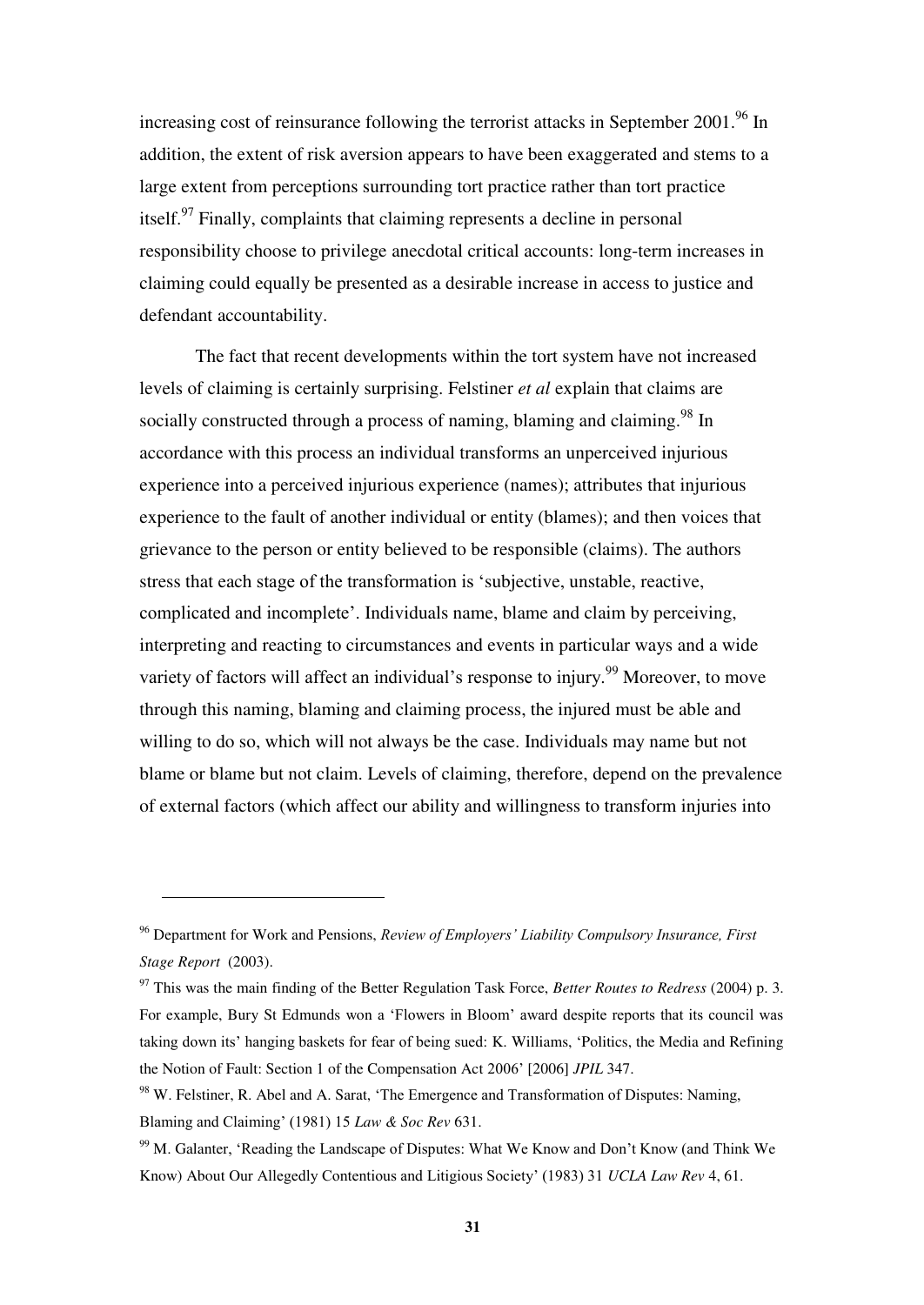claims), and upon our legal consciousness (which shapes our perceptions of our ability to claim, and informs our willingness to do so).

Research has demonstrated that, in the past, potential claimants were unable to claim because they were not aware they could do so or did not know how.<sup>100</sup> In addition, their willingness to claim was reduced by concerns that claiming would be stressful, expensive and intimidating and by doubts about the utility of claiming. We would expect widespread 'no-win no-fee' advertising, fuelled by payments for referrals, to change this.<sup>101</sup> Most obviously, advertising raises our awareness not only of the possibility of claiming after an accident but also how to claim. Advertising also seeks to increase our willingness to claim in several ways. Firstly, it may reduce concerns we have about claiming and seeking legal advice. The public are able to receive anonymous advice through phone lines, thereby removing the fear of dealing with lawyers face-to-face. Adverts convey the impression that claiming is quick, easy and stress-free by avoiding images of judges and court scenes. The claims process is portrayed as routine, depersonalised and administrative rather than adversarial in nature. In addition, using the 'no-win no-fee' tagline, adverts seek to reassure the public that it will be both free and easy to obtain legal advice and representation. Secondly, adverts seek to reinforce the utility of claiming. They give examples of compensation awarded for various injuries sustained in different contexts, thereby highlighting the financial worth of pursuing a claim. They also imply that claims are frequently successful. Finally, adverts seek to create a sense of entitlement and talk of 'rights' to compensation. $^{102}$ 

Nevertheless, claim rates remain low for most injuries. It is not clear from the limited data available whether claims' advertising has simply not been effective in increasing our general ability and willingness to claim or, alternatively, whether it has been effective in encouraging us to seek legal advice, but that levels of claiming are

 $100$  D. Harris et al, op. cit., n. 8, 65 and H. Genn, op. cit., n. 46 at 50.

<sup>&</sup>lt;sup>101</sup> See A. Morris op. cit., n. 70, 372, and A. Morris, 'Claims Advertising: Access or Excess?' (2005) 155 *NLJ* 345. General attitudes to claims advertising are considered by Millward Brown, *Effects of Advertising in Respect of Compensation Claims for Personal Injury* (2006).

 $102$  It has been suggested that feelings of entitlement are one reason for the higher rates of claiming in the United States compared with the UK. B Markesinis, 'Litigation-Mania in England, Germany and the USA: Are we so Very Different?' (1999) 49 *CLJ* 233, 254.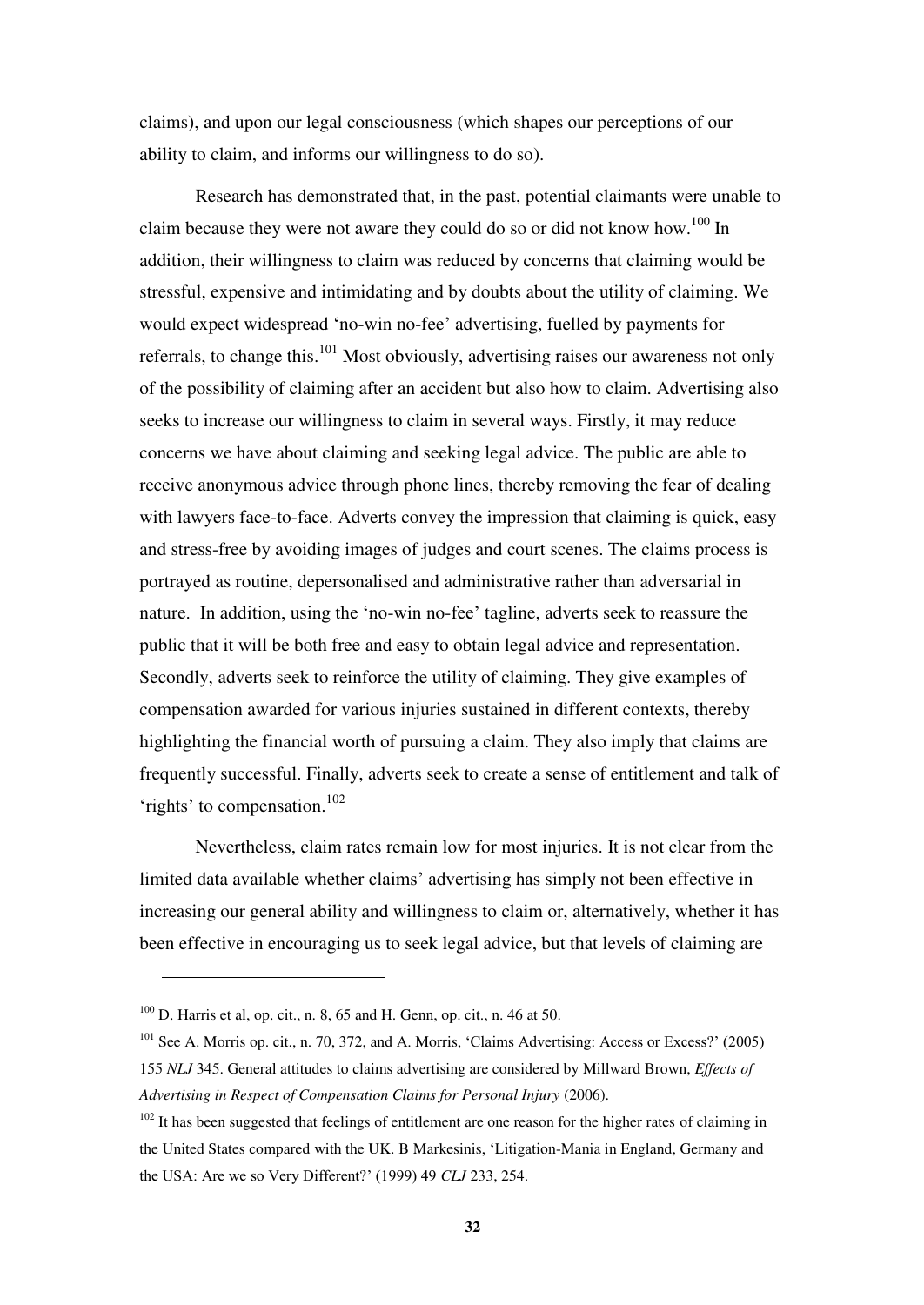being restrained by lawyers on economic grounds. Whilst CFAs may remove the financial risk of claiming from claimants, they transfer that risk to the lawyer. Lawyers working on a 'no-win no-fee' basis must have sufficient resources to invest in a claim until its conclusion and take the risk of not getting paid if the claim fails. There is some evidence of CFA lawyers screening out economically unattractive claims as a result, although our knowledge and understanding of CFA practice is limited.<sup>103</sup> Whatever the reasons for most types of injury having low claim rates, that fact is at odds with modern perceptions of tort.



#### **4. The Exception in Relation to Road Traffic Accidents**

In stark contrast to other types of claim, there has been both a long-term and short-term increase in the number of road traffic accident (RTA) claims involving personal injury. Between 2000 and 2004 the number of RTA claims actually declined but since 2004 there has been an increase every year with the result that over the last six years the total has doubled to 828,000. This increase is largely responsible for the long-term increase in the total of all personal injury claims. In 1973 RTAs constituted

<sup>103</sup> P. Fenn, A. Gray and N. Rickman, *The Impact of Conditional Fees on the Selection, Handling and Outcome of Personal Injury Cases* (2002), P. Fenn, A. Gray and N. Rickman, *The Impact of Sources of Finance on Personal Injury Litigation* (2002), and R. White and R Atkinson, 'Personal Injury Litigation, Conditional Fees and After-the-Event Insurance' (2000) 19 *CJQ* 118.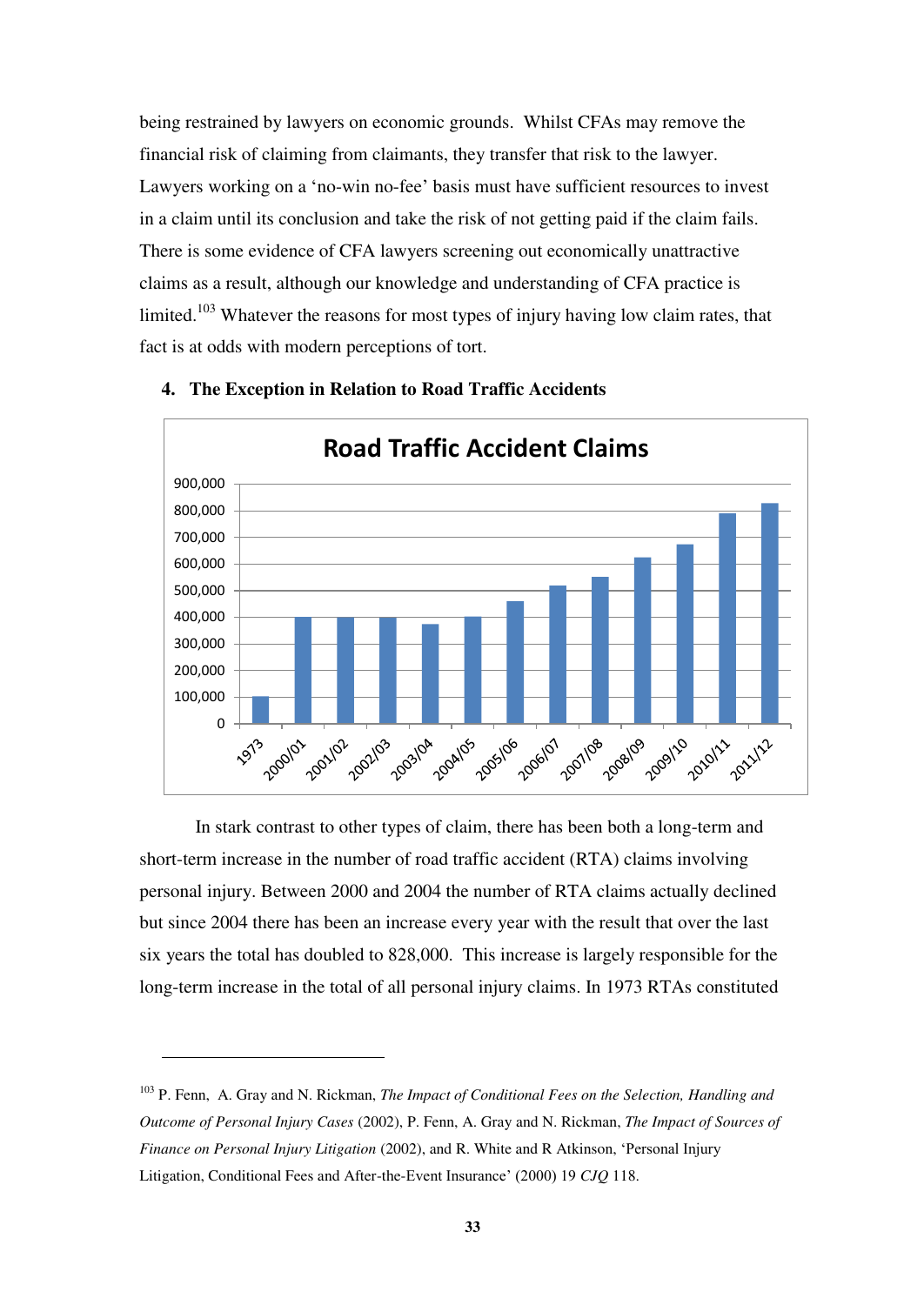41% of all personal injury claims. By 2001 this had increased to 54% and by 2012 RTAs constituted 80% of all claims.

Other statistics make the rise in RTA claims appear anomalous. The increase has occurred despite the fact that the number of casualties reported to the police is falling: just over 222,000 road casualties were reported in 2009 being less than a third of the number of claims pursued that year.<sup>104</sup> From 2006-10 although the reported number of road accidents fell by 20%, RTA claims rose by  $60\%$ .<sup>105</sup> In addition, during that period claims for damage to vehicles alone fell, partly because people drove less as a result of rising fuel costs. However, the proportion of RTA claims with a personal injury element continued to rise.<sup>106</sup> One conclusion is clear: a large majority of people injured in road accidents go on to seek compensation and there is a strong culture of claiming in this context.

It is generally accepted that the increased number of RTA claims in recent years is causing problems with the affordability and availability of car insurance,<sup>107</sup> although this can be exaggerated. In addition, there are concerns about the quality and seriousness of RTA claims. Their increasing number is largely attributable to the rise in whiplash injuries. These now constitute  $70\%$  of all RTA claims.<sup>108</sup> Supposedly, by 2004 the UK had substantially more whiplash cases than any other European country and since then the number of claims has doubled.<sup>109</sup> Although whiplash can result in

<sup>104</sup> [http://www.dft.gov.uk/statistics/series/road-accidents-and-safety/.](http://www.dft.gov.uk/statistics/series/road-accidents-and-safety/) The Department for Transport *Reported Road Casualties in Great Britain: 2010 Annual Report* (2011) acknowledges that not all casualties are reported to the police and estimate the annual actual number of road casualties as 730,000. However, even using this figure the number of RTA claims appears anomalous.

<sup>105</sup> Ministry of Justice Consultation Paper CP17/2012 *Reducing the Number and Cost of Whiplash Claims* para1.

<sup>106</sup> D. Brown and S. MacDonnell, *Update from the Third Party and PPO Working Parties* (2012) Faculty of Actuaries.

<sup>107</sup> House of Commons Transport Committee, Fourth Report, *The Cost of Motor Insurance* (HC 591, 2011) and *Cost of Motor Insurance: Follow Up* (HC 1451, 2012). Office of Fair Trading, *Private Motor Insurance: Summary of Responses to the OFT's Call for Evidence (OFT 1397, 2011).* <sup>108</sup> Above n. 60.

<sup>109</sup> European Insurance and Reinsurance Federation (CEA), *Minor Cervical Trauma Claims* (2004) 4. In its response to the Ministry of Justice Consultation, *Reducing the Number and Costs of Whiplash*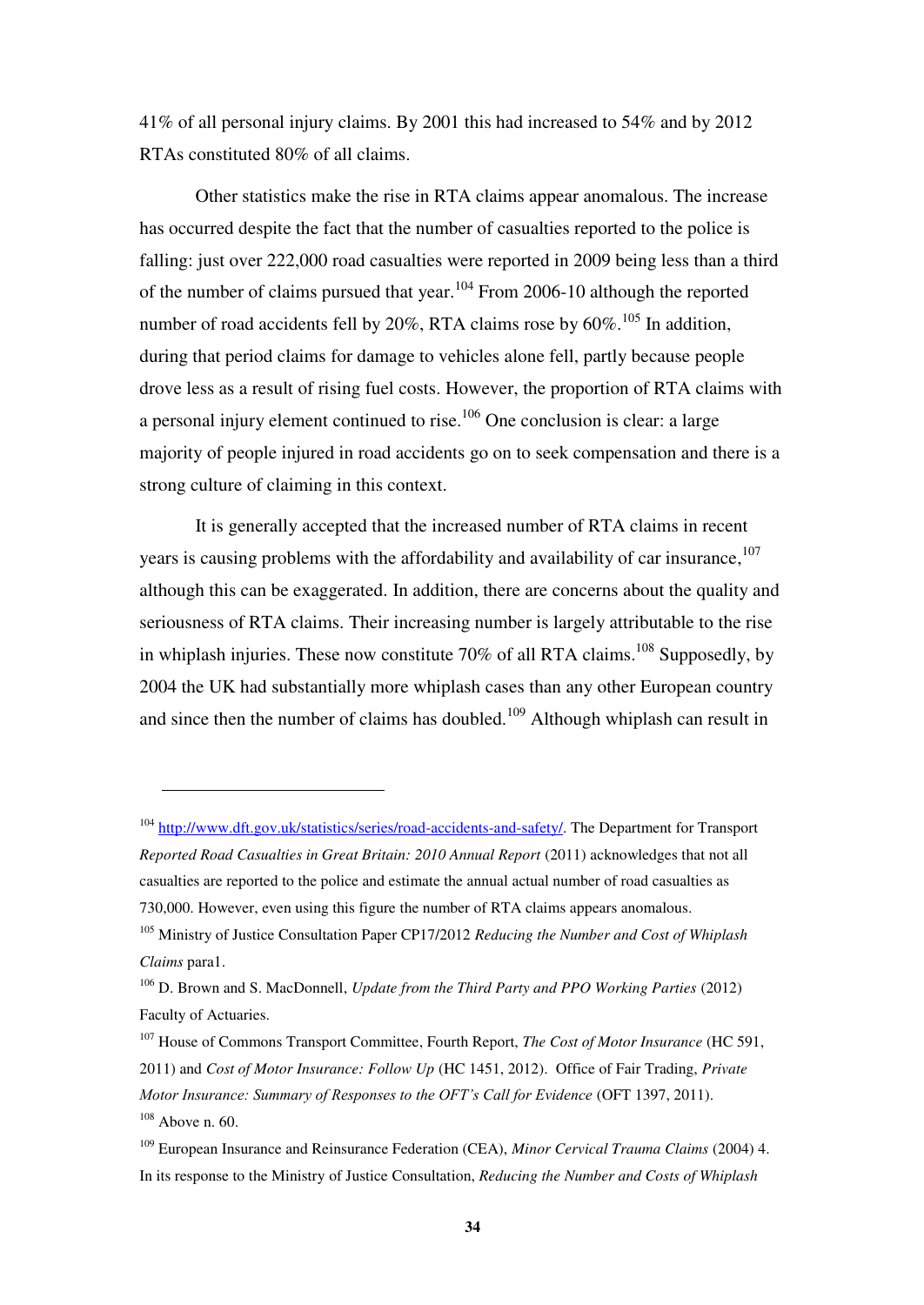chronic disability, many claims result from low-impact collisions and involve only minor injury. There may be only a short period of pain with limited, if any, medical treatment sought; absence from work is unusual and social security benefit rarely claimed. We can at least conclude that claims for a minor or even trivial injury are more likely to be made after a road accident than in other contexts.

It also appears that we are more likely to engage in fraud following a RTA. According to the ABI's own figures, the extent of fraudulent whiplash claims is about 7%. One problem is that whiplash may be established in many cases on the basis of a medical report which simply confirms that somebody has reported pain after an accident. Given the non-demonstrable nature of the injury, there are concerns about opportunistic fraud: following an accident a claimant may pretend to suffer from whiplash and manufacture or exaggerate its symptoms. There is also evidence of organised criminals arranging collisions: the Insurance Fraud Bureau estimate that there were 30,000 staged accidents in  $2009$ .<sup>110</sup> In addition, there are instances of 'phantom passengers' pretending to have been injured in a car or bus accident when in fact they were not involved at all. Whilst there is much disagreement about the extent of these different problems, claimant representatives as well as insurers recognise that fraud is an area of concern and have put forward proposals to combat it.<sup>111</sup>

This analysis raises a number of questions. Given we are all exposed to the same 'no-win no-fee' advertising and the same funding mechanisms are available for RTAs as for other types of claim, why has such a strong culture of claiming developed after an RTA so that such claims have come to dominate the tort system? Why do we appear to be more likely to pursue trivial and/or fraudulent claims in this context? In the first part of this article we explained how compulsory insurance has influenced the types of claims pursued within the tort system. Of the two main

<sup>111</sup> APIL, *The Whiplash Report 2012: Myth or Fact?*

*Claims* (2013) APIL emphasise the European data is unreliable and outdated, and in its response the Law Society similarly doubts the insurers' figures.

<sup>110</sup> House of Commons Transport Committee (2011) op. cit., n. 107, 17. A number of those involved in such 'crash for cash' scams have been prosecuted and imprisoned. For example, T. Thornhill, 'Crash for cash gang who staged car accidents to con insurance companies out of £3 million jailed', *Daily Mail*, 20 October 2011.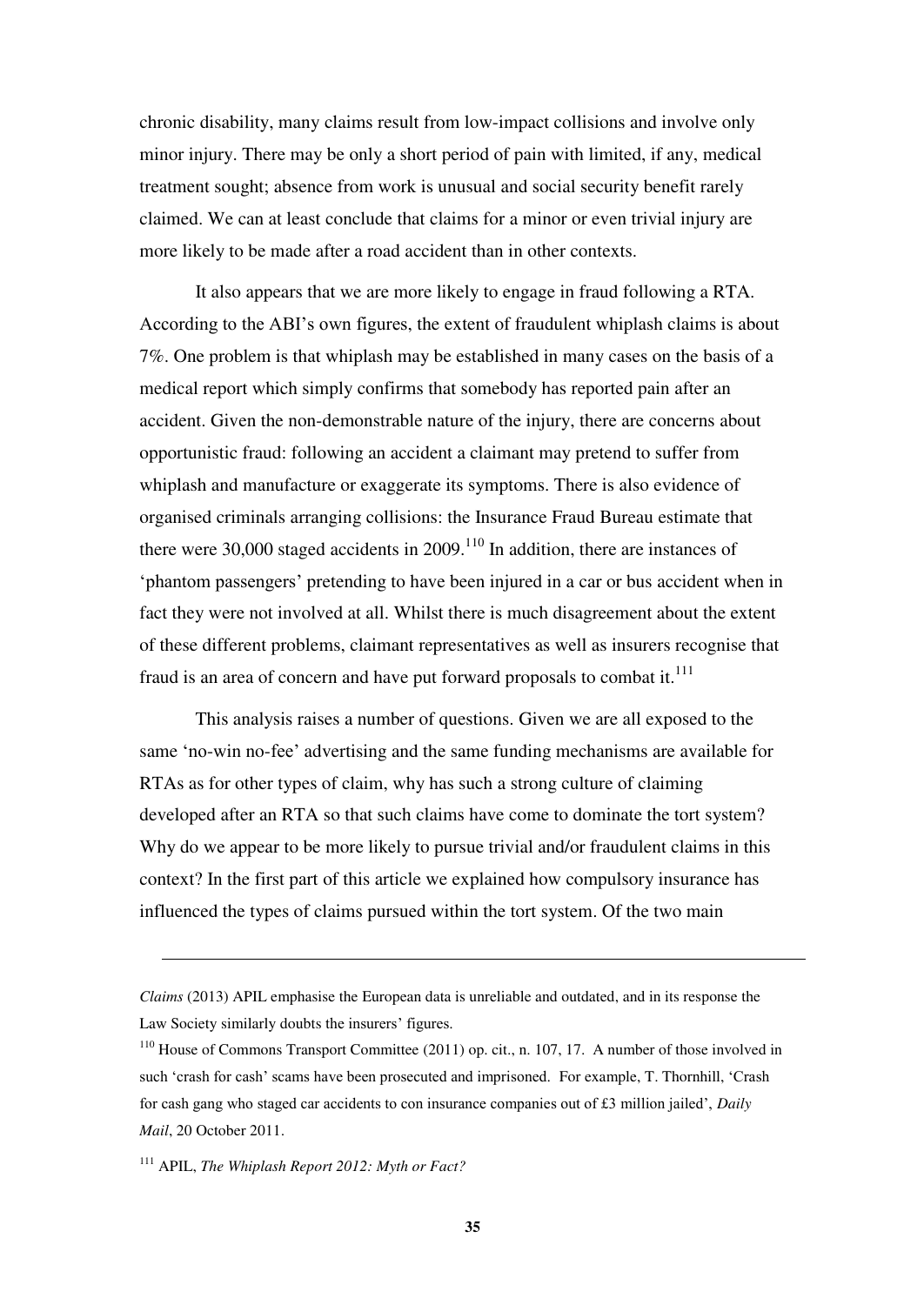categories, why have road traffic claims increased significantly when those for employers' liability have actually declined?

Traditionally, one of the reasons why people were more likely to claim after an accident at work or on the road than in other contexts was because they were much more likely to come into contact with someone who advised them of the possibility of claiming. Whilst in the case of work accidents this advice usually came from a trade union, in the RTA context the advice came from a wider range of sources, including the police, breakdown companies, insurers, friends and relatives. This advice from third parties was important in providing reassurance not just about the strength of a claim but also of the appropriateness of claiming.

Arguably, those involved in an RTA may have a higher propensity to claim because the nature of the problem means they are more able and willing to move through the naming, blaming and claiming process than in other contexts. The identity of the defendant is usually clear and the cause of the accident and injury are easy to ascertain. In addition, because we are all familiar with driving, we are better able to assess whether negligence has occurred than in other contexts. We may be in a relationship with the driver at fault and any claim is less likely to damage that relationship than in the clinical or employment setting. Although the defendant in practice is an insurance company, the fact that the wrongdoer is an individual just like the claimant may make claiming less intimidating. Also, because we deal with car insurance ourselves, we are more familiar with the process if something goes wrong. All of these factors may play a role and, as a result, it may be that widespread 'no-win no-fee' advertising has been more effective in encouraging us to claim in this context. However, the strong culture of claiming can also be attributed to the following three inter-related institutional factors.

### *a) Those involved in an RTA are more likely to be contacted directly soon after the accident and encouraged to claim.*

For most types of accident the claims market usually waits for potential claimants to contact them in response to their advertising. However, it is much more pro-active in relation to RTAs. Those involved are very likely to be contacted by a CMC and/or lawyer soon after the accident and encouraged to claim. This is because it is easier for the claims market to discover who has been involved in a road accident. Garages,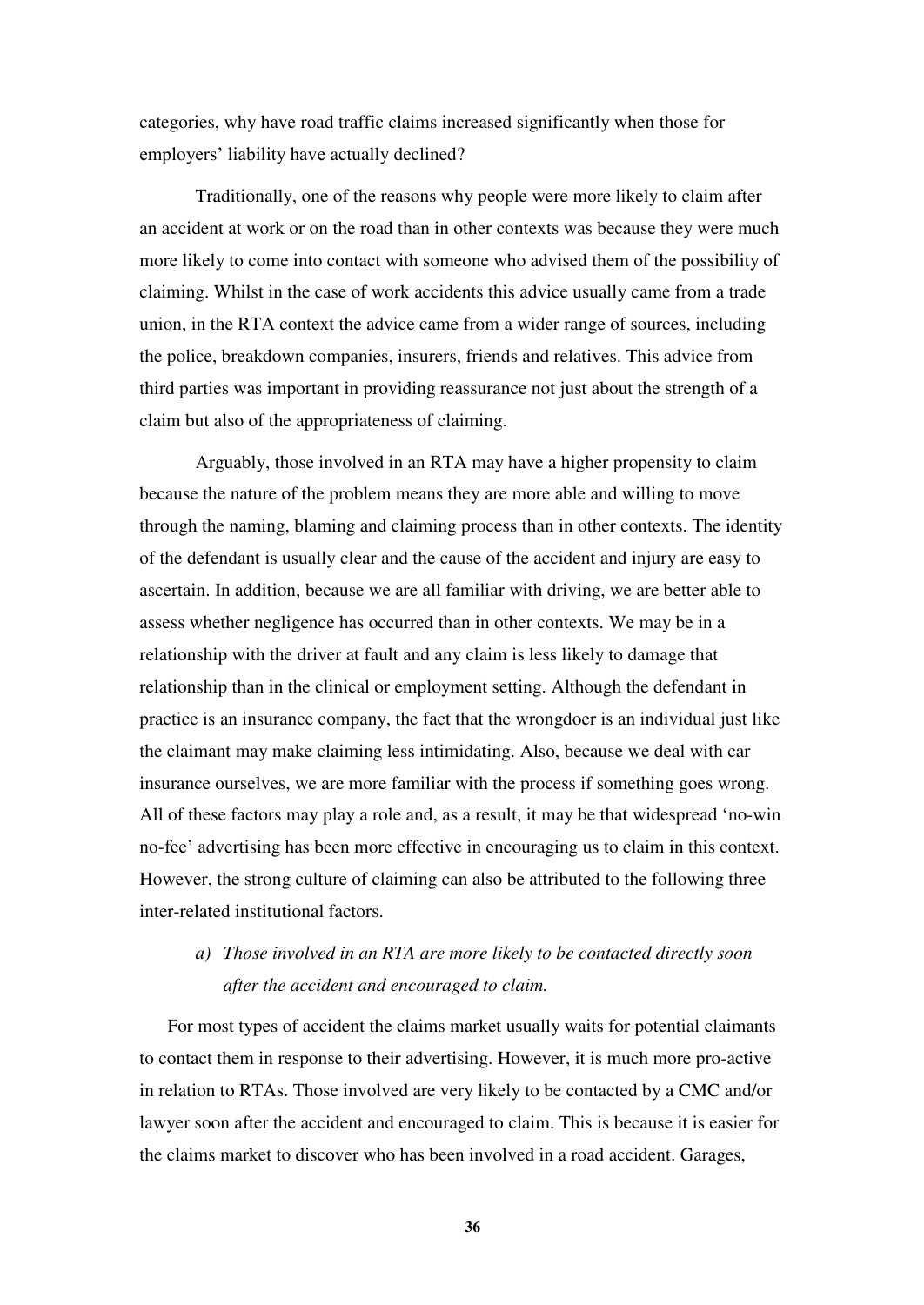breakdown companies and those involved in providing replacement vehicles sell on to CMCs the details of those who have suffered damage.<sup>112</sup> Some CMCs have also engaged in data-mining by recovering the names and addresses of people who did not make a claim at the time of their accident. They also obtain data from insurance comparison websites to pick up details of those who declared they had had an accident in the last three years. $113$  The largest increases in claims are in areas where claims management companies are concentrated.<sup>114</sup>

Surprisingly, lawyers also received details of potential claimants from liability insurers. Whilst insurers expressed concern that the payment of referral fees added to the cost of resolving claims, some decided to reduce their costs by selling on details of those motorists who were not at fault but who informed them of an accident on their policy.<sup>115</sup> Indeed some insurers download their data to telesales companies who contact those involved in accidents to ascertain whether they are injured. Although the practice of paying for referrals had been in place for some time, the lifting of the ban in 2004 may go some way to explaining the increase in RTA claims since that time. The extent that claims decrease following the reintroduction of a referral fee ban in 2013 will be of interest.

'Third party capture' may also have contributed to this upward trend: from about 2005 insurers have tried to reduce the cost of resolving claims by making direct contact with those injured by their policyholders and offering them a settlement before they engage legal advice.<sup>116</sup> It is not uncommon for accident victims to be contacted by several different sources each urging them to claim. Overall we therefore conclude that the system of encouraging people to claim after an RTA is now highly institutionalised and efficient when compared to other accidents.

<sup>&</sup>lt;sup>112</sup> Ministry of Justice, *Claims Management Regulation Annual Report 2010/2011* (2011) 211.

<sup>113</sup> A. Ellis, 'Is data mining a major factor in the personal injury claims spike?' *Post Magazine*, 1 November 2011.

<sup>&</sup>lt;sup>114</sup> Especially Manchester, Liverpool and Birmingham. D. Brown, op. cit., n. 106.

<sup>&</sup>lt;sup>115</sup> J. Straw, 'Dirty secret that drives up motor insurance; Companies are selling drivers' details to claims firms exploiting no-win no-fee system' *The Times*, 27 June 2011.

<sup>116</sup> Financial Services Authority, *Third Party Capture – What You Need to Consider:*  [http://www.fsa.gov.uk/pubs/other/third\\_party\\_capture.pdf.](http://www.fsa.gov.uk/pubs/other/third_party_capture.pdf)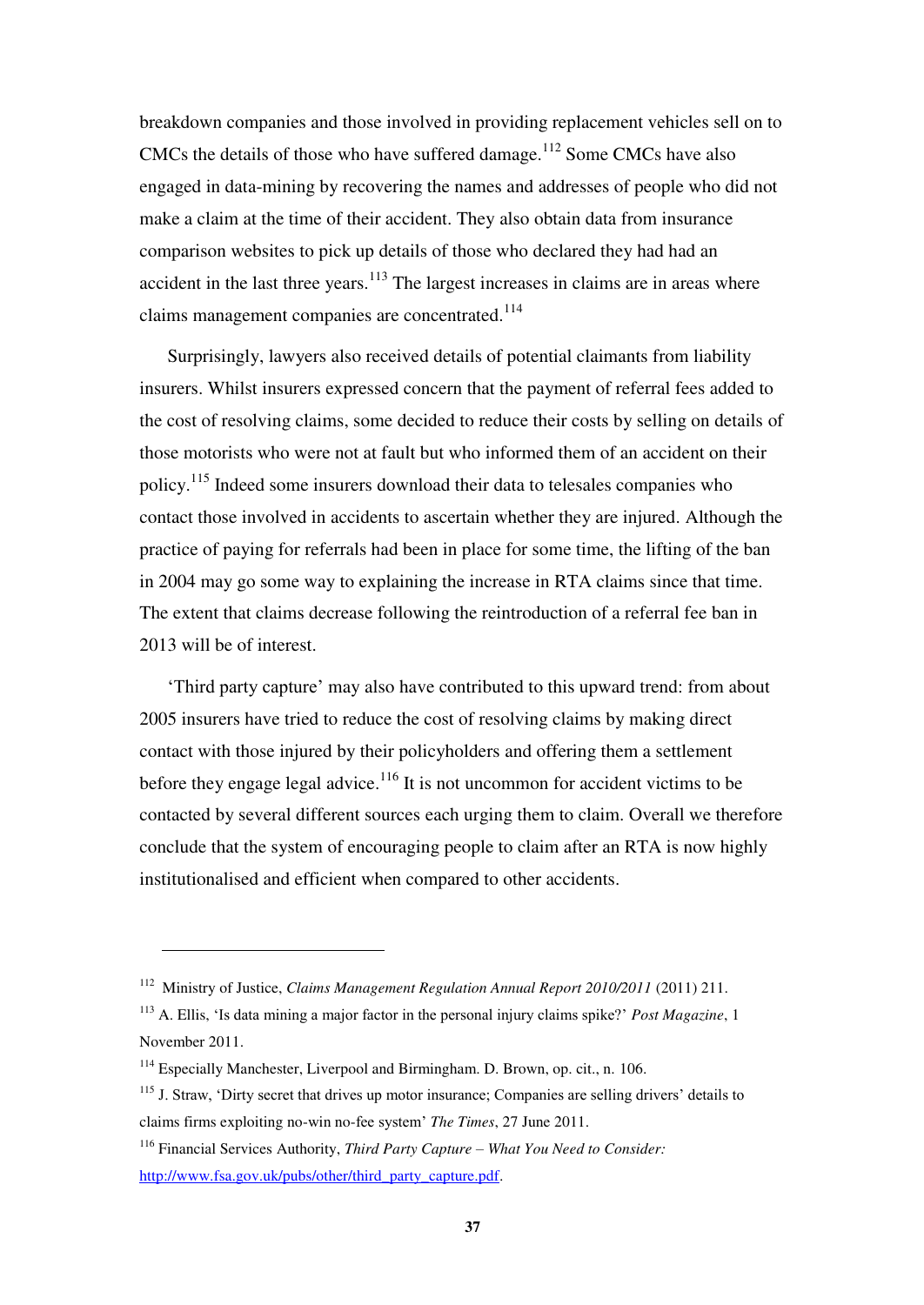## *b) The process for resolving RTAs is quicker, simpler and more routinised than that in place for other types of claim and has a higher rate of success.*

As outlined in the first part of this article, the majority of claims are settled by insurers without the involvement of the courts. In order to process large numbers of low-value claims efficiently and economically, insurers have developed bureaucratic methods of handling claims. The role of fault has become diluted in practice and the system has become more liberal than if all cases went to court. The result is that RTA claims have a high success rate.<sup>117</sup> As the number of RTA claims has increased over the years, so insurers' mechanisms for processing them have become more routinised and streamlined. This culminated in 2010 with the establishment of the 'portal' for RTA claims of up to £10,000, which provides swift, early electronic exchange of relevant claims information between claimant lawyers and insurers.<sup>118</sup>

Highly institutionalised remedy systems that are well known and readily available generally lead to higher rates of claiming for several reasons. They legitimise action by impliedly recognising 'the frequency and importance of a problem as well as the appropriateness of action taken in response to it'.<sup>119</sup> They imply that claims are frequently successful so that it is worth having a go and they make claiming quick, cheap and stress-free and so reduce concerns about claiming. Finally, they can also encourage opportunistic and organised fraud because claims are not rigorously scrutinised or defended.

#### *c) RTA claims are financially attractive to the legal services market.*

 $117$  As a rough estimate, based on CRU figures, op. cit., n. 4, we calculate the average ratio of RTA settlements to claims made for the last six years as 90%. There is a time lag between claims and settlements which, given the steep recent rise in claims, makes the actual success rate somewhat higher than 9 out of 10 despite the suspected growth of unmeritorious actions which are likely to be unsuccessful.

<sup>&</sup>lt;sup>118</sup> Pre-Action Protocol for Law Value Personal Injury Claims in Road Traffic Accidents and Practice Direction 8B to the Civil Procedure Rules. J. McQuater, 'The RTA Claims Process' [2010] *JPIL* 103. <sup>119</sup> R. E. Miller and A. Sarat, 'Grievances, Claims and Disputes: Assessing the Adversary Culture' (1980) 15 *Law & Soc Rev* 525, 564. The Government planned to extend the portal to claims of up to £25,000 as from April 2013 but it has been forced to delay this measure.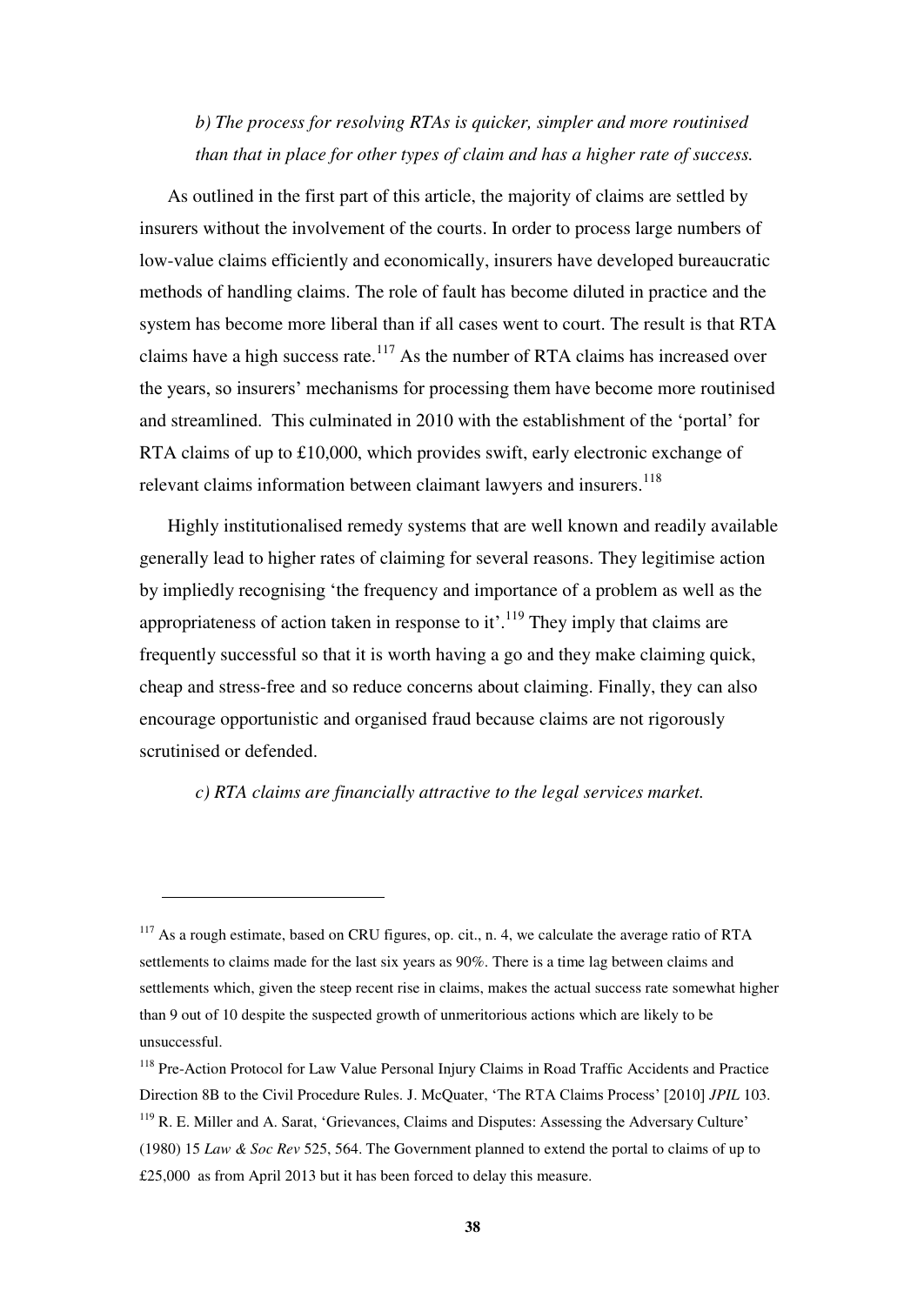The process for resolving RTA claims is very much a matter of routine. As a result they are financially attractive to lawyers because they can process them quickly and cheaply. RTA claims are particularly attractive to the CFA market compared with more complex claims. Lawyers have reported that the way to make money is to have 'a regular throughput of small, easy cases' requiring only low investment to proceed.<sup>120</sup> Because lawyers acting on a CFA basis are not paid until the conclusion of the claim it is also important that claims are resolved quickly. RTA claims fit this profile. Traditionally not only do they have a high rate of success so that the risk of 'no-fee' is very low, but their legal and factual simplicity means that they require only low investment and they are resolved quickly, thereby minimising problems with cash flow. In order to make money out of RTA claims on a CFA basis, however, it is necessary to process such claims in bulk using standardised documents and procedures. This increases the incentive for lawyers and CMCs to invest in generating RTA claims through direct contact and data-mining.

#### \*\*\*

Overall, therefore, the process of encouraging, processing and resolving RTA claims is heavily institutionalised when compared to other types of claim. In addition, given their financial attractiveness, RTA claims have become more of a commodity. Whilst the impact of advertising is unclear, CFAs and payments for referral have certainly played a role in increasing our propensity to claim after an RTA. A circular process has occurred whereby demand has driven supply and supply has driven demand. It is clear that our propensity to claim compensation depends as much on institutionalised ways of handling different types of dispute as upon broader cultural propensities to litigate.<sup>121</sup> Practices of claiming encouraged by this institutionalisation inevitably, however, feed into and become embedded in our wider culture. With claiming after an RTA becoming increasingly common, the experiences of other people may encourage us to claim because we feel that we are no less deserving.<sup>122</sup>

 $120$  T. Goriely et al, op. cit., n. 25, 21.

<sup>121</sup> M. Galanter op. cit., n. 99, 61. D. M. Engel and M. McCann (eds), *Fault Lines: Tort Law as Cultural Practice* (2009).

<sup>122</sup> D. Coates and S. Penrod, 'Social Psychology and the Emergence of Disputes' (1981) 15 *Law & Soc* Rev 655, 658.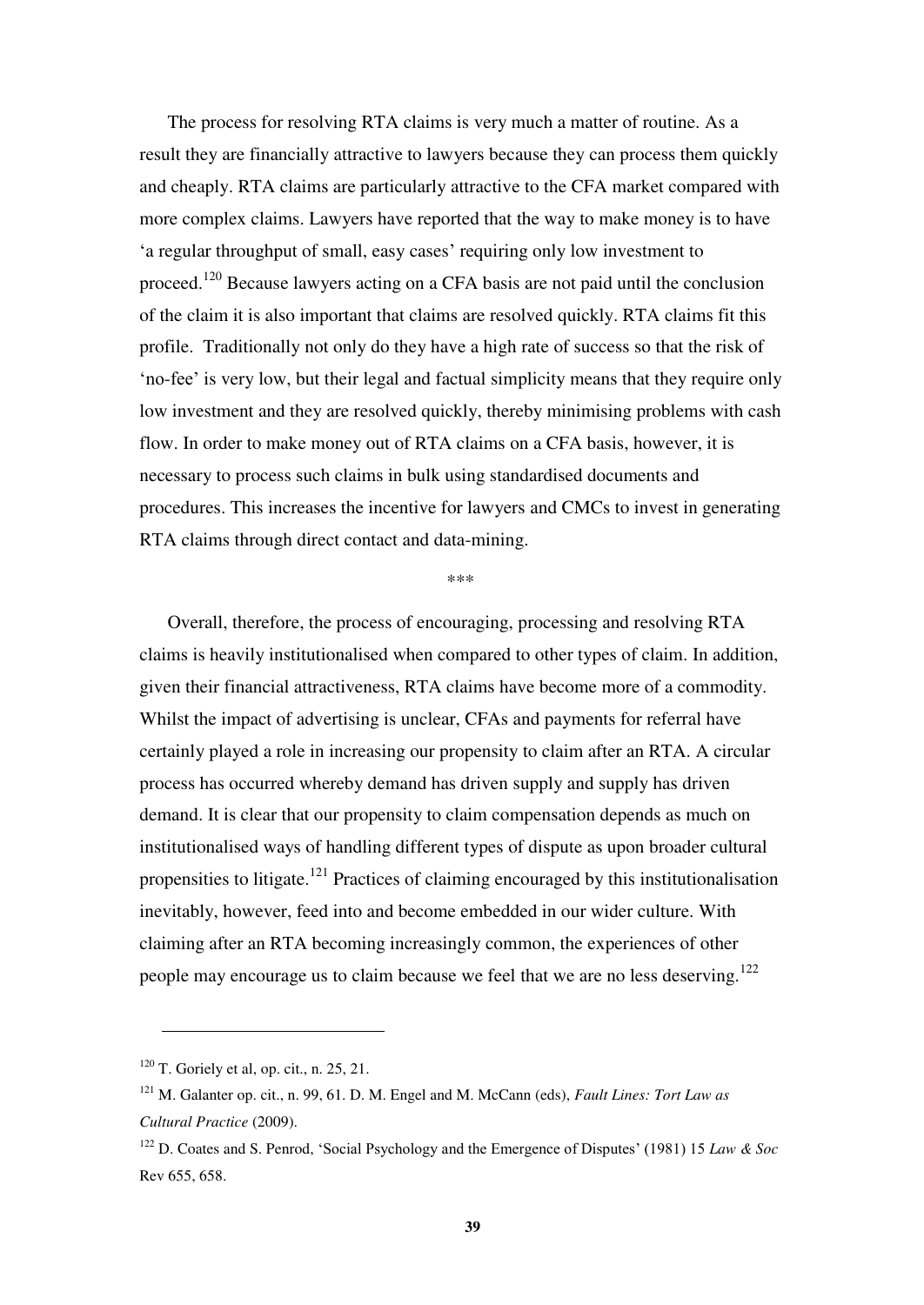We may now naturally think about compensation after an accident and even come to expect it.<sup>123</sup> The overall result is that a stronger 'cultural link' has developed between RTAs, perception of injury and demand for compensation.

#### **CONCLUSION**

 $\overline{a}$ 

This article has outlined two sets of images of tort that predominate in the UK. The first set reflects various aspects of the traditional portrayal of justice. In contrast, the second group of images is more recent and relates to the development of a compensation culture. We have shown, in different ways and to different degrees, how these portrayals differ from the reality of tort in practice. In explaining how tort operates we have revealed significant features of the culture of tort. Tort in practice is heavily influenced by institutional arrangements. In the first part of the article we highlighted the effects of both welfare and insurance; in the second part our focus was upon the influence of the 'no-win no-fee' claims market which has developed in recent years. As a whole, the article shows how the operation of tort is much affected by the commercial interests and economic demands of the institutions which surround it. In relation to the modern image, the commercial imperative of the claims market is well-known, although it is much exaggerated outside the context of road traffic accidents. In relation to the traditional portrayal, however, the influence of insurance remains hidden and much under-estimated. The media ignore reality in favour of entertaining but worrying 'tort tales' of greedy claimants and ambulance-chasing lawyers. Tort academics, for their part, are predominantly conservative in their values and largely continue to ignore reality in favour of theory and doctrine.<sup>124</sup> They have done little to dispel the many myths. The images of tort we have examined fail to

<sup>&</sup>lt;sup>123</sup> H. Kritzer, 'Propensity to Sue in England and the United States of America: Blaming and Claiming in Tort Cases' (1991) 18 *J Law & Society* 400, 420.

<sup>124</sup> D. Priel, 'Tort, Rights and Right-Wing Ideology' (2011) 19 *Torts LJ* 1.